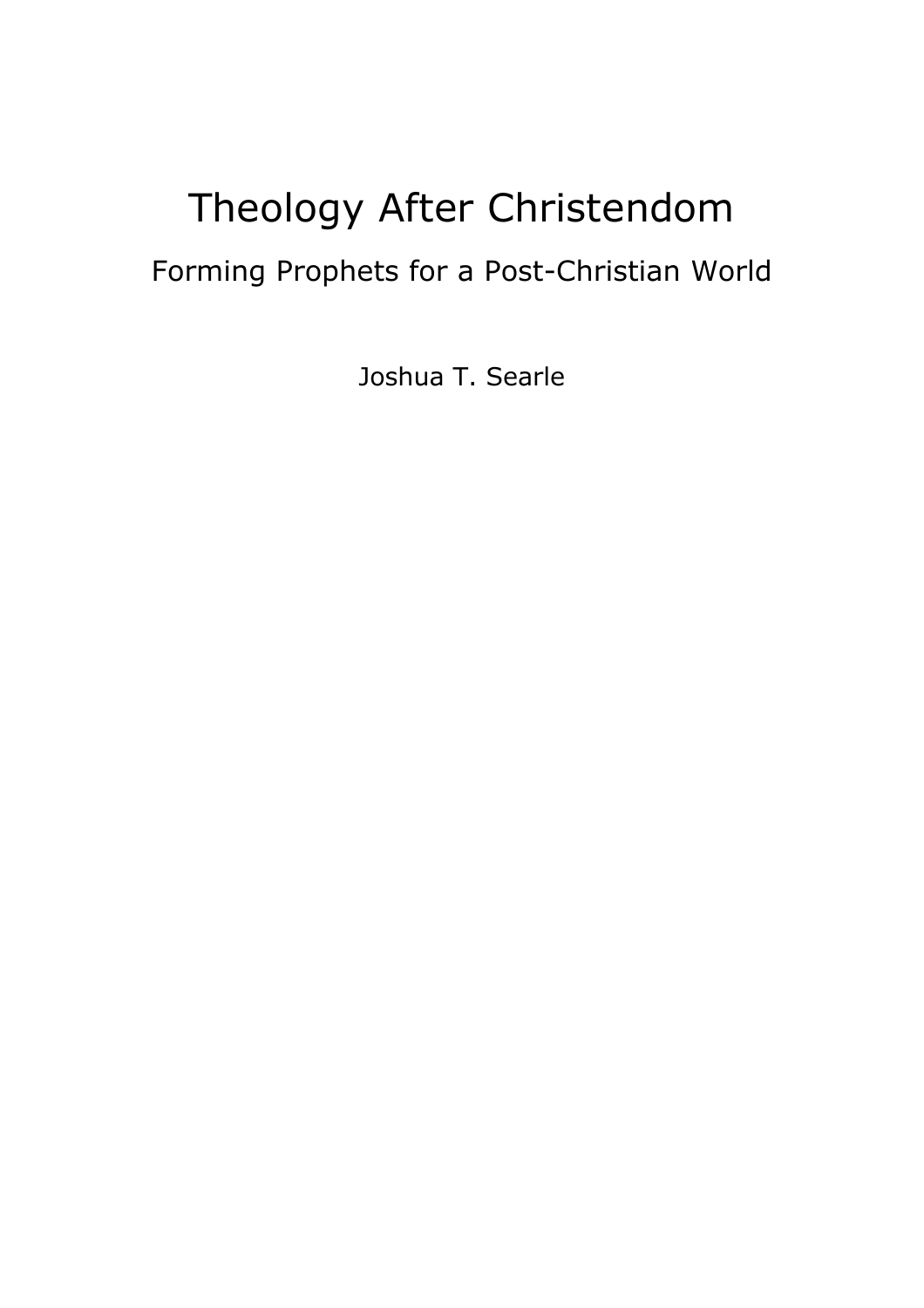#### **Chapter 2**

Where Have All the Prophets Gone? Christian Formation in a Disciple-Making Culture

*Would that all the Lord's people were prophets, that the Lord would put his Spirit on them!*

— Numbers 11:29

#### **What is Prophecy?**

Prophecy is a term that has been so universally misunderstood by Christians that when a genuinely prophetic word is spoken, most people are unable to perceive it. Prophecy has been cheapened and demeaned by those who associate it with bizarre speculation about the end times. It therefore needs to be said at the outset that true prophecy has nothing to do with speculative ferment that indulges in biblical code-cracking or datesetting for Doomsday. Prophecy has nothing to do with facile speculations that attempt to find specious connections between the apocalyptic Beast and prominent political or religious leaders. Despite all the online ferment and far-fetched conspiracy theories, there's nothing prophetic about trying to identify Antichrist and the False Prophet with Barack Obama, Paul McCartney or the Spice Girls. In fact, prophecy is *not* about trying to set out a mechanical itinerary of future events. Such efforts are even antagonistic to the true meaning of prophecy.

The true goal of biblical prophecy, rather, as Sergei Bulgakov (1871– 1944), pointed out, is 'to indicate what is possible and to deflect what should not be, by an appeal to repentance and courage.'1 The prophet sees the present in light of eternity and is able to perceive God's redemptive purposes in the world. Prophecy is not a matter of 'arbitrary prediction' but

<sup>1</sup> Sergius Bulgakov, *The Bride of the Lamb*, translated by Boris Jakim (Grand Rapids, MI: Eerdmans, 2002), 246.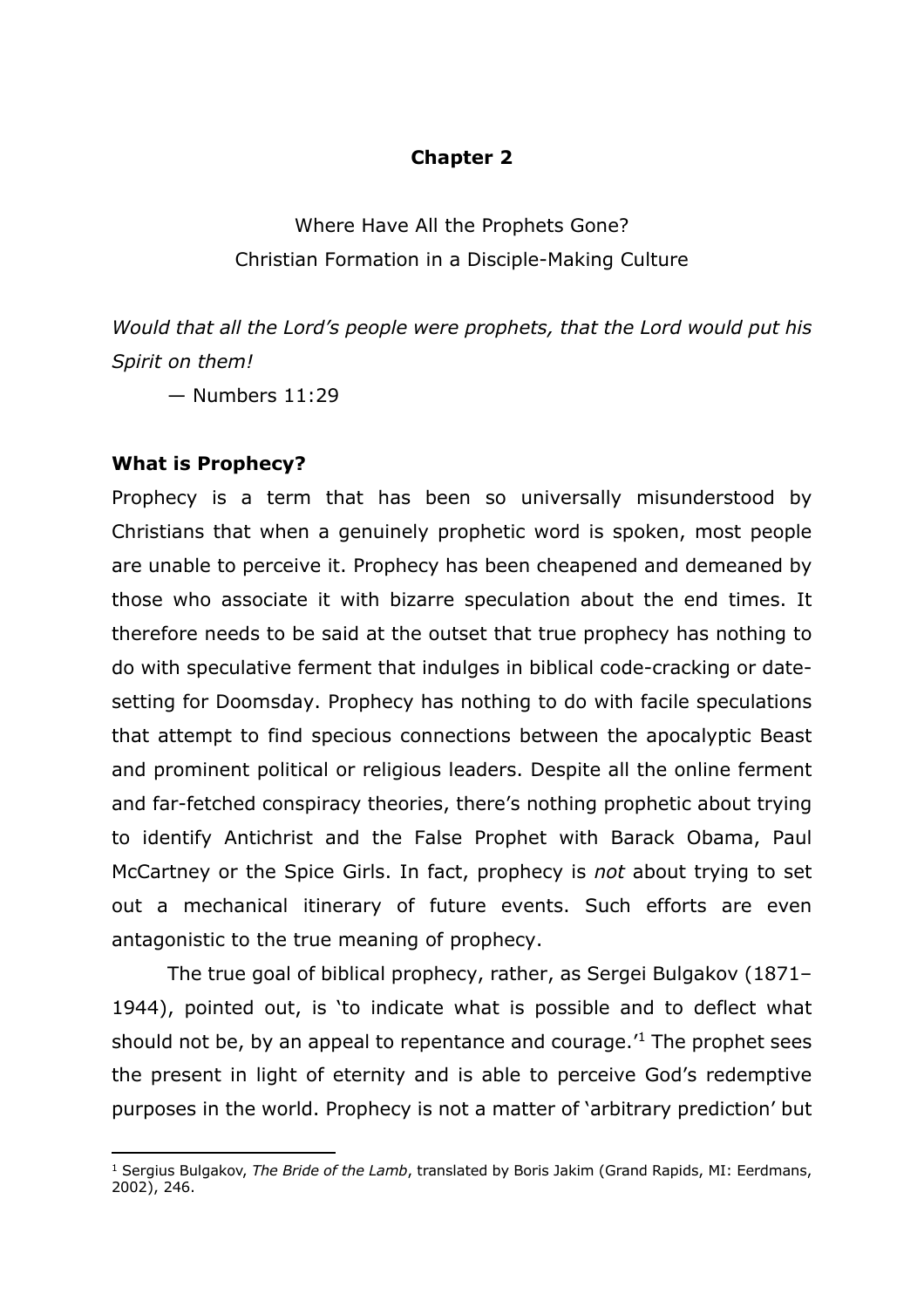'attempts to delineate the underlying pattern to which historical events are likely to conform.'2 Berdyaev concurs that, 'is not prediction, it is not a forecasting of events. Rather, it is the vision which apprehends things present in the light of their eternal issues. It is apocalyptic, it is an unveiling.'3 The prophet envisages the future across the boundaries of the present, but she sees only as one looking through a glass darkly.

The truly prophetic figure is thus someone who is aware of the spiritual forces acting in history and knows all the possibilities contained within the infinite sphere of the effective action of God for whom all things are possible. Prophecy is therefore not a matter of passive expectation, but of creative realization of the best possibilities that will maximize the thriving of God's good creation and the flourishing of all its human (and non-human) inhabitants. As Berdyaev maintains, 'It is not true that the prophet is merely a passive instrument in the hand of God. In prophetism humanity too is in the highest degree active; prophecy is a divine-human activity, it is divine-human creativeness.'4

Notwithstanding its human instrumentality, prophecy is wholly dependent on the activity and inspiration of the Holy Spirit, who inspires the prophet's imagination to reenvision reality from an eternal perspective. Since they operate on the level of grace and spirit, whereas most people remain at the level of the mundane reality, prophets can be lonely people. Kierkegaard, himself a prophet for his times, expressed a great truth when he wrote that, 'Truth always rests with the minority, and the minority is always stronger than the majority, because the minority is generally formed by those who really have an opinion, while the strength of a majority is illusory, formed by the gangs who have no opinion.'5 Even more provocatively, Berdyaev proposes that, 'Truth may be revealed to one

<sup>2</sup> Andrew Lincoln, *Spiritual History: A Reading of William Blake's Vala or 'The Four Zoas'* (Oxford: Clarendon Press, 1995), 11.

<sup>3</sup> George Seaver, *Nicolas Berdyaev: An Introduction to His Thought* (London: J. Clarke, 1950), 119.

<sup>4</sup> Berdyaev, *The Divine and the Human* (London: Geoffrey Bles, 1947), 176.

<sup>5</sup> Kierkegaard, *The Diary of Søren Kierkegaard*, edited by P. P. Rohde (London: Peter Owen, 1960).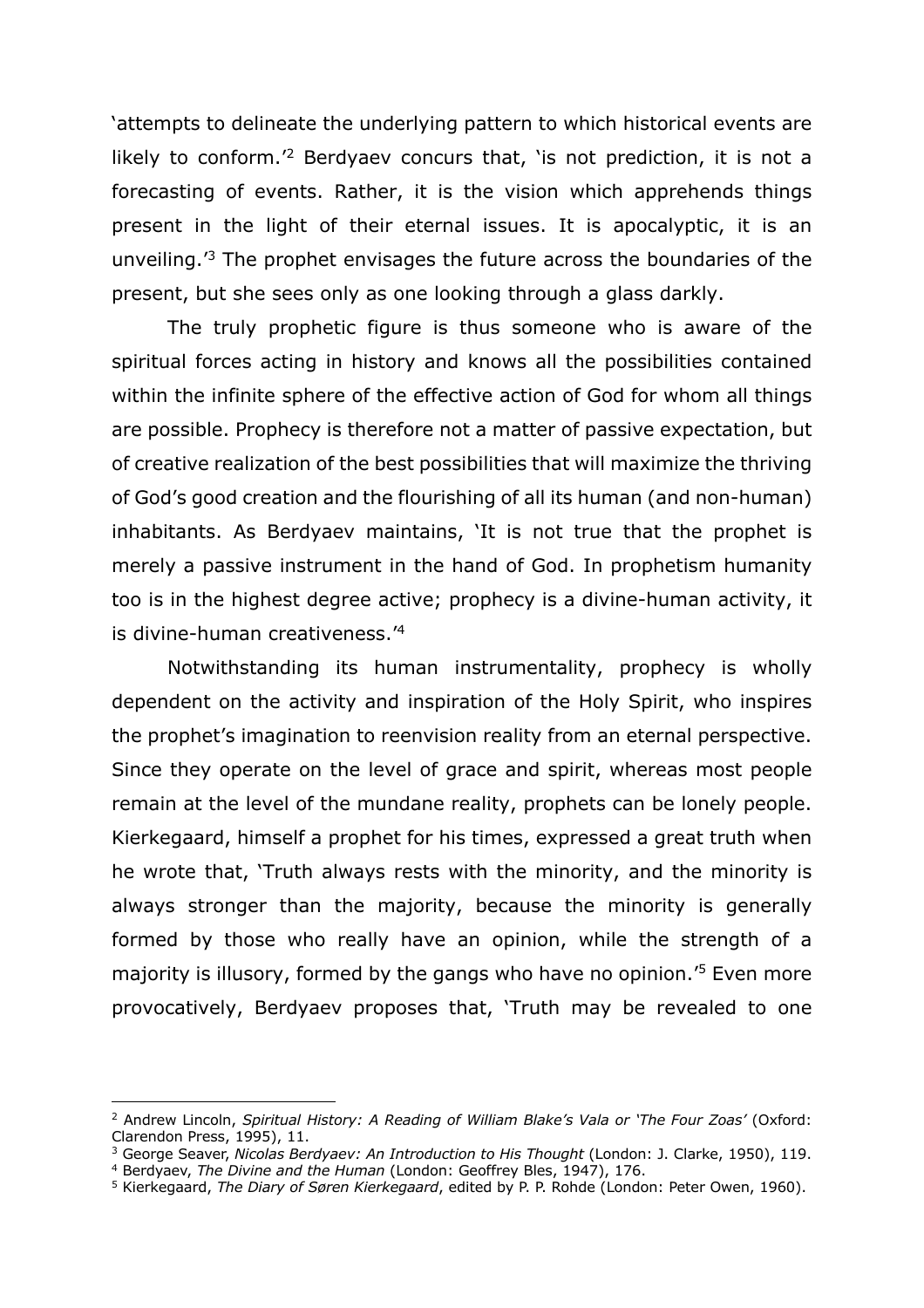person only and be refused by the rest of the world: it may be prophetic and a prophet is always lonely.'6

Prophets are generally more interested in what God is doing in the world than in what Christians are doing in churches. Words of prophecy can be found not only in ancient canonical texts, but also in art, poetry, music and even, as one popular song of the 1960s reminds us, 'on the subway walls and tenement halls.<sup>'7</sup> Prophets are usually antagonistic to the dominant currents of thought that prevail in social life. Prophets fulminate against errors that have become so widespread among Christians that they often feel completely alone and isolated, as if their voice were as one crying in the wilderness.

Despite its original and often unexpected character, prophecy does not always have to be about innovation. Sometimes a prophetic message can be as simple as the injunction to 'Stand at the crossroads and look for the ancient paths' (Jer. 6:16). Most crucially, the prophet reminds us that God's ways are not our ways and that His thoughts are not our thoughts (Isa. 55:8). The prophet warns us that 'what is highly esteemed among men is an abomination in the sight of God' (Lk. 16:15) and that, conversely, those things and people that we hold in contempt are often glorious in God's eyes. This idea is poignantly expressed in this prayer known as 'The Invocation of the Holy Spirit' from *Celtic Daily Prayer* of the Northumbria Community: 'Most powerful Holy Spirit, come down upon us and subdue us; from heaven where the ordinary is made glorious; and glory seems but ordinary.'8

Prophets have diverse social and economic backgrounds. They can be humble shepherds or sycamore fig farmers (Amos) or they can be descended from a distinguished lineage of priests (Ezekiel); they can even be courtiers of the ruling elite (Isaiah). The prophetic message likewise has

<sup>6</sup> Berdyaev, *Truth and Revelation*, quoted in D. A. Lowrie (ed.), *Christian Existentialism: A Berdyaev Anthology* (London: Allen and Unwin, 1965), 167.

<sup>&</sup>lt;sup>7</sup> Simon and Garfunkel, 'Sounds of Silence' (Columbia Records, 1964).

<sup>8</sup> Northumbria Community, *Celtic Daily Prayer: Prayers and Readings from the Northumbria Community* (San Francisco: HarperOne, 2002), 273.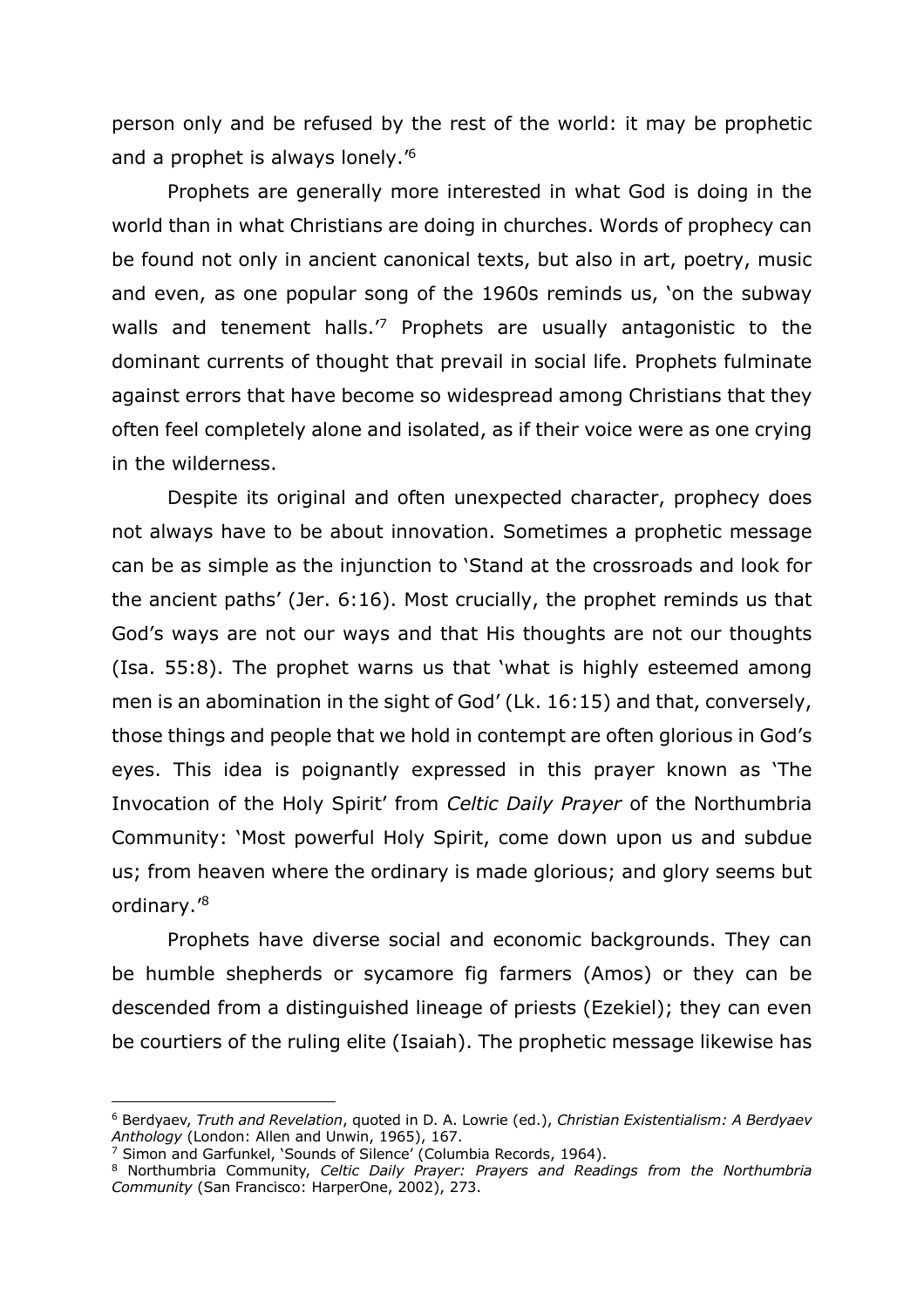diverse expressions. Prophecy can involve lamentation<sup>9</sup>, exhortation<sup>10</sup>, and protest.<sup>11</sup> Prophets inveigh against idolatry and religious complacency.<sup>12</sup> The prophet reminds people that God demands mercy and true knowledge of Him more than sacrifice and burnt offerings (Hos. 6:6; cf. 1 Sam. 15:22; Ps. 40:6). The prophet decries the hypocrisy of praising God with one's lips and, at the same time, denying him in one's heart (Is. 29:13; Matt. 15:8). The prophet is as unafraid to speak truth to power as she is to weep for the wretched state of the world. The prophet testifies to the truth of Christ that opposes the institutional lies that uphold the structural injustice of a society that has taken leave of God.<sup>13</sup>

Prophets say things that people often do not want to hear; they may bring 'a word out of season' (2 Tim. 4:2). Therefore, prophecy can be dangerous, not only for the powerful people and institutions against whom the prophecy is directed, but also for the prophets themselves. A. W. Tozer (1897–1963) explained that, 'The essence of the message of the prophet is truth. Truth is always a double-edged sword. It cuts both ways. There is a cost factor for the prophet to deliver the message, and there is a cost factor for us to receive that message. $14$  The Bible provides abundant illustrations of the cost of prophecy. The prophets of ancient Israel were locked up (Jer. 37); ignored (Is. 6); persecuted (2 Kqs 17:33); and despised and rejected (Is. 53). Sometimes the truth to which the prophet testifies is 'unbearable' for an entire people (Amos 7:10). Therefore, prophets speak a word of truth to their own people, but they are not usually received by their own (Jn 1:11).

<sup>9</sup> Soong-Chan Rah, *Prophetic Lament: A Call for Justice in Troubled Times* (Downers Grove, IL: IVP, 2015).

 $10$  See, for instance, Is. 1:10-14 and Zeph. 1:1-3:20.

<sup>&</sup>lt;sup>11</sup> Allan A. Boesak, *Comfort and Protest: The Apocalypse of John from a South African Perspective* (Eugene: Wipf and Stock, 2015). My thanks to Nick Megoran for bringing this source to my attention. <sup>12</sup> Christopher J. H. Wright, *The Message of Jeremiah* (Downers Grove, IL: IVP, 2014), 98.

 $13$  The role of the prophet as one who exposes structural injustice is a keynote of Jon Sobrino's transformative theology. See Stephen J. Pope, 'On Not Abandoning the Historical World to its Wretchedness: A Prophetic Voice Serving an Incarnational Vision', in Pope (ed.), *Hope and Solidarity: Jon Sobrino's Challenge to Christian Theology* (Maryknoll, NY: Orbis, 2008), 46.

<sup>14</sup> Tozer, *Voice of a Prophet: Who Speaks for God?*, edited by J. L. Snyder (Minneapolis, MN: Bethany House, 2014), 41.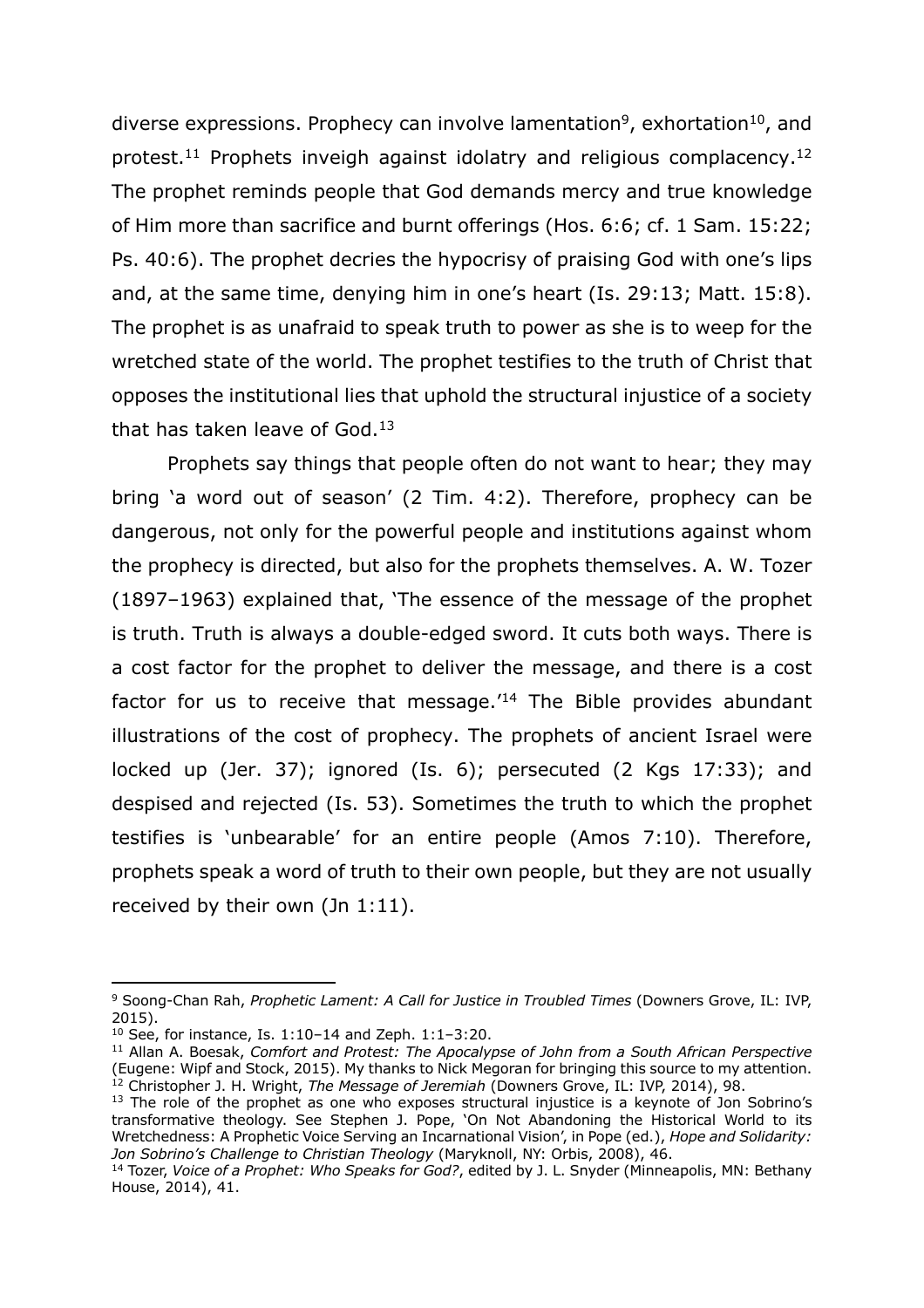Not only are prophets usually 'acquainted with grief' and held in low esteem (Is. 53:3), but history is full of examples of prophetic individuals, from Socrates (c.470–399 BC) to Martin Luther King Jr (1929–1968), who came to a sticky end. One thinks not only of the biblical prophets Zechariah, John the Baptist, St. Paul, St. Peter, St. Stephen, and nearly all of Jesus's disciples, but also of more recent prophets, such as Dietrich Bonhoeffer (1906–1945), Edith Stein (1891–1942), Mahatma Gandhi (1869–1948), Oscar Romero (1917–1980), Alexander Men (1935–1990), Pavel Adelgeim (1938–2013), Brother Roger of Taize (1915–2005), Sister Dorothy Stang (1931–2005), Serhiy Nigoyan (1993–2014), Boris Nemtsov (1959–2015) and Jo Cox (1974–2016), who also all suffered violent deaths because they took a brave stand for truth and justice.

The sacramental interpretation of Christianity, which prevails in Christendom-minded churches, is inimical to the spirit of biblical prophecy. Christendom, for all its magnificent artistic, architectural and literary accomplishments, in its theology tended to be prosaic, literalistic and dogmatic. Prophetic discourse, by contrast, is lively, poetic and often disturbing. Therefore, when prophecy was not actively or violently resisted, the prophet's voice tended to go unheeded or even unheard altogether. The Christendom Church was tone-deaf to prophecy. As theologians have observed, it is hard to bring a prophetic message to a 'prosaic world' that cannot comprehend symbolic language.<sup>15</sup> In the words of Hans Urs von Balthasar (1905–1988), 'God needs prophets in order to make himself known, and all prophets are necessarily artistic.'16 Likewise, Berdyaev contends that, 'God reveals himself to the world in the prophets, in the Son, in the Spirit, in . . . men and women who have attained the summits of spiritual vision and who, while sharing the destiny of the world, do not feel at ease in the world.'17

<sup>15</sup> Stephen C. Rowan, *Nicene Creed: Poetic Words for a Prosaic World* (Mystic, CN: Twenty-Third Publications, 1991).

<sup>16</sup> Balthasar, quoted in Brian McLaren, *A Generous Orthodoxy* (Grand Rapids, MI: Zondervan, 2004), 163.

<sup>17</sup> Berdyaev, *Dream and Reality*, 175.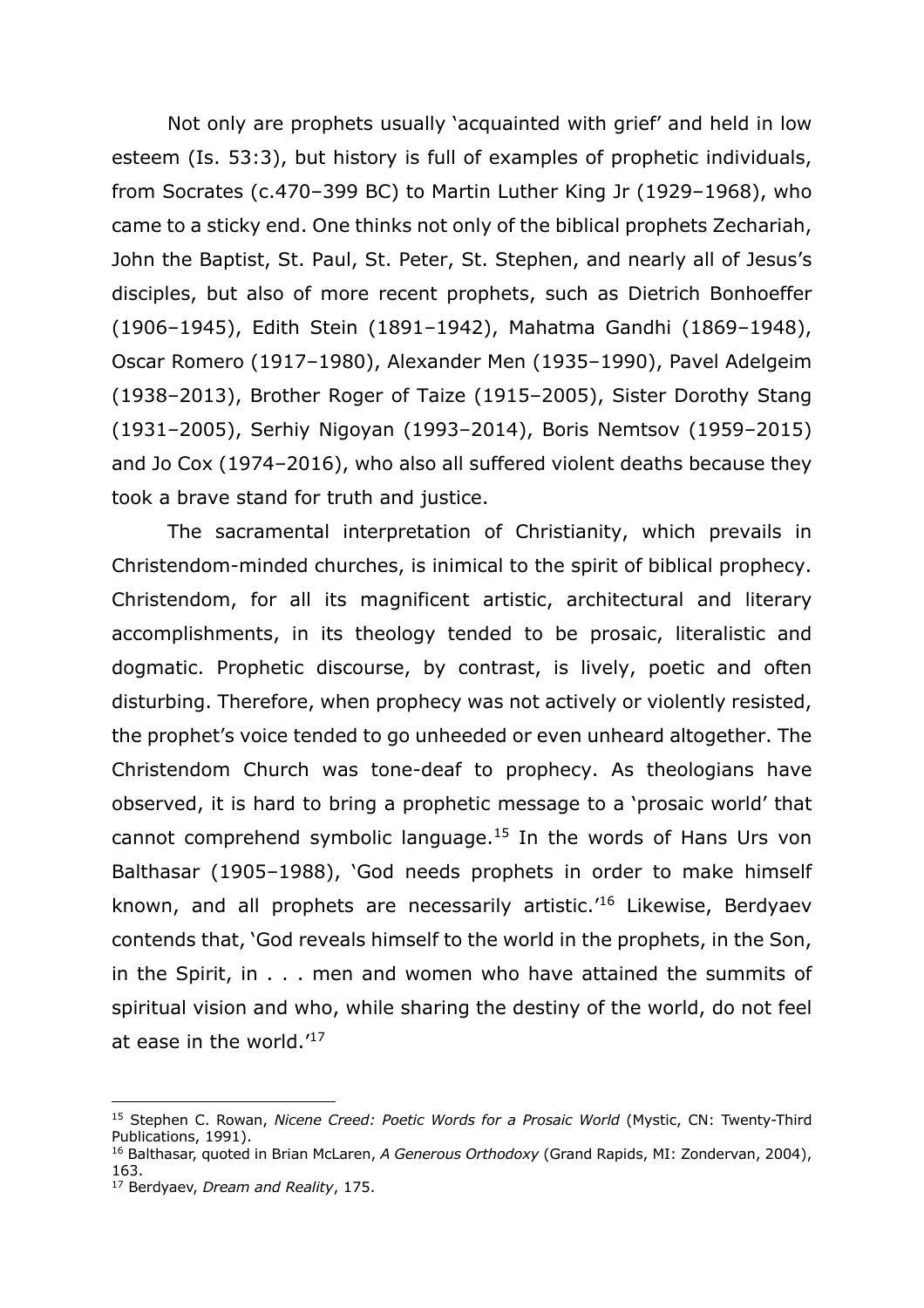Although some prophetic figures did arise within Christendom, they tended to do so in opposition to the established churches, which viewed prophets with suspicion and even hostility. In many cases, they were ostracized as troublemakers or persecuted as blasphemers by the ecclesiastical authorities. Prophets are particularly unpopular among their own people, who can pay them homage only when the prophet is safely dead. As Dostoevsky remarked, 'People do not receive their prophets, but kill them, whereas they love their martyrs and honour those they have slain.'18 It has long been acknowledged that, 'A prophet is not without honour, but in his own country, and among his own kin, and in his own house' (Mk 6:4).

Therefore, most of the outstanding prophetic figures in Western history have arisen from outside the church, sometimes even in explicit opposition to the established church – e.g. Marx, Dostoevsky, Nietzsche, Joyce, etc.<sup>19</sup> Perceiving their own prophets as a threat, the churches of Christendom have not known what to do with them and have tended to downplay their significance or to castigate them as mad, deluded or heretical. The cry of Nietzsche's Zarathustra offers an exemplary instance of prophetic lament in the face of the opposition and misunderstanding to which the prophet is fated: 'They understand me not: I am not the mouth for these ears . . . Calm is my soul, and clear, like the mountains in the morning. But they think me cold, and a mocker with terrible jests. And now do they look at me and laugh: and while they laugh they hate me too. There is ice in their laughter.<sup>'20</sup>

Prophets can be radically out of step with the march of the prevailing culture. G. K. Chesterton (1874–1936) remarked that, 'it is the paradox of history that each generation is converted by the saint who contradicts it most.'21 Prophets can be eccentric and are often stigmatized as oddballs

<sup>18</sup> Dostoevsky, *Bratya Karamazovy* (Moscow: Bertelsmann Media, 2011), 296.

 $19$  This is the case even though all the figures enumerated here were brought up within Christian households and exhibited faith and even deep piety in their childhoods.

<sup>20</sup> Friedrich Nietzsche, *Thus Spake Zarathustra: A Book for All and None*, translated by T. Common (Mineola, NY: Dover, 1999), 7.

<sup>21</sup> Chesterton, *The Collected Works of G. K. Chesterton,* vol. 2 (San Francisco: Ignatius Press, 1986),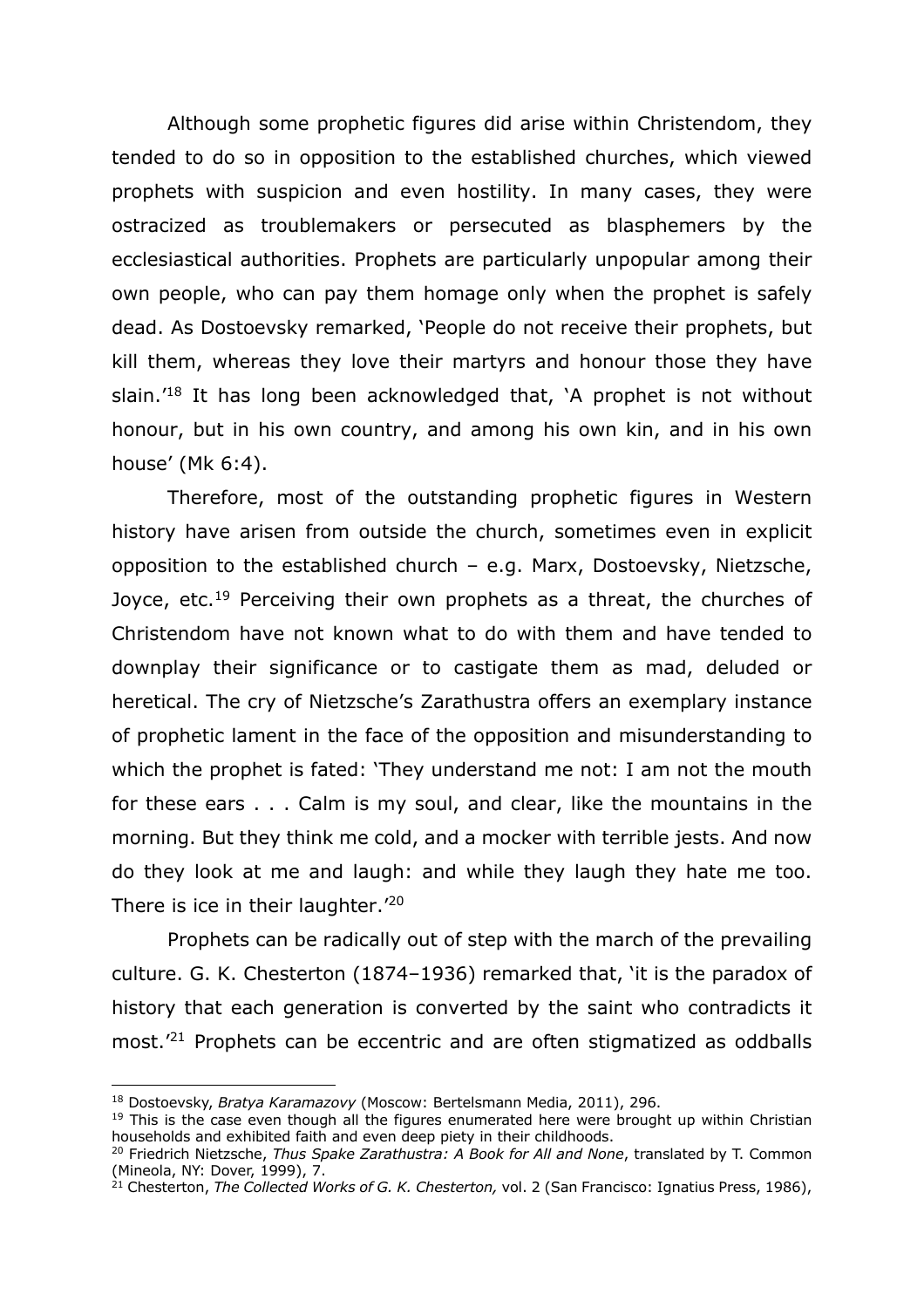and antisocial misfits. Christendom churches and the wider society are likely to classify them as insane and perhaps even seek to get them sectioned under the Mental Health Act. Often, they are either politely ignored or openly ridiculed. The biblical prophets certainly did some bizarre things, such as using dung to bake bread and lying on their side for months at a time (Ez. 4:4-12); others spent three years walking around Jerusalem naked and barefoot as a sign against Egypt and Ethiopia (Is. 20:3).

Some prophets were even 'mad' enough to believe that evil could be overcome by good, that truth triumphs over falsehood and that the way to deal with one's enemies was to love them all the way through to reconciliation (Lk. 23:34; Rom. 5:8). Prophets, in the words of Leonardo Boff, are 'people moved by the inner fire who have kept alive and held high the human hope that it is not the brutality of the real that has the last word but the power of that which can bring a better future.<sup>'22</sup> Prophets remind not only the church, but also the world that, 'The last word will not be that of death but of the transfiguration of life in all its fullness.<sup>'23</sup> Their whole lives testified against the cycles of deceit and violence that govern the ways of the world. No wonder many them met a violent or undignified end.

The prophet is endowed with faculties of spiritual perception that make visible the savagery of demonic spirits that incarnate themselves within the banality and triviality of everyday existence and the institutions that sustain social life. In an eloquent tribute to Martin Luther King Jr., who was one of the most remarkable prophets of the twentieth century, Max Stackhouse comments on the prophetic vision of the black Baptist pastor from Georgia:

'We were blinded by our racism and our economic advantages. We kept talking of prejudice and demonstrations, of discrimination and civil disorder . . . And he [Luther King] was telling us about sin and salvation, about

<sup>424.</sup>

<sup>&</sup>lt;sup>22</sup> Leonardo Boff, *Christianity in a Nutshell* (Maryknoll, NY: Orbis, 2013), 67.

<sup>23</sup> Boff, *Christianity*, 69.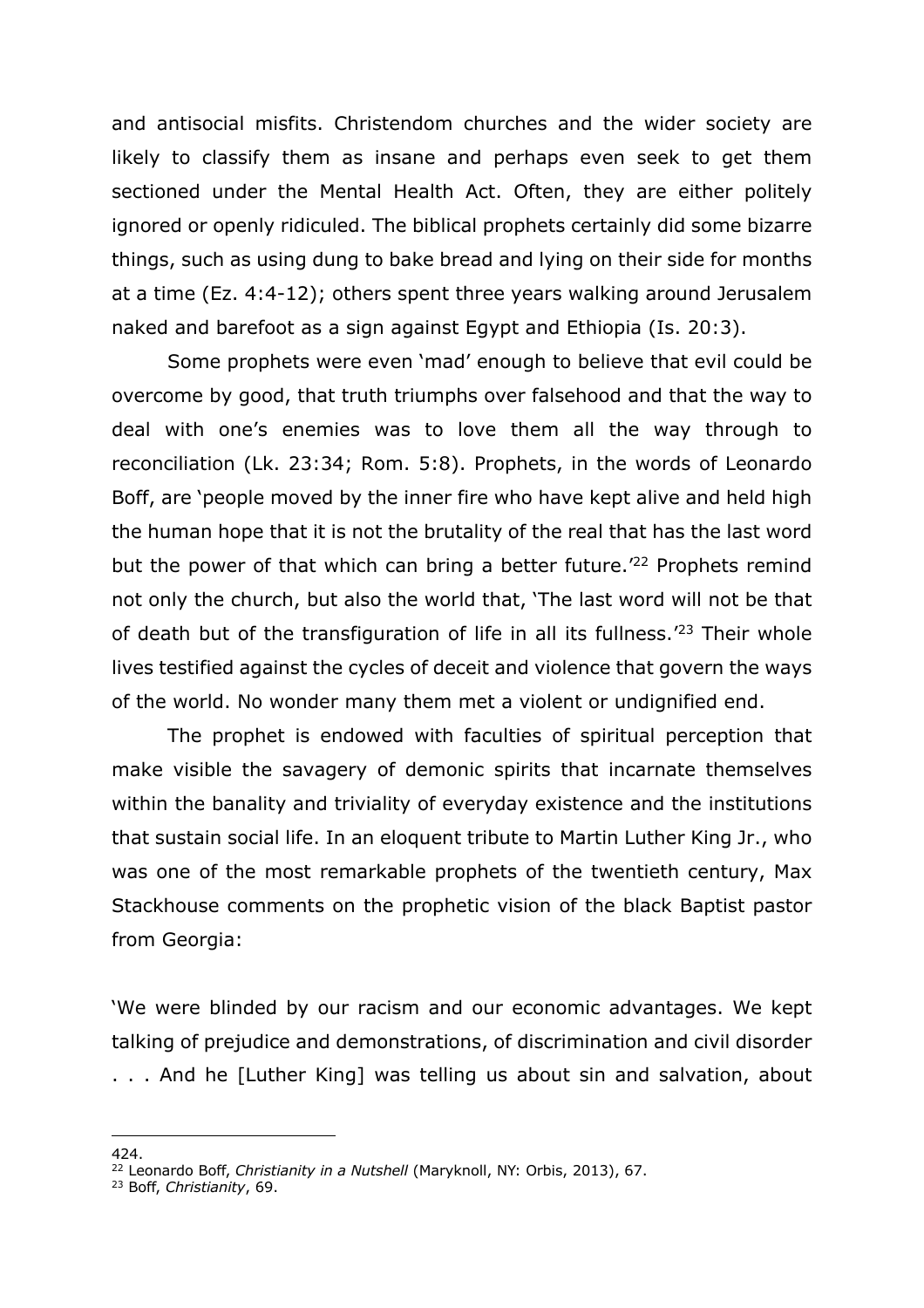chaos and community, about justice and redemption. We spoke of urban strife He told us that the Lord has a controversy with his people. We worried about those we pitied. He spoke of the soul of a nation in sin. We saw modern society in a situation of stress. He saw it to be founded on a metaphysical disease of racism and violence and economic self-interest. We saw problems to be solved. He saw systematic death to be overcome. Our diagnosis was much milder than his. We wrung our hands. He acted in faith.' 24

In other words, the prophet is endowed with a special ability to penetrate beyond the façade of superficial social reality and to bring to light the true nature of the issues. Martin Luther King Jr. was able to perceive that racism was not merely a social wrong pathology, but a spiritual disorder and a blasphemous distortion of God's intentions. He saw that racism had brought divine judgement upon the nation as a whole. As is well known, this brave and principled prophet was assassinated. For a racist society that was propped up by an ideological crutch of lies and prejudice, the truth to which the prophet testified was too much to bear.

Therefore, when the prophet raises their voice, the world typically responds with the predictable cry of 'crucify him, crucify him' (Lk. 23:21). The world will always seek to crucify the truth, because truth is deeply disturbing and unsettling.<sup>25</sup> This sad reality lies behind the quip, often attributed to George Bernard Shaw, that, 'If you want to tell people the truth, be sure to make them laugh. Otherwise they'll kill you.' Martin Luther King Jr.'s 'mistake' was that he brought people not to laughter, but to tears and repentance, which is why they killed him.

Despite the danger and disturbance that prophecy invariably evokes, in post-Christendom, it is vital that the Christian community should rediscover its prophetic or revolutionary vocation in a post-Christian world.

<sup>24</sup> Max Stackhouse, in S. R., Paeth et al. (eds.), *Shaping Public Theology: Selections from the Writings of Max L. Stackhouse* (Grand Rapids, MI: Eerdmans, 2014), 31.

<sup>25</sup> Berdyaev asserts that, 'Christianity is the religion of crucified truth.' See Berdyaev, *Tsarstvo Dukha i Tsarstvo Kesarya* (Moscow: Respublika, 1995), 326.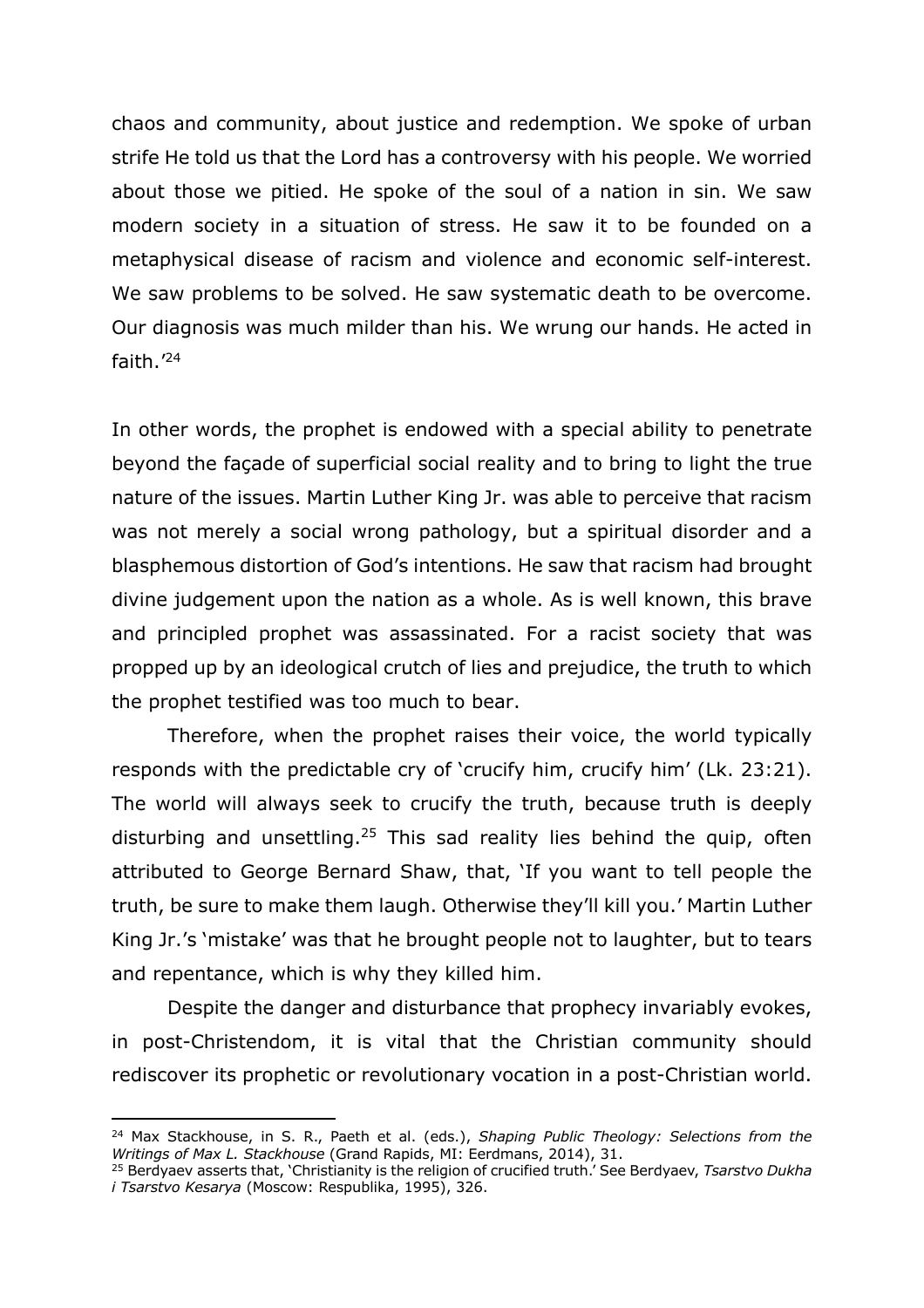This calls for a vision of spiritual formation which will enable people to perceive the 'signs of the times' (σηµεῖα τῶν καιρῶν – cf. Matt. 16:3) and to discern the activity of the Holy Spirit in the world. Prophecy, like all the *charismata* of the Holy Spirit, is not a competence that can be acquired from taking a course in theology, but it is a gift that can be nurtured and produced as the fruit of discipleship and spiritual formation into Christlikeness. All people who claim allegiance to Christ should be prophets to the extent that they are learning to perceive the world through the eyes of love and thus to see things in the light of eternity.

#### **The Need for Depth and Authenticity**

In the same way that all Christians are prophets, so it is that all Christians are theologians. To be a Christian is to be a theologian to the extent that all Christians express faith convictions in the way they interact with the world.26 Moreover, it could even be claimed that even those who selfidentify as atheists engage with theological questions to the extent that they express transcendent longings, which are an inherent part of the human condition. As Berdyaev maintained, 'the revolt against God and especially the moral revolt, presupposes the existence of God.' He thus added that, 'In reality no atheists exist; there are only idolaters.<sup>'27</sup>

I am convinced that God looks kindlier upon a sincere agnostic than upon a Christian hypocrite. Sincere atheism may even be closer to God than apathetic, nominal Christianity that characterizes so much church life in the diminishing fragments of Christendom. 'Even the fight against God may be a service to God and more religious than a lukewarm and apathetic Christianity.'28 Similarly, I am persuaded that an open-minded Muslim who loves her neighbor is closer to the Kingdom of God than a Christian bigot, who upholds sound doctrine, but who expresses fear, suspicion and even

<sup>26</sup> Stanley Grenz and Roger Olson, *Who Needs Theology? An Invitation to the Study of God* (Downers Grove, IL: IVP, 1996).

<sup>27</sup> Nikolai Berdyaev, *The Divine and the Human,* translated by R. M. French (London: Geoffrey Bles, 1949), 2.

<sup>28</sup> Berdyaev, *Ekzistentsialnaya Dialektika*, 511.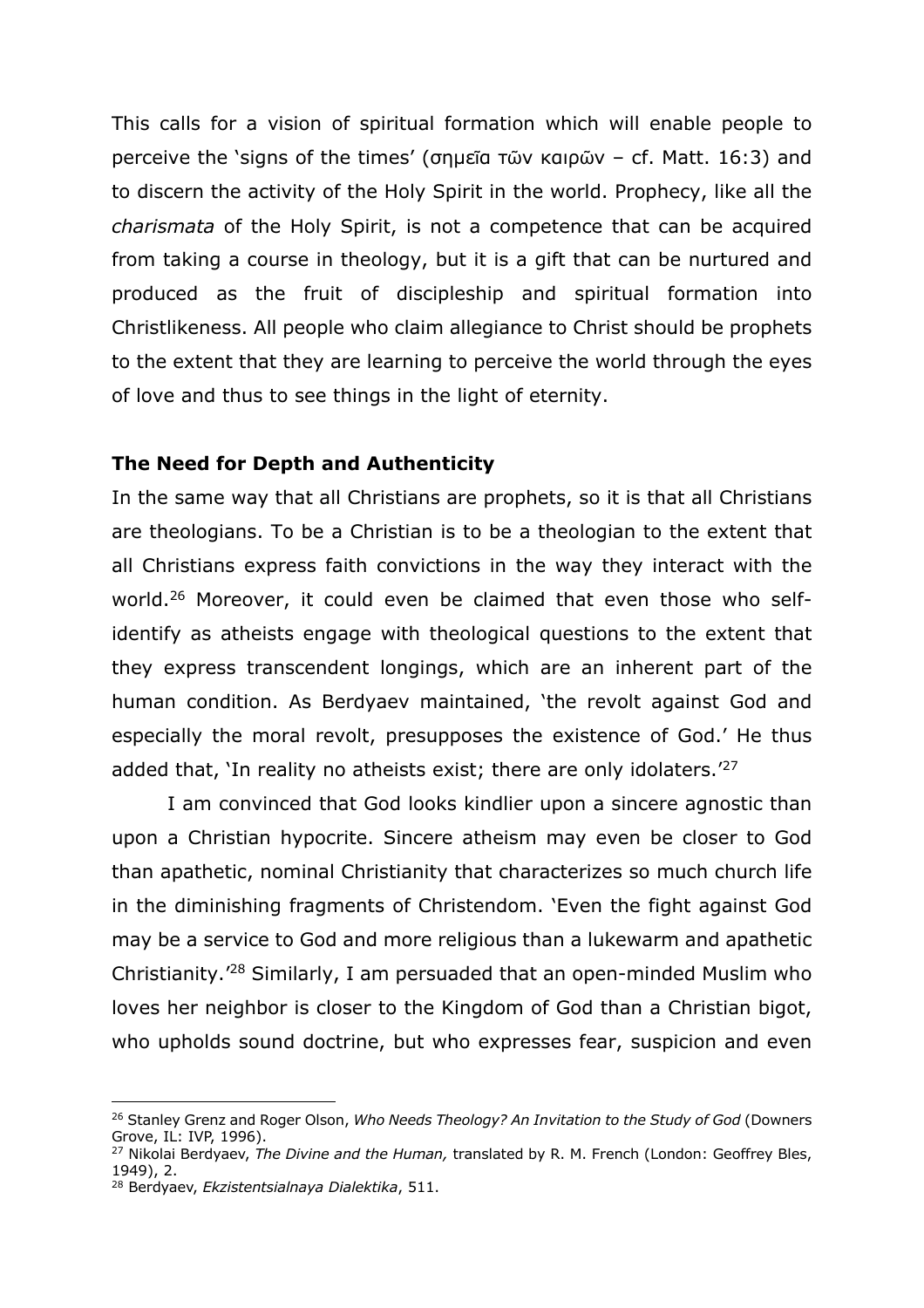hatred towards those who are different. In other words, the compassionate Muslim receives God's grace, whereas the 'Christian' racist stands under God's judgement. Blumhardt remarked that, 'The world no longer tolerates heartless people who try to pass as pious. To love all people, to love the world, to despise and condemn nothing – this is what is paving the way for God's kingdom in our time.'29

Christian faith in a post-Christendom key thus prioritizes depth, authenticity and compassion over tribal identities and belief systems. This emphasis facilitates the reengagement of faith and practice. Post-Christendom theology thus offers a critical perspective that facilitates the process through which faith and practice are correlated. To the extent that Christians attempt to live out their faith convictions, they can be said to be engaged in some form of theological reflection. Therefore, every Christian is to some extent a theologian. Dallas Willard explains this point eloquently:

**'**Theology is a stuffy word, but it should be an everyday one. That's what practical theology does. It makes theology a practical part of life. A theology is only a way of thinking about and understanding – or misunderstanding – God. Practical theology studies the manner in which our actions interact with God to accomplish his ends in human life . . . Practical theology's overall task is, in effect, to develop for practical implementation the methods by which women and men interact with God to fulfil the divine intent for human existence.'30

The choice for a Christian is never between either having a theology or not having a theology; the choice is always between having a good theology or having a bad one. A good theology is one that is life-giving, life-enhancing and faithful to the biblical teaching, whereas a bad theology is one that is shallow, thoughtless, life-denying and which reduces the God to a sterile,

<sup>29</sup> Blumhardt, *Gospel of God's Reign*, 22.

<sup>&</sup>lt;sup>30</sup> Willard, *The Spirit of the Disciplines: Understanding How God Changes Lives* (London: Hodder and Stoughton, 1996), 14–15.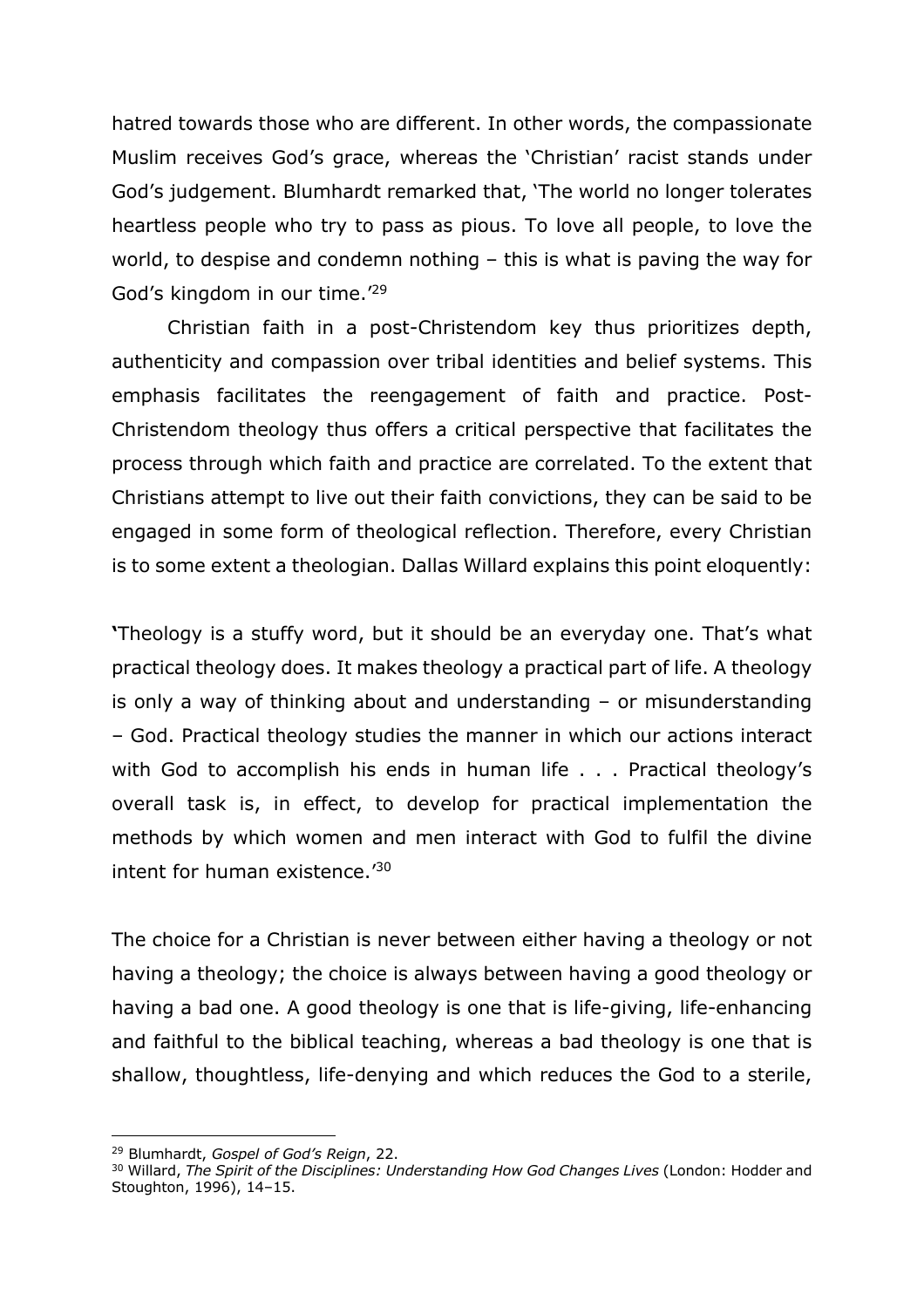one-dimensional caricature. A bad theology can be compared to spiritual junk food. A.W. Tozer even referred to the 'toxic food' that is often fed to Christians and which leads to unfortunate symptoms of gospel-denying superficiality and 'celebrity Christianity'. 'This toxic food', Tozer explains, 'is a little bit of psychology, a little bit of inspiration, a dash of theology, a touch of Bible and a whole lot of personality.'31

Theology is therefore not a dry academic discipline, but an inevitable and unavoidable part of the life of every Christian. William C. Placher concurs that, 'If Christians pretend not to think about theology, we end up with unexamined theology, sometimes in forms that are silly or even dangerous.'32 Willard maintains that, 'Theology is a part of our lives. It's unavoidable. And . . . a thoughtless theology guides our lives with just as much force as a thoughtful or informed one.<sup>'33</sup> Among Christians, part of the problem is that most people, as Grenz and Olson observe, 'live in the world of popular theology, not of academic theology.' In popular theology, 'biblical doctrine becomes fused with elements of popular culture to form various expressions of Christian faith.' Popular or 'folk theology' constitutes a level of Christian conviction which 'rejects critical reflection and enthusiastically embraces simplistic acceptance of an informal tradition of beliefs and practices composed mainly of clichés and legends.'34

In contrast to the superficiality of appearances, sound-bites and slogans that characterize our present 'visually aggressive age', $35$  theology issues an invitation to deep living, to deep questioning and to abundant life (Jn 10:10; Ps. 42:7). Richard Foster opened his landmark book, *Celebration of Discipline*, with a prophetic statement: 'Superficiality is the curse of our age . . . The desperate need today is not for a greater number of intelligent

<sup>31</sup> Tozer, *Voice of a Prophet*, 32.

<sup>32</sup> Placher, *Essentials of Christian Theology* (Louisville, KY: Westminster John Knox Press, 2003), pp. 1–2; cf. Trevor Hart, *Faith Thinking: The Dynamics of Christian Theology* (London: SPCK, 1995).

<sup>33</sup> Willard, *Spirit of the Disciplines*, 26.

<sup>34</sup> See chapter 2 of Roger E. Olson and Stanley J Grenz, *Who Needs Theology? An Invitation to the Study of God* (Downers Grove, IL: InterVarsity Press, 1996).

<sup>35</sup> John O'Donohue, *Anam Cara: Spiritual Wisdom from the Celtic World* (London: Bantam, 1997), 141.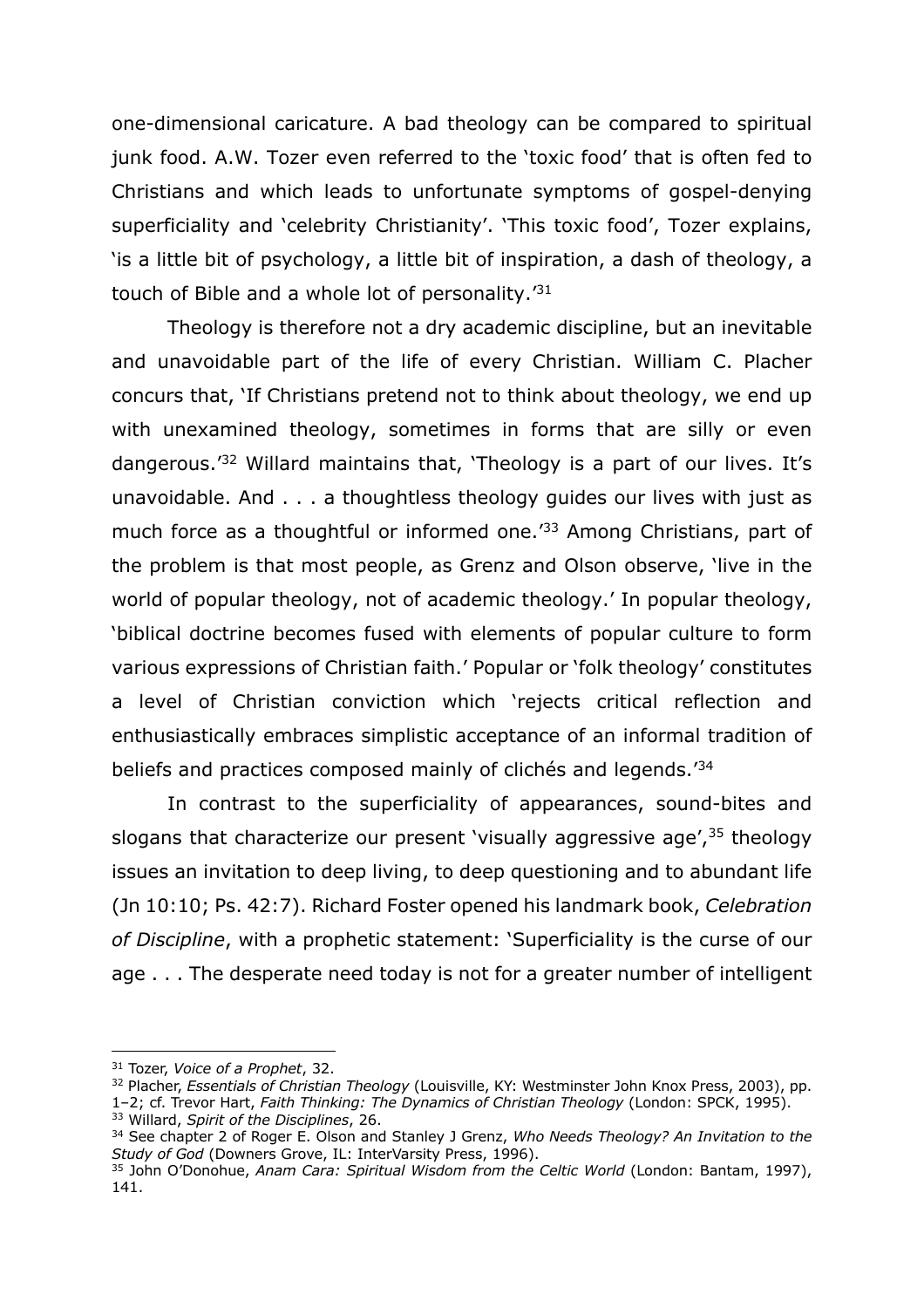people, or gifted people, but for deep people.'36 Spiritual depth comes not from being inducted into systems of sound doctrine or by attending Christian meetings, but through disciplined, costly commitment to following the Risen Christ.

The tragedy of the contemporary church is that instead of being a movement for the transformation of the world, in many cases the church has become an alternative leisure pursuit, primarily for middle class religious consumers. Many churches have capitulated to the ideologies of consumerism, individualism, careerism, respectability and security, which resemble more the idols of middle class morality than the radical, selfdenying and communitarian values of Christ and his gospel.

Attempting to respond to cultural trends, many churches have ended up mimicking the worst features of consumer culture by packaging Christianity into a marketable bundle of theological propositions that can be distributed and sold to religious consumers. The prevailing assumption has been that once these propositioned have been 'accepted', the religious consumer receives the 'full package' of benefits, including, most importantly, forgiveness of sins and eternal life. As Dallas Willard rightly argues, this creates the unbiblical notion that 'you can have a faith in Christ that brings forgiveness, while in every other respect your life is no different from that of others who have no faith in Christ at all.'37 James McClendon sets out a more integrated vision of how mission and discipleship cohere: 'The faithfulness of Christ made it possible for us to be his disciples, citizens of his new kingdom. And our faith, our faithful response to him, is the quality of our lives as disciples, as citizens of the kingdom. To put it in a stylish, but I hope helpful way, Christ's faithfulness is the objective possibility of our salvation.'38

<sup>&</sup>lt;sup>36</sup> Foster, *Celebration of Discipline: The Path to Spiritual* Growth (San Francisco: HarperCollins, 1978), 1.

<sup>37</sup> Dallas Willard, *The Divine Conspiracy: Rediscovering Our Hidden Life in God* (London: HarperCollins, 1998), 44.

<sup>38</sup> McClendon, quoted in Curtis Freeman's 'Introduction: A Theology for Radical Believers and Other Baptists', in McClendon, *Systematic Theology: Volume 3: Witness* (Waco: Baylor University Press, 2012), xxvi.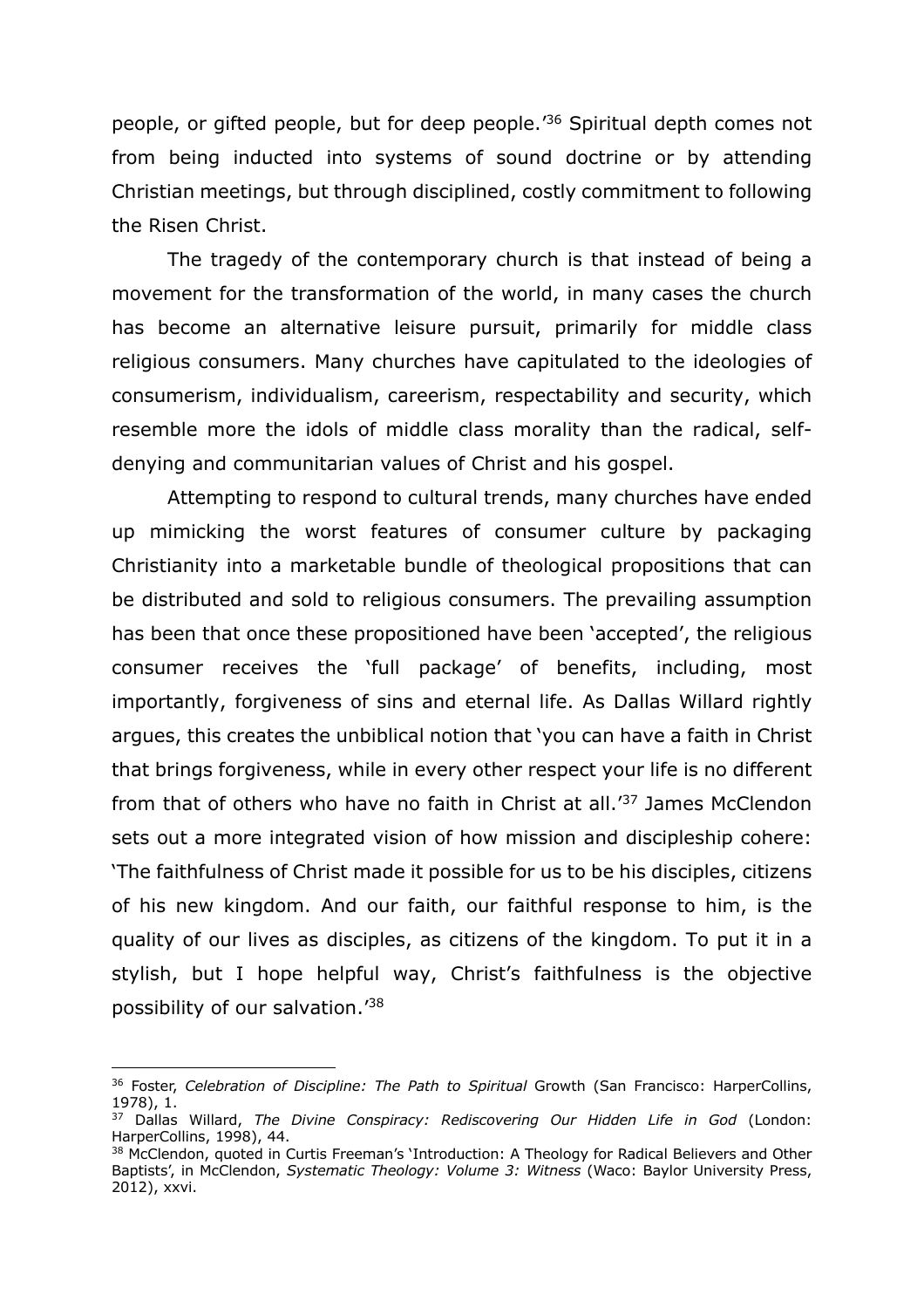One of the most urgent tasks of post-Christendom theology is therefore to repair the broken connections between mission, discipleship, life and salvation. As a result of the Christendom tendency towards nominalism, saving faith has often been cheapened into 'mental assent to correct doctrine.'39 Such a conception of cheap faith is as far removed from the teaching of Jesus as the opposite error of assuming that salvation depends on the performance of good deeds. What results from nominal Christianity is the unexamined assumption that progress in the discipleship will 'somehow automatically take place through the normal course of life, if only the [believer] holds on to certain beliefs.'40 Such notions of 'cheap grace' constitute little more than a truncated 'gospel of sin management', <sup>41</sup> rather than a transformative vision of life in the Kingdom of God, which was always at the heart of Jesus's proclamation of the gospel. This leads to the unacknowledged assumption of some Christians that 'Jesus can "save" us when we die, but  $\ldots$  on earth he should leave us in peace.<sup>'42</sup>

Therefore, in Christendom, apart from church attendance and mental assent to a system of belief, there is very little that sets Christians apart from the unbelievers among the general population.<sup>43</sup> The faith of Christendom has tended to reduce salvation in Christ to cognitive fidelity to certain doctrines. The assumption has often been that salvation is a matter of passing down the 'deposit of faith' (*depositum fidei*)<sup>44</sup> in doctrines that can be affirmed in order to guarantee salvation. As a result of this passive understanding of salvation, the gospel has been deprived of its transforming power. Dallas Willard thus laments, that 'More often than not, faith has failed, sadly enough, to transform the human character of the

<sup>39</sup> Willard, *Spirit of the Disciplines*, 23.

<sup>40</sup> Willard, *Spirit of the Disciplines*, 111.

<sup>41</sup> See Chapter 2 of Willard, *Divine Conspiracy*.

<sup>42</sup> Blumhardt, *The Gospel of God's Reign: Living for the Kingdom of God*, translated by P. Rutherford et al. (Eugene: Wipf and Stock, 2014), 1.

 $43$  See, for instance, the findings of the 2006 Barna Group Survey, which showed that among the population of the USA, there are no considerable differences between the lifestyles of those who self-identify as 'born-again Christians' and those who did not regard themselves as 'Christians.' See http://www.christiantoday.com/article/american.study.reveals.indulgent.lifestyle.christians.no.diffe rent/9439.htm [accessed 7.1.2016].

<sup>44</sup> Niels Christian Hvidt, *Christian Prophecy: The Post-Biblical Tradition* (Oxford: Oxford University Press, 2007), 30.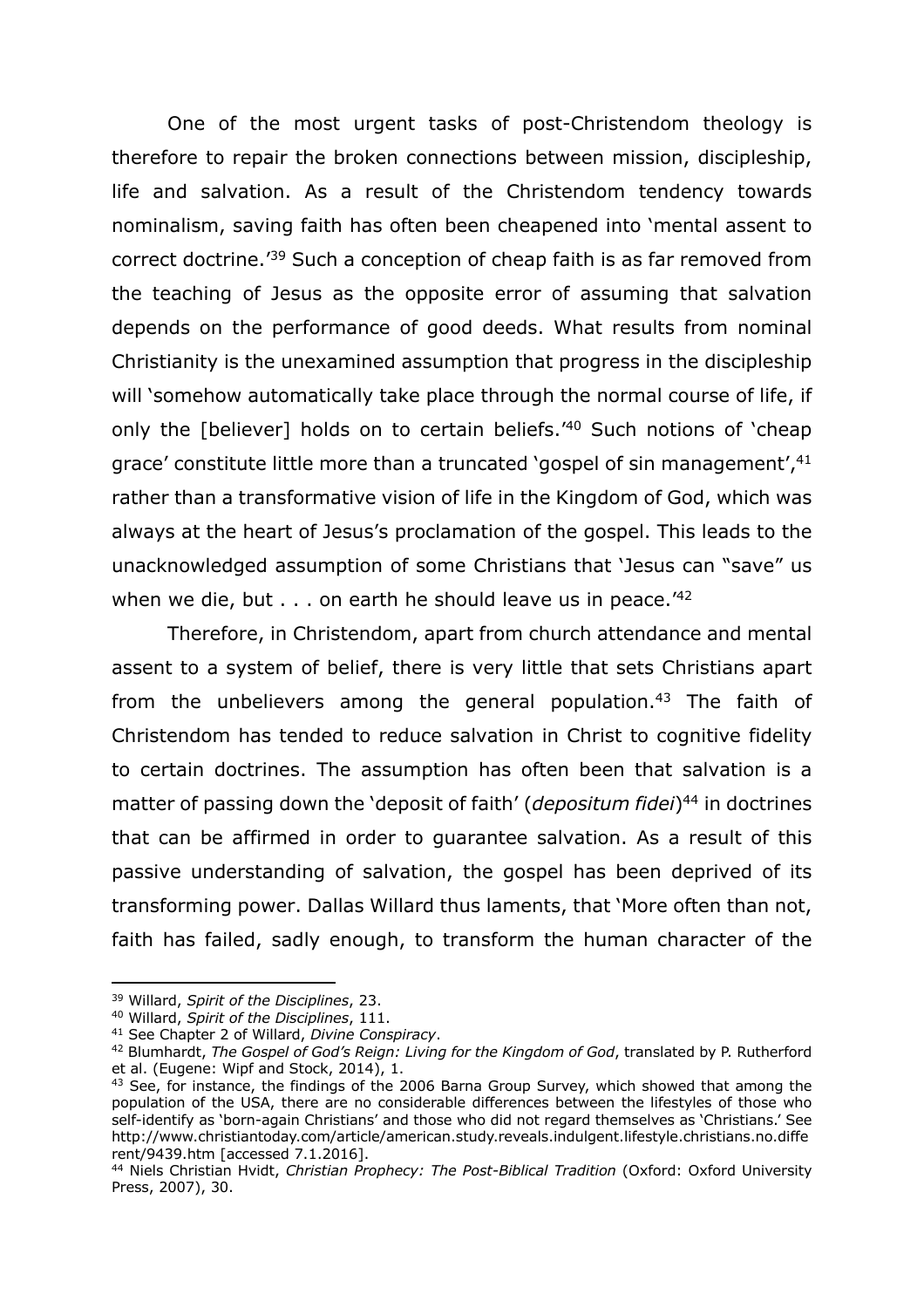masses, because it is usually unaccompanied by discipleship and by an overall discipline of life such as Christ himself practiced.'45 Remarking on the lack of distinctiveness of a typical 'born-again Christian', Tozer notes that, 'His life is unchanged; he still lives for his own pleasure, only now he takes delight in singing choruses and watching religious movies instead of singing bawdy songs and drinking hard liquor. The accent is still on enjoyment, though the fun is now on a higher plane morally if not intellectually.'46

The failure of many Christians to distinguish themselves from the blandness and workaday existence of life in a sinful world has created the impression that it is possible to believe in Christ without aspiring to be conformed either morally or spiritually in His image. As a result, there are many so-called Christians who, as Kierkegaard explains, 'instead of following Christ are snugly and comfortably settled, with family and steady promotion, under the guise that their activity is the Christianity of the New Testament.'47 In contrast to superficial notions of 'conversion' and decadent 'bourgeois Christianity', F. W. Robertson (1816–1853) formulated a more profound definition of Christian identity when he claimed that, 'A Christian is one who is in the process of restoring God's original likeness to his character.'48

Post-Christendom offers an opportunity to think of Christian identity in terms of character and convictions, rather than doctrines and beliefs. In Christendom the differences between born-again Christians and the general population tend to be primarily cosmetic, concerning matters of doctrine, worldview and behavior. At the deeper, structural level of consciousness and spiritual formation, many Christians are just as captive to the antigospel forces of consumerism and are just as indifferent to the pain of the world as everyone else. Tozer, again, notes that, 'Our error today is that

<sup>45</sup> Willard, *Spirit of the Disciplines*, 230.

<sup>46</sup> Tozer, quoted in Todd Tomasella, *I Die Daily: 1 Corinthians 15:31: Daily Presenting our Bodies a Living Sacrifice* (Bloomington, IN: AuthorHouse, 2009), 172.

<sup>47</sup> Kierkegaard, *Attack upon Christendom*, 42.

<sup>48</sup> Robertson, quoted in Seaver, *Nicolas Berdyaev: An Introduction*.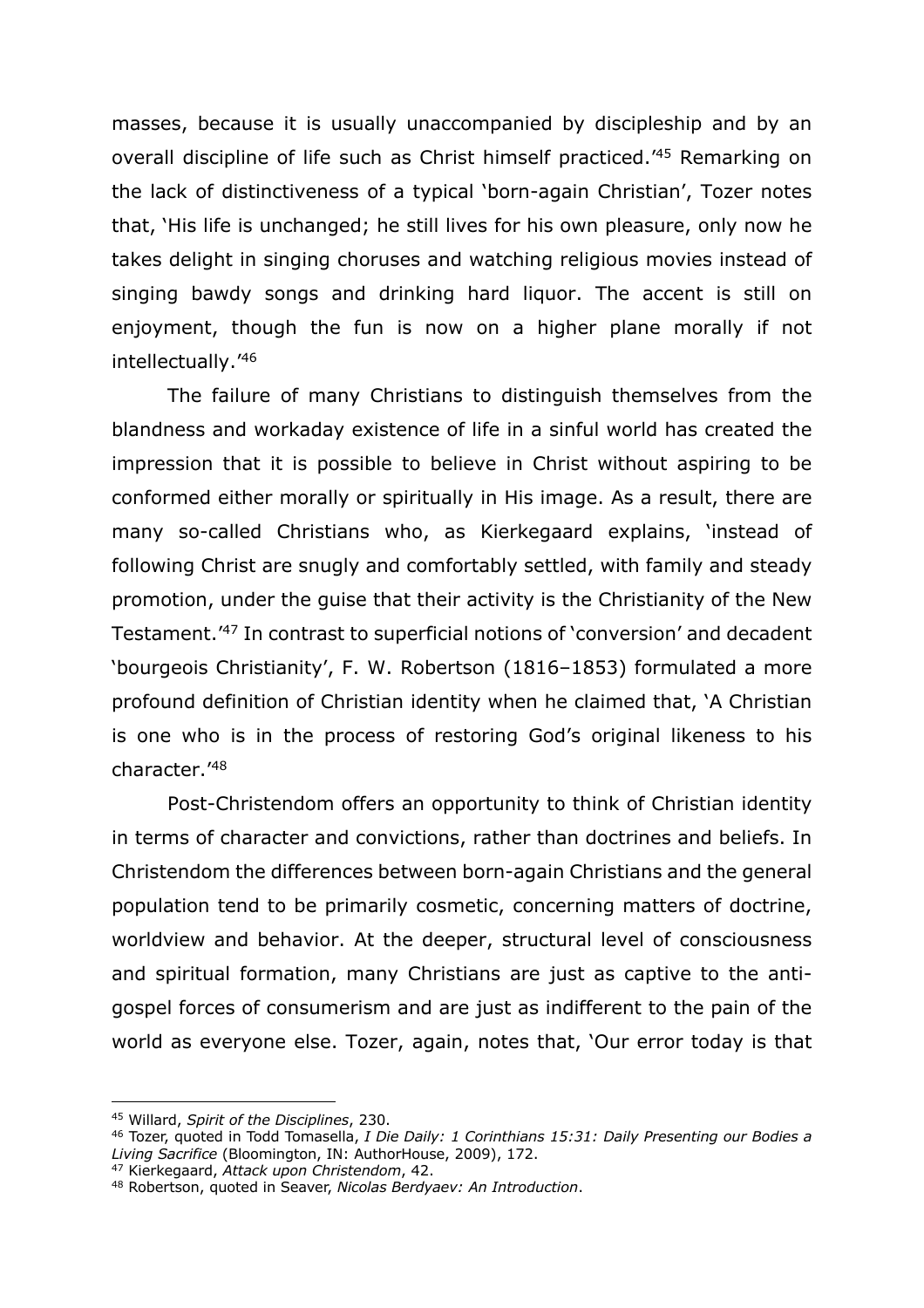we do not expect a converted man [*sic*] to be a transformed man, and as a result of this error our churches are full of substandard Christians.'49 In the same spirit, Berdyaev lamented that, 'Christians, people who believe in God, live and arrange their affairs on earth as if God did not exist, as if there had been no Sermon on the Mount. Christians, like non-Christians, live according to the law of the world and not according to the law of God.'50

For instance, it has been shown that Christians in the West on average spend just as much time on Facebook and Twitter, send as many text messages and spend as much time watching television and playing video games as those who do not self-identify as Christians. Many Christians have faithfully been attending religious services on Sundays (and perhaps also the midweek fellowship meetings) and have then spent the rest of the week living like everyone else – i.e. according to the predictable patterns and routines that determine the life of the world. Many Christians are just as affected by spiritual fatigue and seem to have lost the capacity to ask ultimate questions.

Consequently, society has remained without a transformative influence as Christians unwittingly relinquish their vocation to be salt and light. Jesus was clear on this point when he said to his disciples: 'You are the salt of the earth. But if the salt loses its saltiness, how can it be made salty again? It is no longer good for anything, except to be thrown out and trampled underfoot' (Matt. 5:13). Christoph Friedrich Blumhardt (1842– 1919) made a similar telling remark concerning the ways that many Christians have abandoned the prophetic call of Christ to change the world, and have instead been content to found religious clubs:

'Our task is to 'put on the new self' (Col. 3:9–11). If we strive to do this, and if the boredom of our theology and our Christianity has not already killed us, we can become people truly enthusiastic for Jesus. If Christ alone

<sup>49</sup> Tozer, *Evenings with Tozer: Daily Devotional Readings*, edited by G. B. Smith (Chicago, IL: First Moody Publishers, 2015), 300.

<sup>50</sup> Berdyaev, *Ekzistentsialnaya Dialektika*, 439.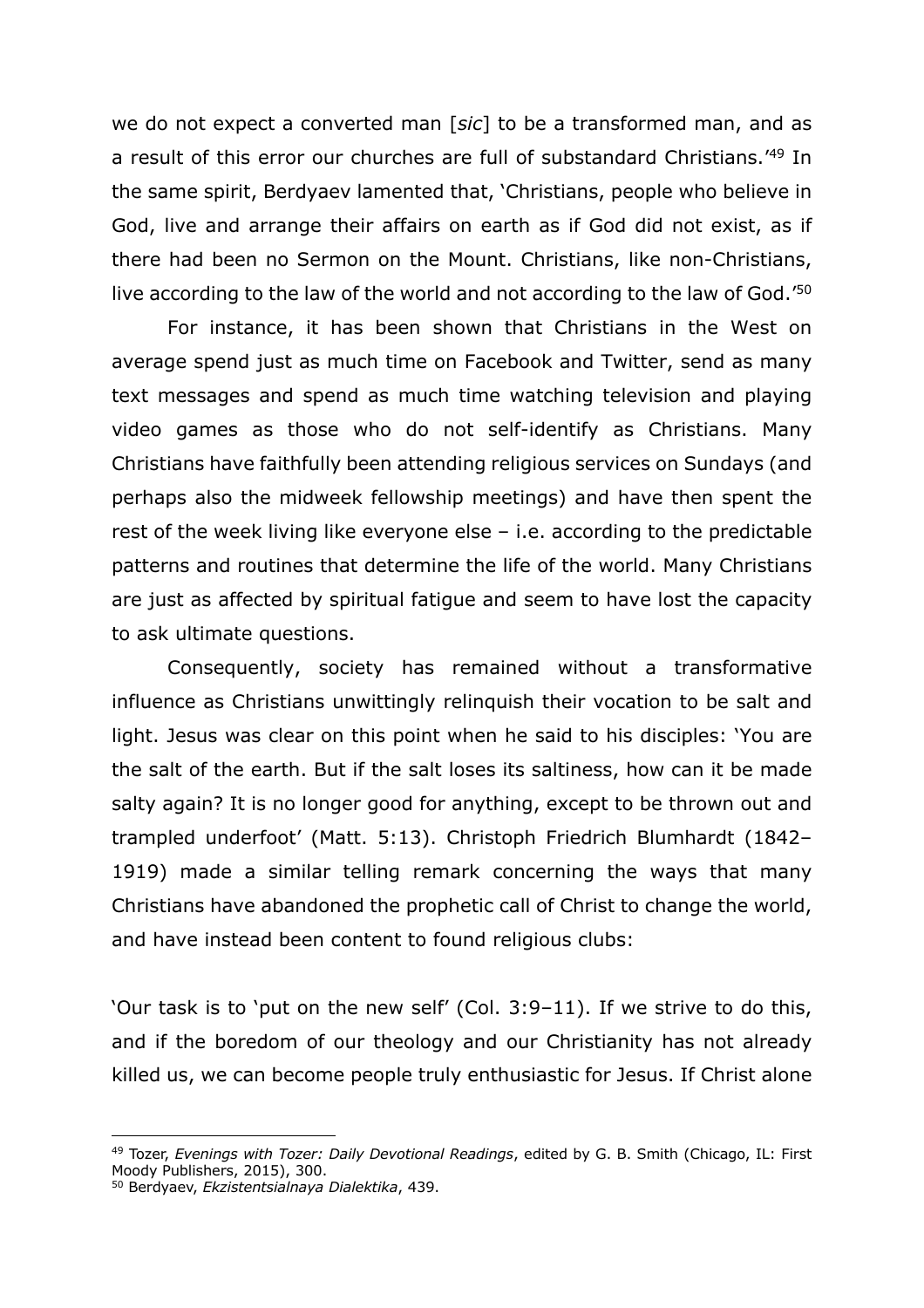is our light and life, then we can possibly be of some help to those who don't believe. But religious talk is useless (Matt. 7:21). So is forming some kind of religious community where everyone sits together in a corner and prays and reads the Bible. No, make an effort to get rid of the lies that darken this world. Do this by endeavoring to live with an upright heart, in the power of God's truth.'<sup>51</sup>

Christians living in the midst of post-Christendom must not be content with attending services or even professing so-called sound doctrine. Followers of the Risen Christ are called not to be separate from the world, to retreat into religious shelters and church buildings, but to *dissolve* like salt (i.e. after the pattern of Matt. 5:13) into the wider society and thereby to be a catalyst for humanizing forces, such as compassion, dignity, respect and courtesy. There needs to be a concentrated, focused and coordinated strategy to overcome the lies, deceit and inhumanity that characterizes so much of our public life. Meeting in church buildings on Sunday mornings and singing escapist songs that make vacuous professions of romantic love to Jesus will not change the world, but will merely perpetuate a religious subculture and widen the gulf between faith and life.

#### **Taking a Prophetic Stand for Truth in a World of Lies**

In a world in which lies and deceit constitute the default mode of social reality, it is very difficult to live in the truth. Winston Churchill once quipped that, 'A lie gets halfway around the world before the truth has a chance to get its pants on.' Since social reality is saturated in falsehood and superficiality, it takes sustained effort and constant vigilance to live in the depth of truth. Twentieth century existentialist philosophy has compellingly demonstrated that it is far easier and more comforting to live a lie than to live the truth.52 Truth is hard work, but the gospel of truth demands nothing less than uncompromising allegiance to a life of truth and authenticity.

<sup>51</sup> Blumhardt, *Everyone Belongs to God* (Robertsbridge: Plough, 2015), 34–5.

<sup>52</sup> See, for example, Jean-Paul Sartre, *Being and Nothingness: An Essay on Philosophical Ontology*,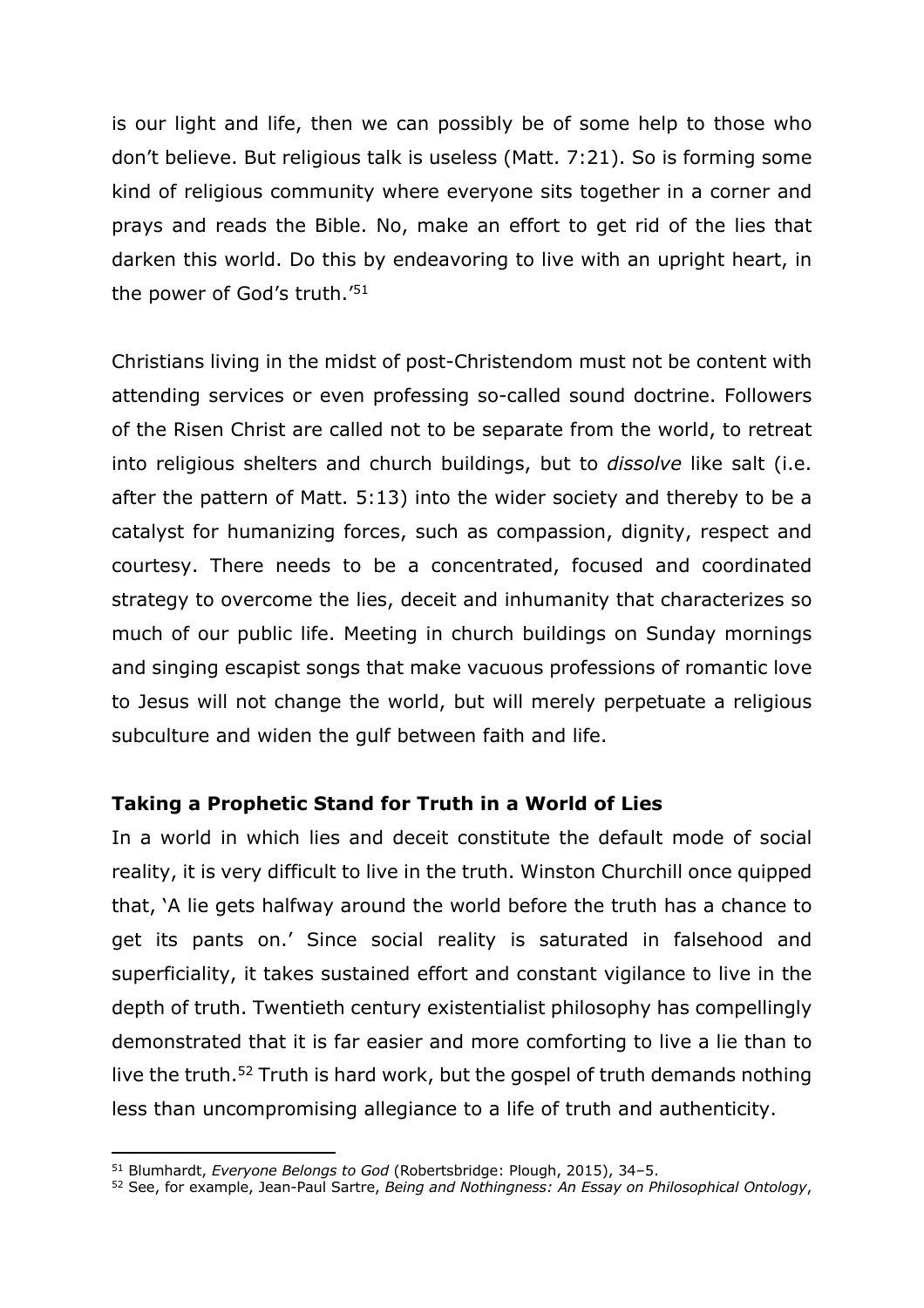The gospel presents every human being with a basic choice: either to choose the authentic existence of 'walking in the truth' with Christ (cf. 3 Jn 1:4) or to live an inauthentic existence in which we lose ourselves to the trivial distractions of entertainment and superficiality. In other words, the basic human choice, as one notable existentialist theologian put it, is between God and the world: 'Will we live life with Christ or without Christ?'53 Similarly, Berdyaev once remarked that, 'There are two fundamentally different types of people: those whose relationship with the world is accommodating and harmonious, and those who are continually at variance with it.<sup>'54</sup> This corresponds with the incisive critique of Tozer, who lamented that, 'The weakness of so many modern Christians is that they feel too much at home in the world. In their effort to achieve restful adjustment to unregenerate society they have lost their pilgrim character and become an essential part of the very moral order against which they are sent to protest.'55

The cultural environment of triviality, mass media, sensationalism and 'the doctrine of instant satisfaction'<sup>56</sup> present formidable obstacles to spiritual formation into Christlikeness. Part of the goal of theological formation is to empower people to protest against the blind acceptance of traditions and customs inspired by what Friedrich Nietzsche (1844–1900) called the 'herd instinct' (*Herdentrieb*)<sup>57</sup> that governs the collective consciousness, which is sometimes labelled 'public opinion' or the 'will of the people.' Such protest may put Christians in the difficult and costly position of being a despised minority amid a herd of 'people talking without speaking; people hearing without listening.<sup>'58</sup> If the default position of

translated by H. Barnes (New York: Philosophical Library, 1956), 462; Martin Heidegger, *The Essence of Human Freedom: An Introduction to Philosophy,* translated by T. Sadler (London: Continuum, 2005). For an in-depth discussion of this topic from a Christian existentialist perspective, see N. A. Berdyaev, *O Rabstve i Svobode Cheloveka* (Paris: YMCA, 1939).

<sup>53</sup> John Macquarrie, *An Existentialist Theology* (London: SCM, 1960), 22.

<sup>54</sup> Berdyaev, *Dream and Reality,* 35.

<sup>55</sup> A. W. Tozer, *Man the Dwelling Place of God: What it Means to Have Christ Living in You* (London: Kingsway, 1966), 98.

<sup>56</sup> Foster, *Celebration of Discipline*, 1.

<sup>&</sup>lt;sup>57</sup> Günter Abel, Nietzsche: die Dynamik der Willen zur Macht und die ewige Wiederkehr (Berlin: Walter de Gruyter, 1998), 54.

<sup>58</sup> Paul Simon and Art Garfunkel, `Sounds of Silence' (Columbia Records, 1964).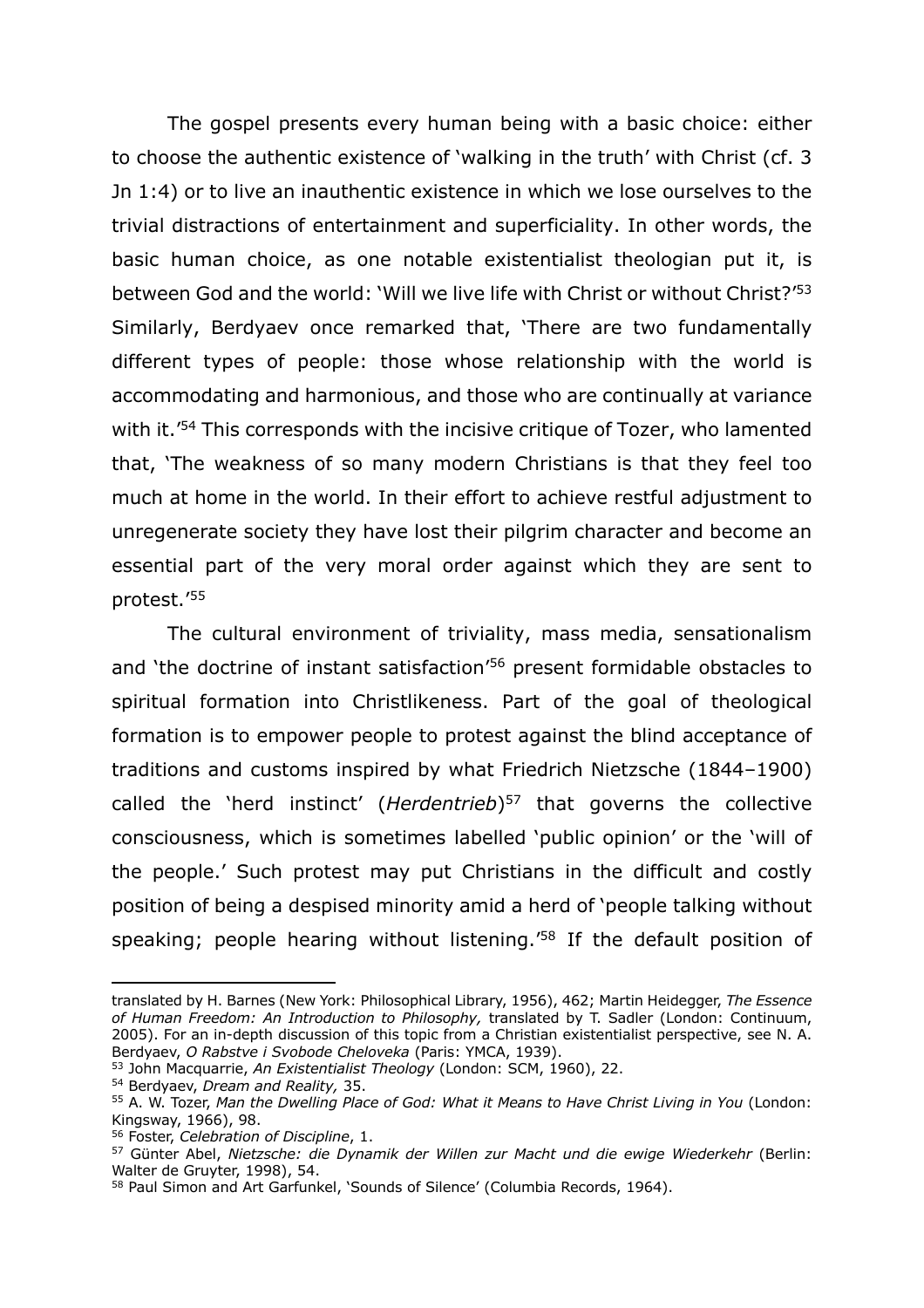society is falsehood and superficiality, then those who pursue the truth and depth will inevitably be in the minority. This is the tragic irony of prophecy, as countless prophets through the ages, from Jesus Christ to Martin Luther King Jr., have demonstrated. The prophet may have been proved right in the end, but this did not prevent them from meeting a violent end.

The world's current penchant for violence is just one indication of such a disregard for truth. Violence testifies to the 'poverty and hysteria of the modern consciousness.'59 Violence is one of the many baneful manifestations of the poverty of imagination in a world ruled by technological gadgetry, celebrity culture, junk TV and various forms of mind-numbing propaganda, including the alluring lies disseminated by the industries of advertising and so-called PR. Under such conditions, people live under the illusion that the violent feelings and extreme xenophobic views that they have adopted as a result of watching and listening to the mass media are their own. They become 'victims of the information deluge.'60 'Public opinion' is the product of what social identity theorists have called 'group think',<sup>61</sup> which turns groups into the kind of demonic collectives characterized by Jesus in Milton's *Paradise Regained* as 'a miscellaneous rabble, who extol things vulgar.' 62

Followers of the Risen Christ can be at the spearhead of a new cultural movement that resists the violent tendencies and zoological impulses of contemporary society. In such a world where living in socially-constructed illusions of violence and falsehood is the 'default position', formation into the likeness of Christ – who embodies the gospel values of love and truth – is hard work and requires great moral strength and spiritual engagement. In Christendom, many people, including those who profess Christian faith, have become either willfully distracted or have had their compassionate faculties numbed by the constant assaults by the popular media on the

<sup>59</sup> Tillich, *Courage to Be*, 132.

<sup>60</sup> Bauman and Donskis, *Moral Blindness*, 145.

<sup>61</sup> M. A. Hogg and K. D. Williams, 'From I to We: Social Identity and the Collective Self', *Group Dynamics: Theory, Research, and Practice* 4 (2000), 81–97.

<sup>62</sup> Milton, quoted in Paul Hammond, *Milton and the People* (Oxford: Oxford University Press, 2014), 231.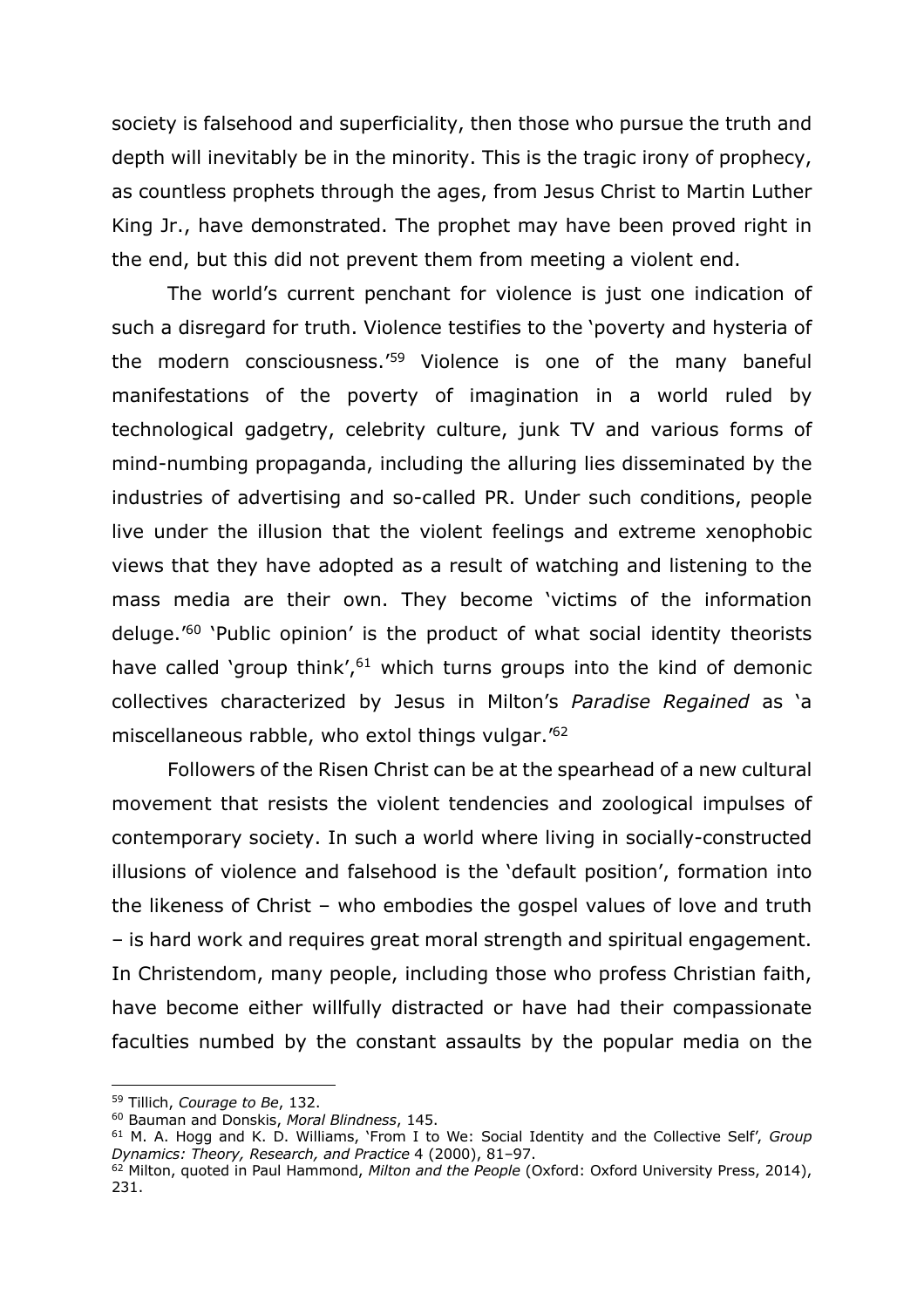values of truth, respect, dignity and humanity. Berdyaev noted prophetically that people are capable of 'paralyzing their consciousness through a system of hypnosis, of psychological  $\ldots$  poisoning.<sup>'63</sup> Under a constant barrage, these values are gradually eroded as power, greed, selfishness, image and violence triumph over freedom, generosity, solidarity, substance and peace.

Such a condition leads to a distortion of people's moral conscience and induces people to call good that which is evil and to name as evil that which is good (Is. 5:20; cf. Mk 3:22-30; Matt. 12:31-32). For example, the personal sins of egoism, narcissism, self-seeking, careerism, deceit and aggression are baptized and sanctified by the new religions of PR and celebrity worship. The most pernicious falsehoods are disseminated in such a way as to cause maximum offence. Newspaper columnists try to outdo each other in attaining new levels of depravity and inhumanity. Vulgar gossip and obscene xenophobic views are printed in tabloids and posted on blogs, which are eagerly consumed by a credulous public that seeks not truth and enlightenment, but titillation and entertainment. One person's tragedy is another's amusement.

Under such conditions, the Holy Spirit is quenched, human dignity is debased and the powers and principalities are unleashed in all their destructive fury. Lies, myths and fabrications are hostile not only to the truth, but to life itself and to the humane, life-affirming values of the gospel. James Alison explains that, 'leading us into the whole truth means the active and creative overcoming of the lie which is at the root of human culture.'64 Contemporary post-Christendom society is in revolt against the gospel and thus stands under the judgement of God.

Instead of a culture of compassion and solidarity, we have a celebrity culture that wages an undeclared war against the truth. In an unjust world, justice is hard work and requires perpetual vigilance. The problem today is that many good people have become distracted and apathetic. After all,

<sup>63</sup> Berdyaev, *Slavery and Freedom*, translated by R.M. French (London: Geoffrey Bles, 1944), 156.

<sup>64</sup> Alison, *Living in the End Times: The Last Things Re-Imagined* (London: SPCK, 1997), 68.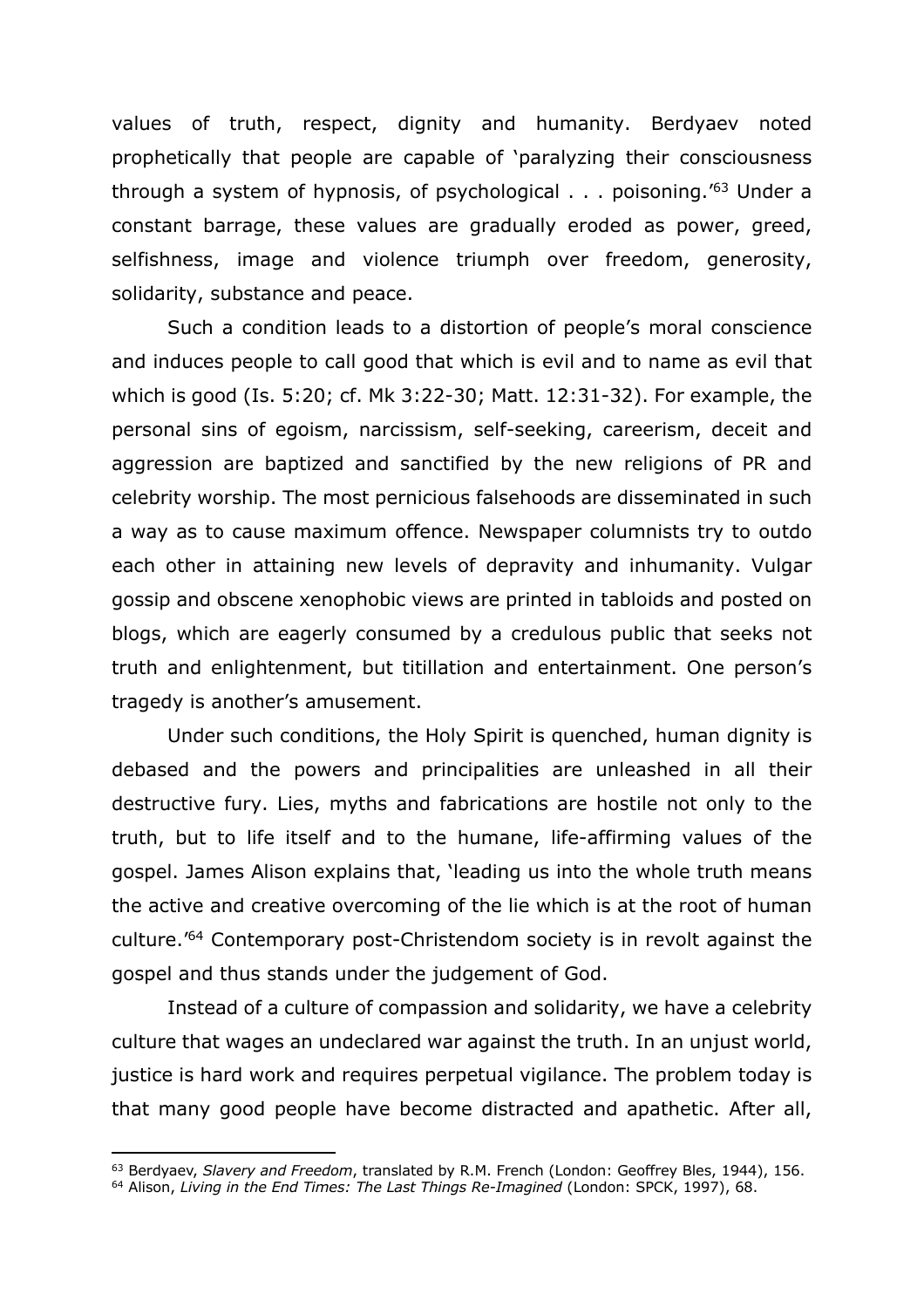why should we care about social injustice when we have much more important things to worry about, such as whom to vote for in the latest round of X-Factor, Pop Idol or Celebrity Big Brother? Why should we care about poverty when we need to attend to far more pressing issues, such as checking our Facebook profiles for the thirtieth time in a single day? And why do we need to bother ourselves with global poverty and disease when there are much more critical demands on our time, such as needing to find out about how celebrity X ended up in bed with celebrity Y?

We, including Christians, are preoccupied with the latest gadgets and gossip, which have distracted us from the plight of other people, particularly those in desperate situations. Many Christians have become too enmired in a swamp of religious practices and materialistic preoccupations to be concerned about the plight of the world. So, I think we can say that we are experiencing a crisis of compassion in contemporary culture and that the retreat of Christians into religious clubs has played its role in fomenting the crisis. The failure of Christians to salt the wider world with gospel values of truth and compassion has even lent some credence to Berdyaev's provocative statement that 'the unbelieving humanist has given a better expression of Christianity than the believing Christians who have done nothing for the improvement of society.'65

The erosion of spiritual values leads to a descent into a hostile social context which is characterized by a chronic deficit of compassion, solidarity and even basic courtesy. Without the necessary foundation of compassion, society degenerates into what Thomas Hobbes (1588–1679) called a 'state of nature' in which, according to the proverb, *homo homini lupus est* – 'a man is a wolf to another man.<sup>'66</sup> Theology needs to be able to speak into this crisis, but will never be able to do so as long as the best and most original Christian minds today are distracted by pointless disputes concerning the meaning of church sacraments, apostolic succession or the

<sup>65</sup> Berdyaev, *Russkaya Ideya* (Moscow: Astrel, 2002), 105–6.

<sup>66</sup> Hobbes, *Leviathan* (Mineola, NY: Dover, 2006), 70; see also Christian Gottlieb, *Dilemmas of Reaction in Leninist Russia: The Christian Response to the Revolution in the Works of N.A. Berdyaev, 1917–1924* (Odense: University Press of Southern Denmark, 2003), 175.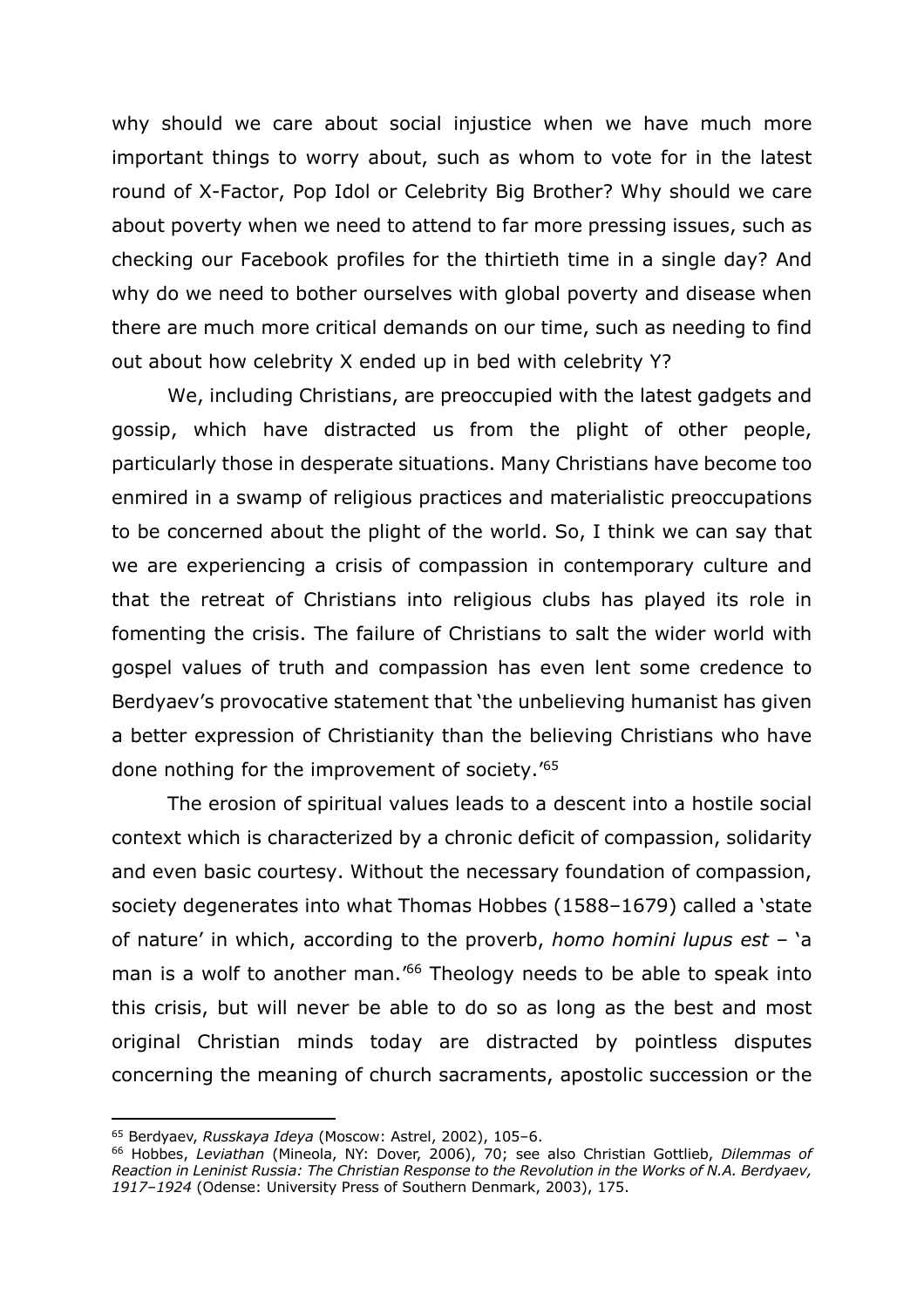latest take on the Chalcedonian formula or the eternal pre-existence of the Second Hypostasis. Instead, theology should address the urgent issues in the public sphere. In order to promote a social context in which justice and peace can thrive, Christians are called to embody and inculcate humane virtues in society, so that degenerate forces of inhumanity and callous indifference to the suffering of others will not be able to flourish.

#### **Prophecy and Christian Formation**

Concerning the issue of theological formation, the question may be stated in the following way: 'how can Christians be more proactive in pervading (or 'salting') the social sphere with the gospel values of dignity, respect, truth, freedom, solidarity and compassion?' One of the lessons of church history is that the de-Christianization of society leads inexorably to the dehumanization of society. Writing before just before the outbreak of the Second World War, Berdyaev warned about the forces of 'depersonalization and dehumanization now menacing the world.'67 He foresaw 'not only the de-Christianization but also the de-humanization of man, which were gathering momentum.'68 He thus made the prescient remark that, 'The new Christianity must re-humanize humankind and society, culture and the world.<sup>'69</sup> This is a succinct statement of the task of theology in post-Christendom.

Theology is called to envision 'a new kind of Christianity'70 that connects meaningfully to an emerging generation of spiritual seekers, who are moved not by the propositional postulates of dogmatic theology, but by the spiritual reality of lived experience and transformed humanity. As Harvey Cox put it, 'The experience *of* the divine is displacing theories *about* it. $71$  Moreover, this kind of Christianity does not reject or condemn the

<sup>67</sup> Berdyaev, quoted in Georg Nicolaus, *C.G. Jung and Nikolai Berdyaev, Individuation and the Person: A Critical Comparison* (London: Routledge, 2011), 23.

<sup>68</sup> Berdyaev, *Dream and Reality,* 290.

<sup>69</sup> Berdyaev, *The Fate of Man in the Modern World*, translated by D. A. Lowrie (Ann Arbor, MI: Michigan University Press, 1961), 129.

<sup>70</sup> Brian McLaren, *A New Kind of Christianity* (London: Hodder and Stoughton, 2011).

<sup>71</sup> Cox, *The Future of Faith* (New York: HarperCollins, 2011), 20.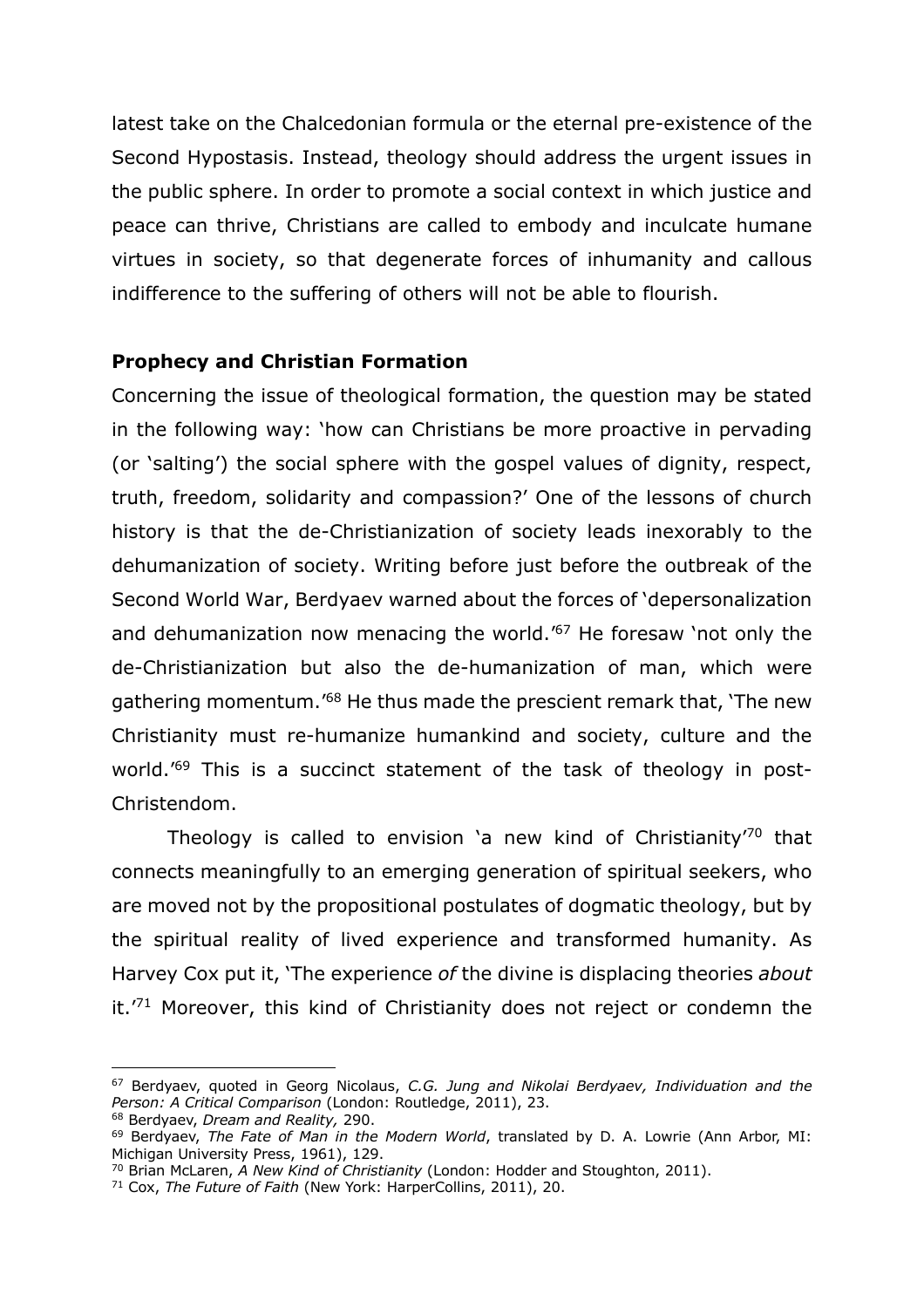world, but demonstrates its solidarity with people in the world, particularly those who are suffering – whether from sin, illness, personal shortcomings or injustice. In other words, the flourishing of this kind of Christianity is expressed not in the triumph of Christianity over society, but in compassion for and involvement in society.72

In order for this new kind of Christianity to come into being, there needs to be a fundamental restructuring of theological education, so that every aspect of the teaching and learning process is directed towards forming students into mature followers of Jesus who can respond appropriately to the post-Christendom context. The answer is not to be sought in any institution, be it the university or the church. Institutionalized expressions of Christian faith are becoming increasingly marginalized. Organized forms of Christianity are declining. In the UK alone, hundreds of church buildings have been sold off and converted into carpet warehouses, apartment blocks, mosques, New Age centers, or even nightclubs. The hierarchical structures of crumbling church institutions and educational establishments are becoming more defective and even dysfunctional in contemporary post-Christendom. Given the increasing irrelevance of churches, theological educators will need to think creatively about how to form students in ways that are not too dependent on church structures.

Post-Christendom and the broader tendencies of post-modernity require a holistic and integrated vision of theological formation that extends far beyond seminaries and church buildings. Theology facilitates a way of being or a mode of apprehension through which to navigate the course of faith through all the specialized forms of life in a post-modern and post-Christian era. Prophets are formed when people are brought to such a level of existential awareness that they are able to make informed valuations concerning truth, goodness and beauty. Nurturing such an awareness is crucial to forming people spiritually into the likeness of Christ.

<sup>72</sup> Searle and Cherenkov, *Future and a Hope*, 116.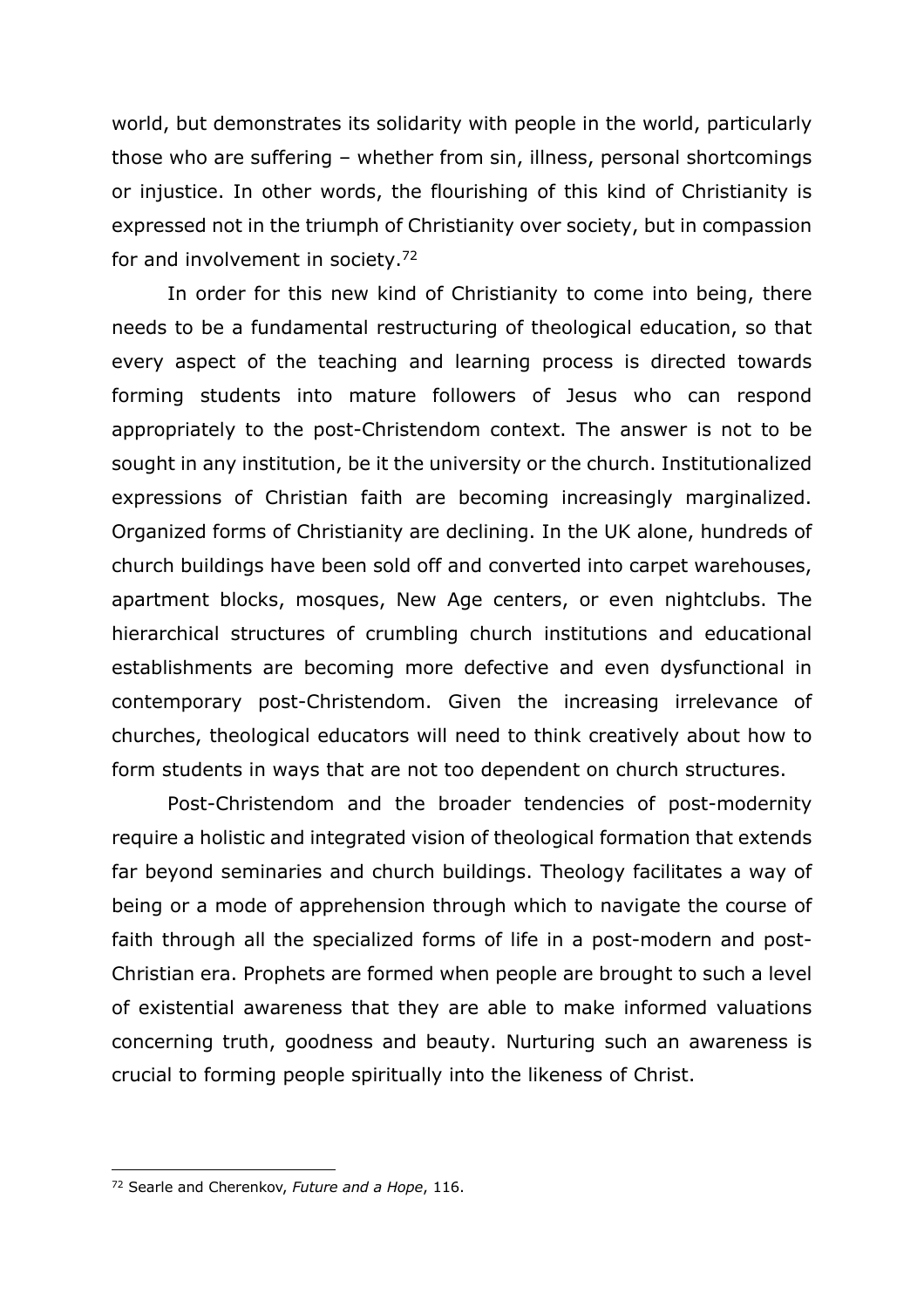### **Spiritual Formation as a Comprehensive Process of Transformation** Pedagogical wisdom begins with the recognition that all education – in so far as it shapes the formation of character and personality  $-$  is a spiritual process. 'In the very act of educating', notes Parker Palmer, 'we are in the process of forming or deforming the human soul.'73 Moreover, spiritual formation is a universal human experience. As the wise Christian philosopher, Dallas Willard, used to remark, everyone from a compassionate saint, such as Mother Teresa to a murderous egomaniac like Adolf Hitler has undergone a process of spiritual formation.<sup>74</sup> 'Spiritual formation' comes in many shapes and sizes and can happen at home in front of a television screen or a games console just as readily as in a church building when people are praying. One of the many failures of Christendom was the unthinking tendency of many Christians to exaggerate the role of church, particularly church activities, in the process of spiritual formation. By thinking about spiritual formation in terms of fidelity to church teaching, Christians who operated under Christendom assumptions tended to downplay the ways in which formation occurs in subtle ways in the midst of ordinary life.

Furthermore, Christendom tended to subordinate spirituality to doctrine, which lead to an impoverished understanding of formation which, as Smith claims, 'fails to honor the fact that we are embodied, material, fundamentally desiring animals who are, whether we recognize it or not (and perhaps most when we don't recognize it), every day being formed by the material liturgies that are forming us every day.<sup> $75$ </sup> If the church is forming our doctrines, but the world is forming our desires then the world has the most important part of us: 'For where your treasure is, there will your heart be also' (Matt. 6:21). When Jesus speaks about 'treasure' in this instance, he has in mind the desires of the heart. This insight lies behind

<sup>73</sup> Palmer, 'Toward a Spirituality of Higher Education', in D. V. Henry and Bob R. Agee (eds.), *Faithful Learning and the Christian Scholarly Vocation* (Grand Rapids, MI: Eerdmans, 2003), 75.

<sup>&</sup>lt;sup>74</sup> For a fascinating, yet disturbing, account of Hitler's 'spiritual formation', see the first volume of Ian Kershaw's definitive biography: *Hitler 1889–1936: Hubris* (London: Penguin, 2001). <sup>75</sup> Smith, *Desiring the Kingdom*, 33.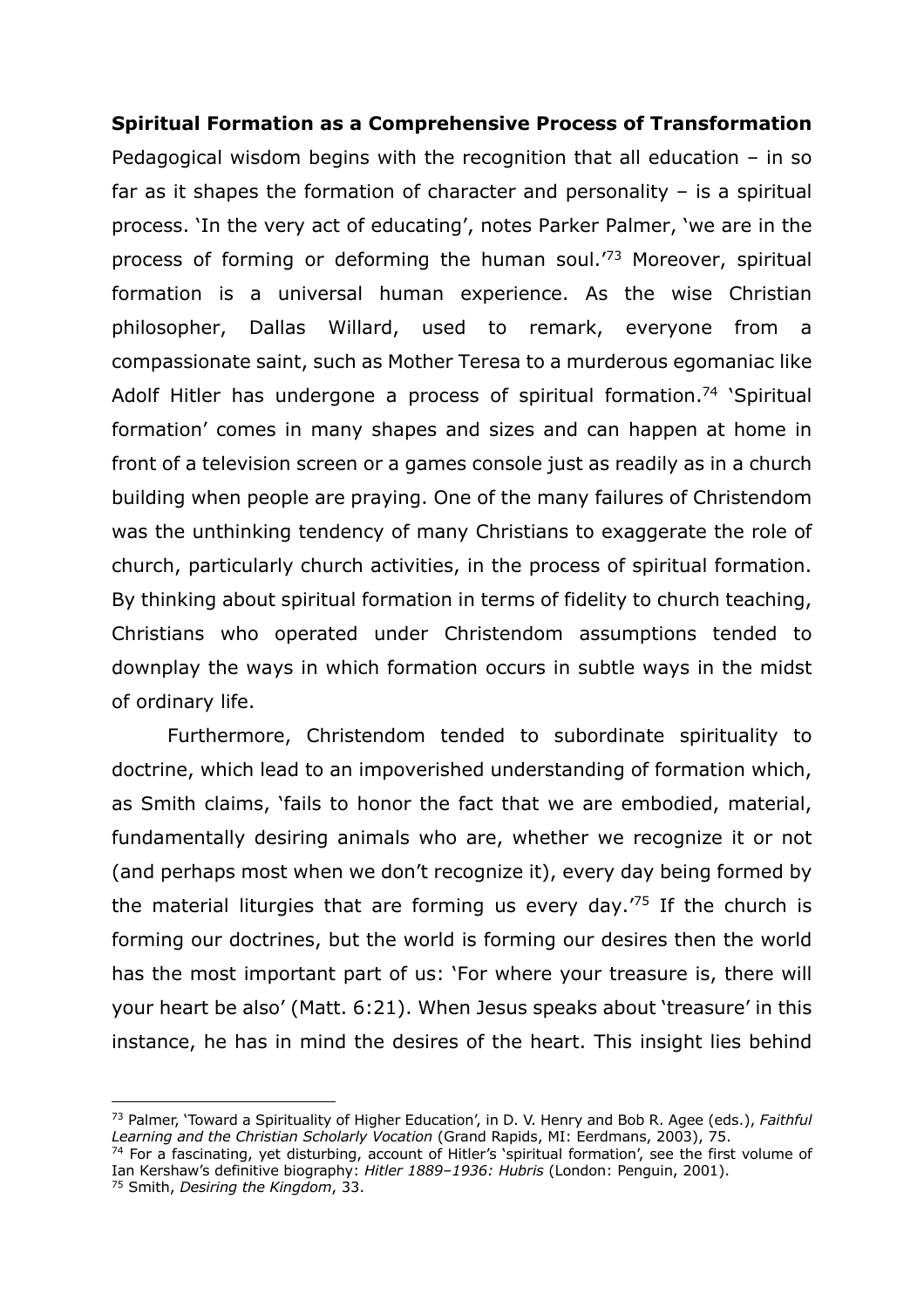Smith's commendable call for theological education to be reenvisioned in terms of a 'pedagogy of desire.'76 Within post-Christendom there is a necessary exposure of the fallacy of assuming that spiritual growth into Christlikeness will simply happen, provided that people attend enough church services, sing enough hymns, listen to enough sermons or say enough prayers.

This is clearly an ungrounded assumption. There is nothing passive about spiritual formation. Formation within the Kingdom of God occurs not through passive waiting, but through active preparation for its coming and realization. Spiritual formation, or growth in Christlikeness, is attainable only by responding actively to the initiatives of divine grace. Such a response is made by applying the 'vision, intention and means', which are necessary to make such a transformation possible.<sup>77</sup> This is because the default mode of contemporary culture is fundamentally in conflict with the moral and spiritual values of the Kingdom of God.

The *Zeitgeist* of the world is diametrically opposed to the Holy Spirit and to the gospel. The world is in the grip of dynamic forces, many of which are demonic in origin (Eph. 6:12; cf. 1 Jn 4:3; 5:19). Even among Christians, spiritual formation is something that happens not primarily during church services, but in the midst of ordinary life. For instance, if a Christian spends three or four hours per day watching television or playing computer games and then spends fifteen minutes reading their Bible, it is obvious that the hours they spent in front of the screen will have a far greater influence on the formation of their spirit.

Christians are therefore living in a disciple-making culture. Our culture tries to form us in other ways that do not correspond to the way of Jesus. Culture is no blank canvass or neutral space, but is shaped by powerful elemental impulses and spiritual forces, the 'principalities and powers' (Eph. 6:12) that incarnate themselves in the institutions of politics,

<sup>76</sup> Smith, *Desiring the Kingdom*, 24–5.

<sup>77</sup> Dallas Willard, 'Living A Transformed Life Adequate To Our Calling'. Available online: http://www.dwillard.org/articles/artview.asp?artID=119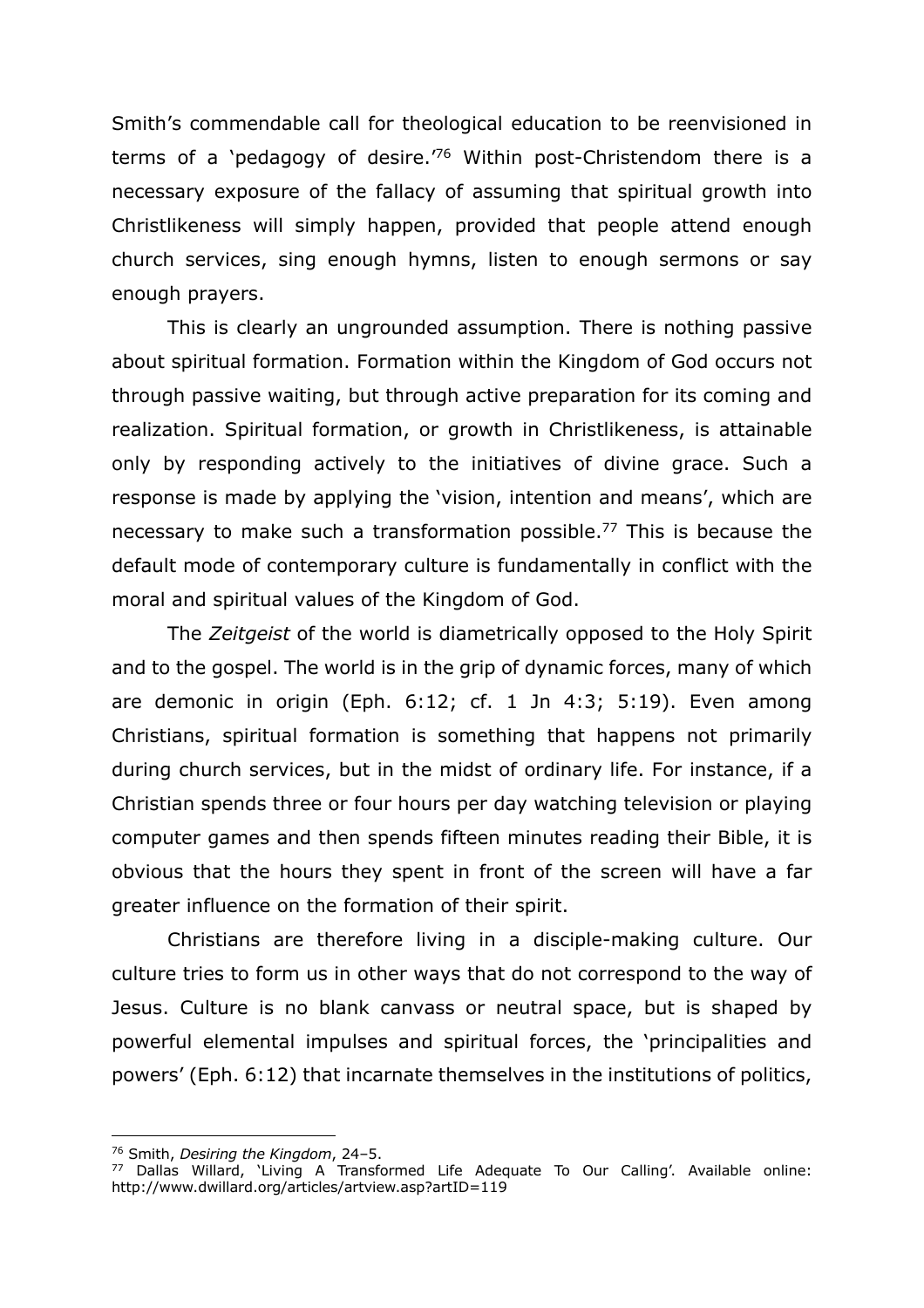society and the media.<sup>78</sup> The media works through powerful, mind-forming selectivity in order to colonize the consciousness in ways that lead to impulsive behavior. The culture of marketing and advertising orchestrate well-aimed campaigns that are carefully devised to appeal to the zoological impulses of the human psyche. The modern advertising industry wants us not only to buy certain products, but also to *buy into* media-fabricated identities and lifestyles. These identities confer a sense of belonging and offer people a justification for continuing with their bland, workaday lifestyles that do not glow with the *anima* of spiritual vitality or depth. Martin Heidegger (1889–1976) lamented the dehumanizing tendencies of mass culture in which 'everything that is primordial gets glossed over as something that has long been well known . . . Everything secret loses its force.'79

As a result, many people have lost the capacity to appreciate beauty or to express themselves creatively. George Steiner decries what he calls the 'commercialization of the aesthetic', noting reproachfully that citations from Shakespeare and Kant have been used to sell soap powder.<sup>80</sup> Within a consumer culture, most people have only a worm's eye view of the world and the injunction to 'seek those things which are above' (Col. 3:1-2) is nullified. Consequently, expressions of spiritual creativity are replaced by the trite imitations of fashion and chaotic banality of market trends and patterns of consumer consumption.

In a post-Christian consumer culture people's minds are being formed into the image of a consumerism, which one Christian sociologist referred to as the 'chief rival to God in our culture.'81 Omnivorous consumerism permeates not merely the selling and purchase of consumable goods, but

<sup>78</sup> Walter Wink, *Naming the Powers: The Language of Power in the New Testament* (Minneapolis, MN: Fortress, 1984); Wink, *Unmasking the Powers: The Invisible Forces that Determine Human Existence* (Minneapolis, MN: Fortress, 1986); Wink, *Engaging the Powers: Discernment and Resistance in a World of Domination* (Minneapolis, MN: Fortress, 1992).

<sup>79</sup> Heidegger, *Being and Time*, translated by J. Macquarrie and E. Robinson (Oxford: Blackwell, 1962), 164–5.

<sup>80</sup> Steiner, *Grammars of Creation* (London: Faber and Faber, 2001), 34.

<sup>81</sup> Alan Storkey, 'Post-Modernism Is Consumption', in Craig G. Bartholomew and Thorsten Moritz (eds.), *Christ and Consumerism: Critical Reflections on the Spirit of Our Age* (Carlisle: Paternoster, 2000), 100-17.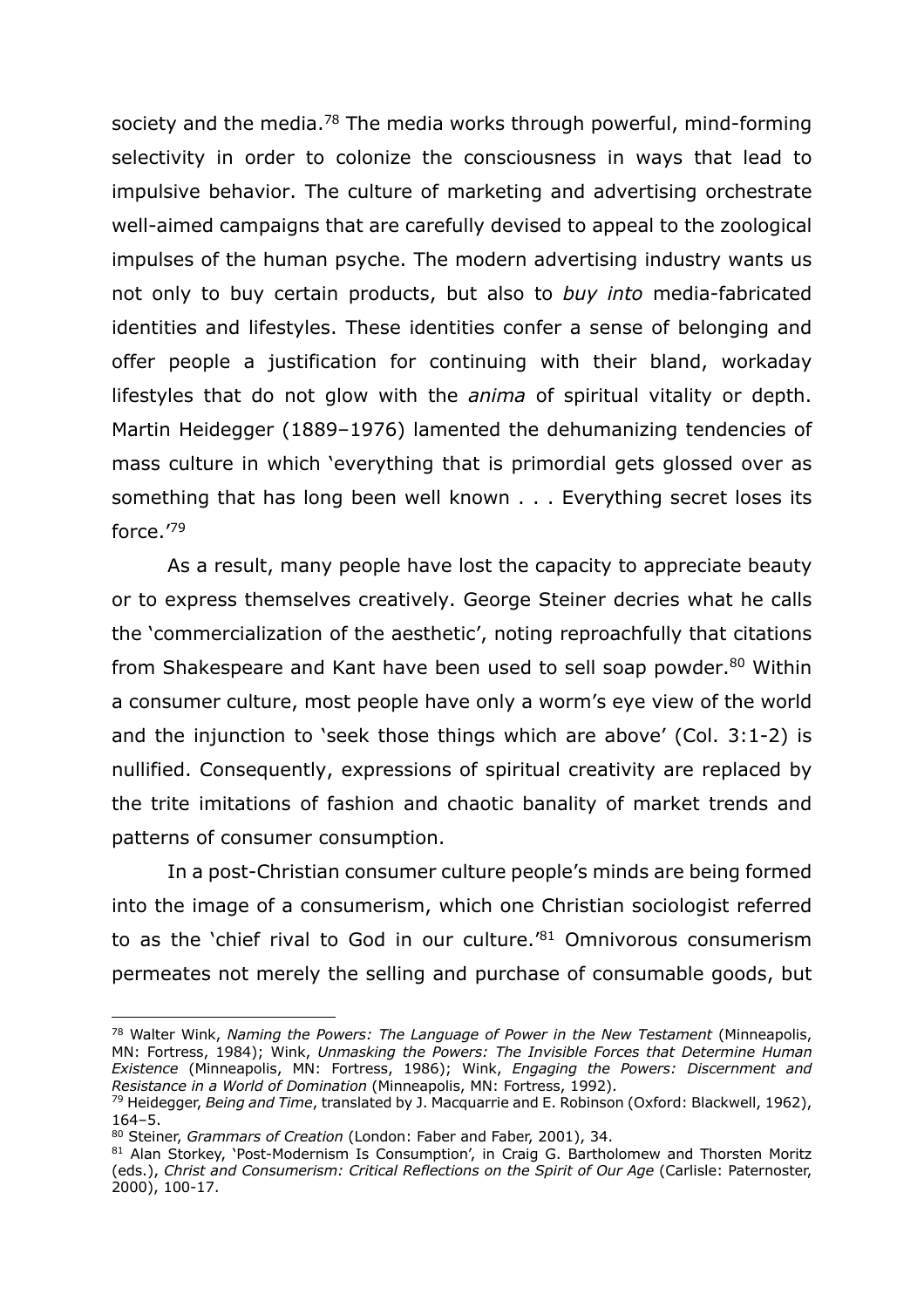also inter-personal relationships, which leads to the progressive dehumanization of social relations.82 People begin to treat friends, work colleagues, family members and even partners like consumable gadgets – i.e. as 'things' to be disposed of as soon as the more efficient, more attractive replacement appears. $83$  Within consumer culture the 'herd instinct'84 lures people into finding happiness in the commodities produced by mass culture.

Therefore, instead of thinking and engaging critically with the world, people just show up, behave themselves, obey fashion and follow the fickle tendencies of 'public opinion'. Almost unwittingly, people capitulate to what German sociologists refer to as the 'pressure to conform to the prevailing mass society'85 and slip into ready-made roles and routines. Like the prisoners in Plato's cave<sup>86</sup> people confine themselves within the conditions of our incarceration and even begin to admire the beauty of their prison walls. The security of routine and dead repetition is preferred to the vulnerability of freedom and responsibility. Thus, as James K. A. Smith, rightly maintains, 'An important part of revisioning Christian education is to see it as a mode of counter-formation.<sup>'87</sup> Noxious forces such as celebrity culture and consumerism must be resisted because, as Berdyaev truthfully maintains, 'the religion of Christ is incompatible with the recognition of bourgeois values, with reverence towards wealth, power, fame and the enjoyment of the world.'88

<sup>&</sup>lt;sup>82</sup> Karl Marx describes these processes in meticulous detail in the famous first chapter of his major work, *Das Kapital*. In the final part of the first chapter he uses the term 'commodity fetishism' (*Warenfetisch*) to describe the dehumanization of human relations within capitalist societies in which social relations among people degenerate into purely economic relations based on market principles. See chapter 1 of Marx, *Capital: A Critique of Political Economy: Volume 1*, translated by B. Fowkes (London: Penguin, 2004).

<sup>83</sup> David Morgan, *Protestants and Pictures: Religion, Visual Culture, and the Age of American Mass Production* (New York: Oxford University Press, 1999), 17.

<sup>84</sup> Friedrich Nietzsche, *On the Genealogy of Morals: A Polemic,* translated by D. Smith (Oxford: Oxford University Press, 1996), 13.

<sup>85</sup> Stefan Blankertz, *Die Katastrophe der Befreiung: Faschismus und Demokratie* (Berlin: BoD, 2015), 237.

<sup>86</sup> See Book VII of Plato's *Republic* in Plato, *Six Great Dialogues: Apology, Crito, Phaedo, Phaedrus, Symposium*, translated by B. Jowett (Mineola, NY: Dover, 2007), 360–63.

<sup>87</sup> Smith, *Desiring the Kingdom: Worship, Worldview and Cultural Formation* (Grand Rapids, MI: Baker, 2009), 33.

<sup>88</sup> Berdyaev, *Smysl Tvorchestva*, 260.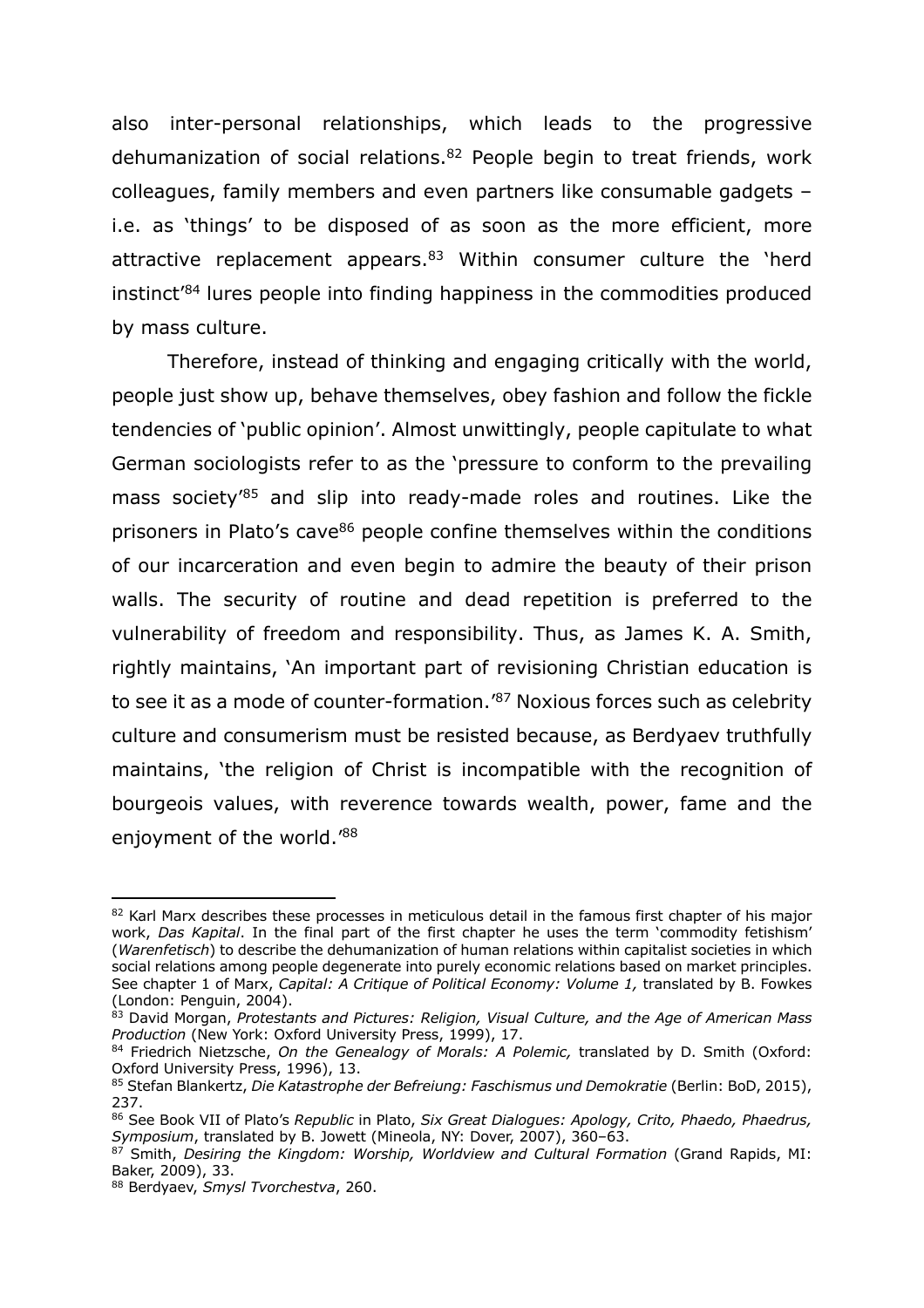It has been observed that we are living in very harsh and vulgar times.<sup>89</sup> The recent history of mass culture sometimes reads like an unhappy chronicle of the decay of spiritual values. Grotesque indecency is paraded and packaged by the culture industry and sold to millions of consumers as entertainment. Insensitivity, meaninglessness and a prevailing sense of nihilism have rendered people indifferent to human suffering. In the words of two leading sociologists, we are witnessing 'unparalleled displays of human insensitivity.<sup>'90</sup> Society is stuffed with useless, valueless information about the most banal superficialities, which denote the tedious triviality and emptiness of mass culture and fabricated moral sentiment. Under the constant assault of mind-numbing propaganda, people lose their capacity to wonder. Spontaneity and creativity are submerged under the dead forces of repetition and routine. As Dostoevsky put it, 'The world is spiritual, but the higher part of human existence is rejected completely and scorned with a sense of triumph, even with hatred.'91

In a culture that exhibits a 'supreme distain for the things of the soul', $92$  the world is emptied of beauty and depth and becomes flat, dull, tedious, predictable and repetitive. The dominance of secular materialism has ensured that people's souls have been 'soaked with secularity.'93 Under the dead weight of commercial and bureaucratic interests, society starts to take on the features of efficiency, calculability, predictability and control that characterize fast food restaurants.<sup>94</sup> The culture industry, the advertising agencies and the mass media serve as continual distractions that divert people's thoughts away from the deep issues of life and towards the insipid prattle, for example, of soap operas and celebrity gossip.

<sup>89</sup> Leading sociologists, Bauman and Donskis refer to the present 'age of modern barbarism.' See Bauman and Donskis, *Moral Blindness*, 139.

<sup>90</sup> Bauman and Donskis, *Moral Blindness*, 11.

<sup>91</sup> Dostoevsky, *Bratya Karamazovy* (Moscow: Bertelsmann Media, 2011), 290.

<sup>92</sup> Nikolai Berdyaev, *The End of Our Time*, translated by D. Attwater (New York: Semantron Press, 2009), 78

<sup>93</sup> Willard, *Divine Conspiracy*, 103.

<sup>94</sup> George Ritzer, *The McDonaldization of Society: 20th Anniversary Edition* (London: SAGE, 2013).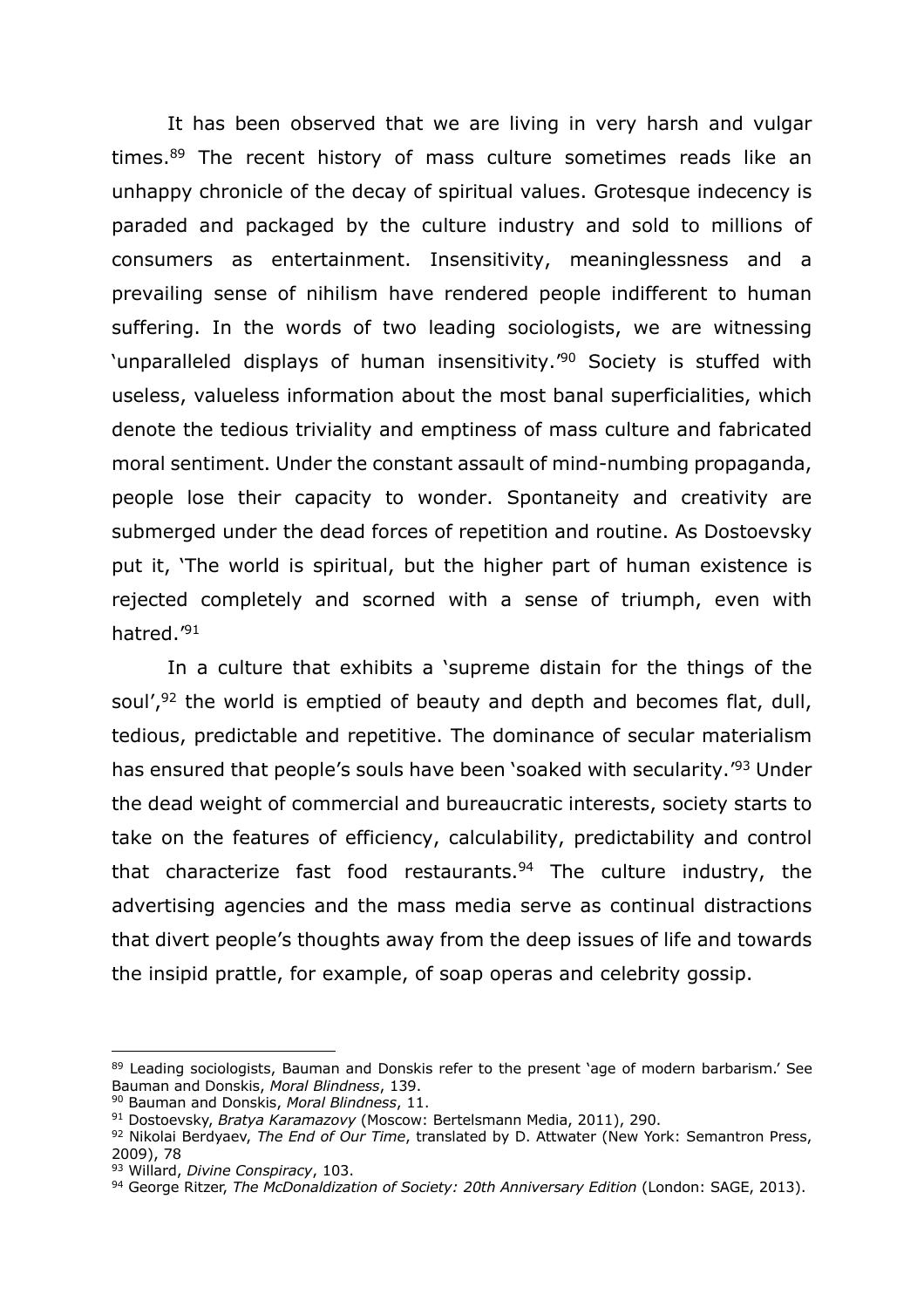Even more insidious distractions can be found in the film, tabloid and magazine industries in which degraded conceptions of sex and violence and the lust for power are all found to prevail. Moreover, the language found on the Internet is often sadistic. The powers and principalities are at work in the shadowlands of the cybersphere. The anarchy and lawlessness that characterize the unregulated Internet environment might even be said to correspond with the primeval chaos of the nothingness (the 'formless void') in the biblical creation narratives, which some theologians following Karl Barth, have characterized as the essence of the demonic. Online abuse has spiraled out of control as 'verbal orgies of faceless hatred'95 are unleashed by anonymous trolls against total strangers.

The addictive aspects of Internet consumption, together with the constant repetition of degrading and inhumane themes on social media, television, the advertising industry and in video games, is harmful in so far as people's inner minds begin to be subtly conformed to the superficial and vulgar material that becomes embedded in our subconscious. Given the alarming proliferation of online pornographic material, it is possible that overall in many parts of today's post-Christendom society, pornography is having a greater shaping power on people's spiritual formation than the gospel. The constant stream of violence, abuse and sexual perversion trains the mind in destructive thought patterns, thereby impoverishing life and diminishing relationships.

These regrettable tendencies are all symptomatic of an underlying spiritual crisis resulting from humankind's estrangement from God. They testify to the decadence of the world and the process of dehumanization that is occurring in a fallen world buffeted by cruelty and conflict. These trends indicate the desolation of a sinsick humanity that has forsaken God and, in its turn, seems to have been forsaken by God. The world in a post-

<sup>95</sup> Zygmunt Bauman and Leonidas Donskis, *Moral Blindness: The Loss of Sensitivity in Liquid Modernity* (Cambridge: Polity, 2013), 11.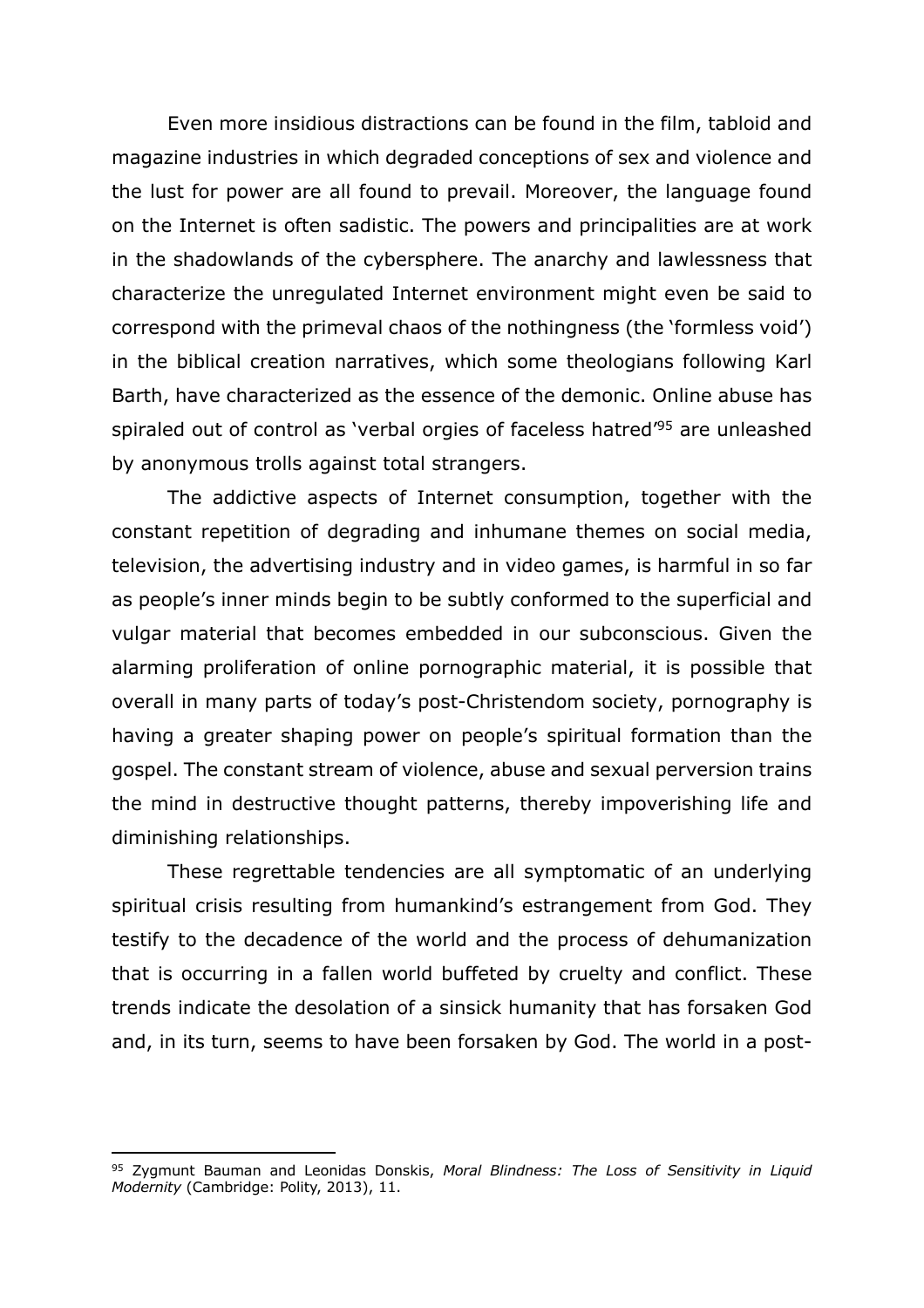Christian era continues 'as though there had been no redemption and that no anticipatory sign of resurrection had been given.'96

Such is the seeming absence of resurrection power from the world that the content of modern life in its alienation from God can even be understood as a 'negative revelation'97 of the Christian truth. As Jon Sobrino maintains, the world is 'sin, radical negativity, a radical negation of the will of God, and the highest manifestation of the rejection of God.'98 All the baneful developments in the world today – from Internet pornography to injustice, fascism, racism, exploitation, poverty and the degradation of the environment – are derived from a common spiritual source: namely, from sin.

#### **Two Prophetic Witnesses for a Post-Christian World: Nikolai Berdyaev and Dietrich Bonhoeffer**

As theology in a post-Christian world seeks to discover its prophetic voice, there are, in my view, two outstanding representatives of the prophetic Christian tradition from whom Christians can learn vital lessons concerning the nature and task of theology today. These are the gifted Russian Christian mystic and free-thinker, Nikolai Berdyaev (1874–1948), and the courageous German pastor and martyr, Dietrich Bonhoeffer (1906–1945).

What marks these two figures out is the way that they saw beyond the superficial events of their times and perceived the raging abyss that was surging beneath the surface of world history. They were endowed with rare and acute powers of spiritual perception that were the fruit of much prayer and suffering. They were so far ahead of their times that, although they were born in 1874 and 1906 respectively, the visions of Christianity set forth by Berdyaev and Bonhoeffer are, arguably, only now coming of age. The philosopher, Isaiah Berlin (1909–1997), once remarked that, 'It

<sup>96</sup> Boff, *Christianity in a Nutshell* (Maryknoll, NY: Orbis, 2013), 87.

<sup>&</sup>lt;sup>97</sup> The term, 'negative revelation' of God's truth is taken from the writings of the Russian mystic philosopher, Vladimir Solovyev. See P. P. Gajdenko, *Vladimir Solovyev i Filosofiya Serebryanogo Veka* (Moscow: Progress, 2001), 60.

<sup>98</sup> Sobrino, quoted in Paul G. Crowley, 'Theology in the Light of Human Suffering: A Note on Taking the Crucified Down from the Cross', in Pope (ed.), *Hope and Solidarity*, 19.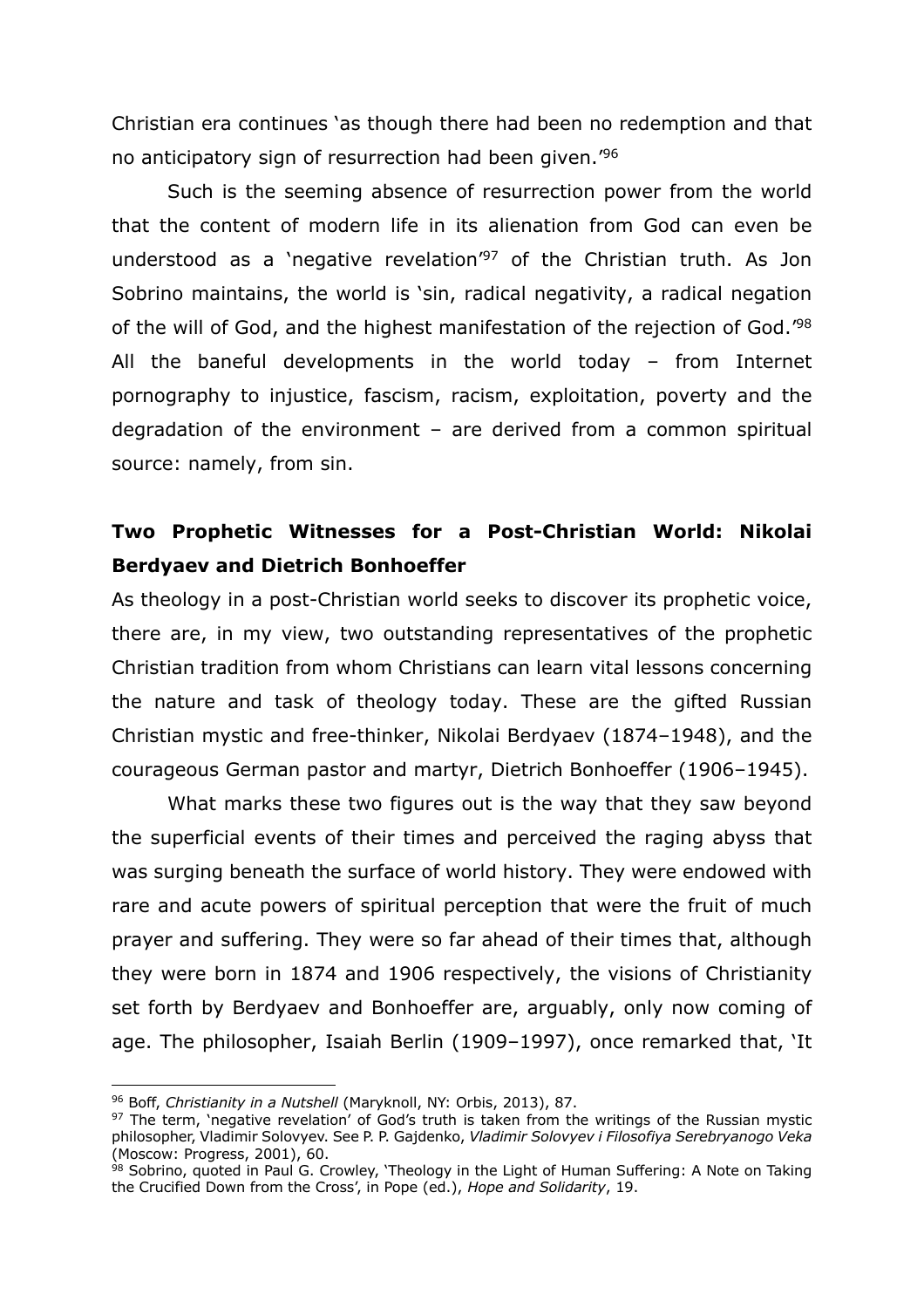is one of the marks of writers of genius that what they say may, at times, touch a central nerve in the minds or feelings of men who belong to other times, cultures or outlooks, and set up trains of thought and entail consequences which did not, or could not, occur to such writers, still less occupy their minds.'99 Although Berlin had in mind the Neapolitan philosopher, Giambattista Vico (1668–1744), the same could also apply to both Berdyaev and Bonhoeffer.

For many years now I have had a small framed portrait of Nikolai Berdyaev on my study desk. I regard him as one of the greatest prophets of the twentieth century. His Russian prose is lucid and the profundity of his spiritual insight, which was nurtured by his deep immersion in the biblical vision of salvation, is immense. He has influenced my spiritual outlook more than any other philosopher or theologian I have encountered. Already in his early teens, Berdyaev was fluent in several European languages and deeply acquainted with the works of leading figures in Russian and European philosophy. He was steeped in patristic writings of the Alexandrian and Cappadocian Fathers and well-versed in the classical and mystical traditions of Christian theology.100

Despite his formidable learning and the exceptional subtlety of his mind, Berdyaev was no ivory-tower academic. He asserted that, 'in my case the desire to know the world has always been accompanied by a desire to alter it . . . I was never a philosopher of the academic type, and it has never been my wish that philosophy should be abstract and remote from life.<sup>'101</sup> Berdyaev's greatness consists in his prophetic foresight and spiritual depth that enabled him to expose the falsehood of the pseudo-religions of fascism and communism that were in the ascendency at the time he wrote his prophetic works.

Berdyaev knew what it meant to 'suffer for righteousness' sake' (1 Pet. 3:14). At the age of twenty-five he was exiled to northern Russia and

<sup>99</sup> Berlin, *Against the Current: Essays in the History of Ideas* (Princeton, NJ: Princeton University Press, 2013), 151.

<sup>100</sup> Seaver, *Nicolas Berdyaev*, 12.

<sup>101</sup> Berdyaev, quoted in Seaver, *Nicolas Berdyaev*, 11–12.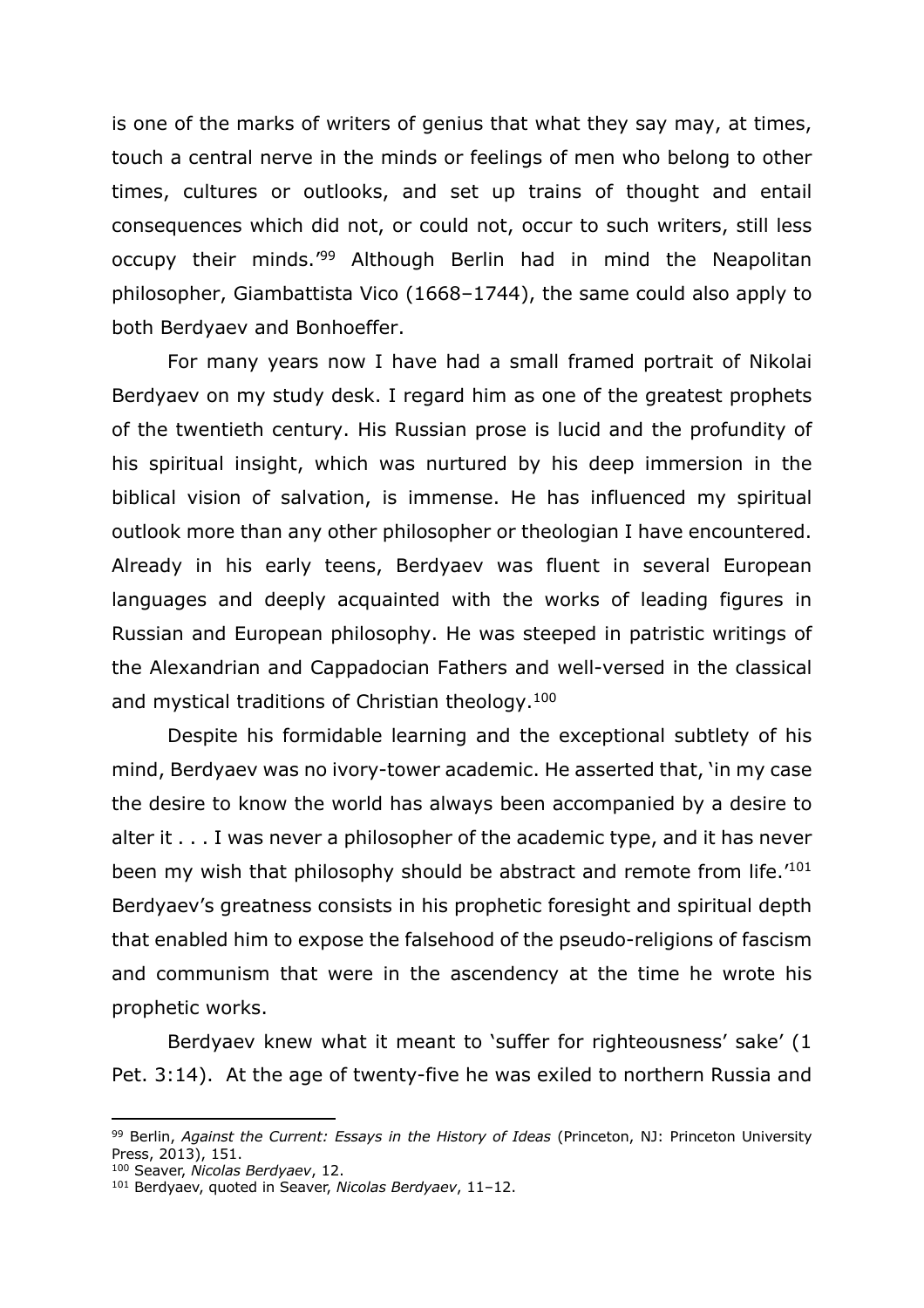in 1913 he was charged with blasphemy for an article in which he had criticized the clerical abuses of the Russian Orthodox Church. As a Christian freethinker and a dedicated defender of liberty,  $102$  Berdyaev was imprisoned twice by the Bolshevik regime and was forced into exile by the Bolsheviks in 1922. At the height of Lenin's Red Terror (1918–1922), Berdyaev was interrogated by the Head of Lenin's secret police, Felix Dzerzhinsky (1877–1926). Alexander Solzhenitsyn (1918–2008), in his celebrated book, *The Gulag Archipelago*, describes Berdyaev's encounter with Lenin's interrogators in terms that illustrate Berdyaev's prophetic credentials as one who was unafraid to speak truth to power:

They wanted to drag him [Berdyaev] into an open trial; they arrested him twice; and (in 1922) he was subjected to a night interrogation by Dzerzhinsky himself . . . But Berdyaev did not humiliate himself. He did not beg or plead. He set forth firmly those religious and moral principles which had led him to refuse to accept the political authority established in Russia. And not only did they come to the conclusion that he would be useless for a trial, but they liberated him.<sup>103</sup>

After his exile from the Soviet Union and his resettlement in Paris, Berdyaev was uniquely placed to understand the pathological tendencies of the emerging totalitarian ideology that had descended upon Europe in the early part of the twentieth century. In a new age of tribalism and the spread of racist ideologies, Berdyaev had the foresight to understand that, 'Racism is anti-human and anti-Christian. It is founded solely upon the principle of biological heredity which is highly dubious from a biological point of view. It is an extreme form of anti-personalism and regards the human being as

 $102$  Berdyaev remarked that, 'Freedom, unconditional and uncompromising freedom, has been the fundamental fountain-head and prime mover of all my thinking' – Berdyaev, *Dream and Reality*, 158.

<sup>103</sup> A. I. Solzhenitsyn, *The Gulag Archipelago: An Experiment in Literary Investigation*, trans. by Thomas P. Whitney (San Francisco: Harper and Row, 1975), 130. Berdyaev himself recounts his encounter with Dzerzhinsky in his autobiographical treatise, *Samopoznanie: Opit Filosofskoi Avtobiografii* (Moscow: Mir Knigi, 2010)*,* 278–82.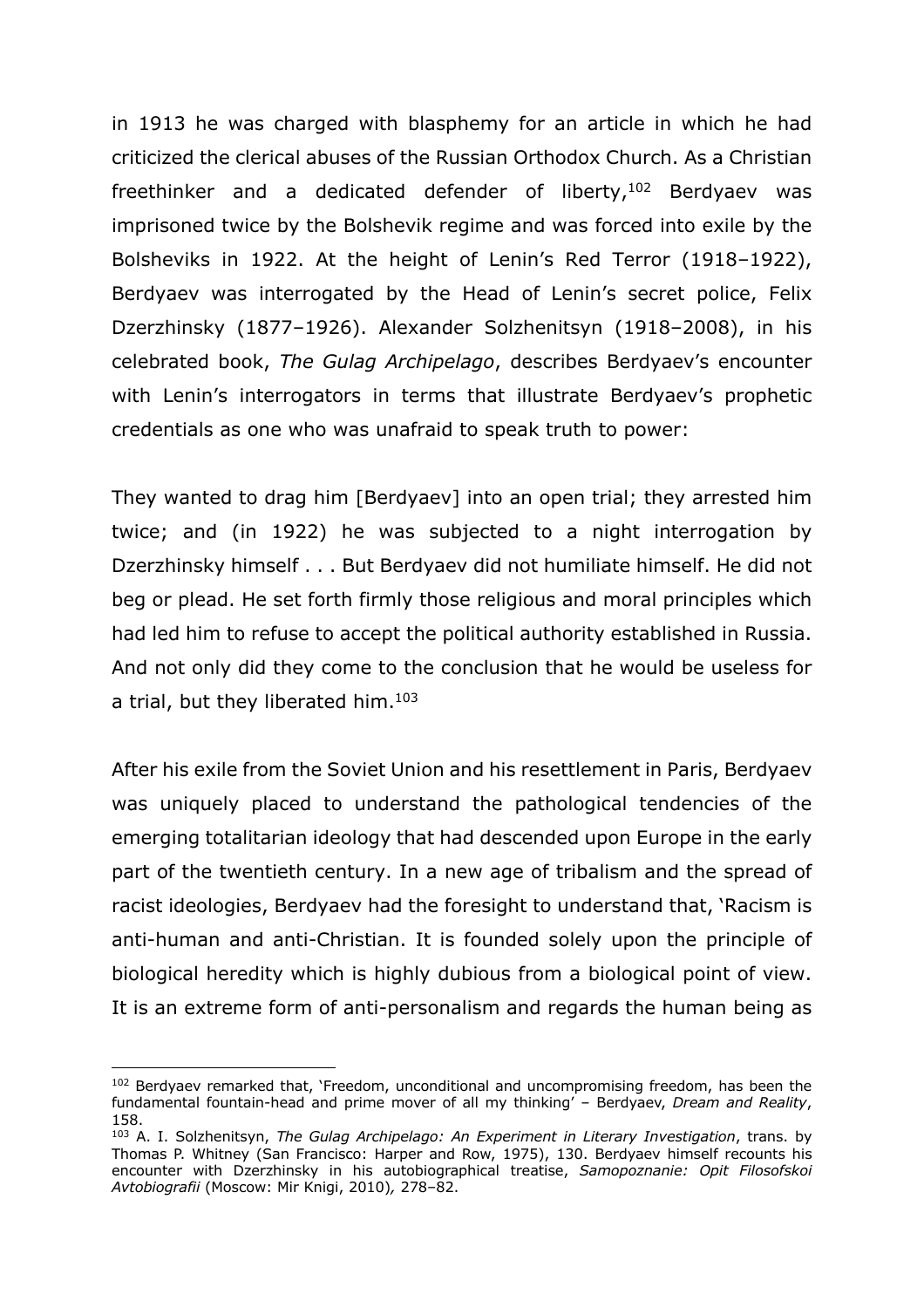a breed of animals.'104 From this anti-racist perspective, Berdyaev understood that,

'Two ideas contend with each other in the world: The first idea is the selection of the strong, of the best, of the genetically-pure, of the aristocrats of blood and race; the domination of certain human beings over others. The second idea is the brotherhood of all human beings, the dignity and worth of every human personality, the acknowledgement of the spiritual foundation of personhood. According to the first idea, a human being is merely part of nature; whereas according to the second idea, the human is a spiritual being. The truly human is associated with the second idea; the first idea is inhuman.'105

Berdyaev lamented other dehumanizing forces, such as the increasing collectivization and mechanization of society. He perceived how dangerous these tendencies could become if they were to be harnessed to serve the destructive ends of degenerate ideologies, such as fascism and communism. Under these conditions, the human spirit is crushed and people 'are cast into outer darkness in which they are reduced to the semblance of broken puppets.<sup>'106</sup> Berdyaev became the most eloquent and perceptive critic of totalitarianism in both its fascist and communist manifestations. He denounced Lenin's communism as 'a vast experiment based on the denial of all absolute spiritual elements in personal and social  $l$ ife. $^{\prime}$ <sup>107</sup>

Berdyaev controversially and prophetically ascribed some of the blame for the catastrophe of Soviet Communism to the Christian Church's betrayal of gospel principles concerning the rejection of property and

<sup>104</sup> Berdyaev, *Ekzistentsialnaya Dialektika*, 453.

<sup>105</sup> Berdyaev, *Ekzistentsialnaya Dialektika*, 453.

<sup>106</sup> Berdyaev, *Dream and Reality*, 170.

<sup>107</sup> Berdyaev, quoted in D. A. Lowrie, *Rebellious Prophet: A Life of Nicolai Berdyaev* (London: Gollancz, 1960), 146.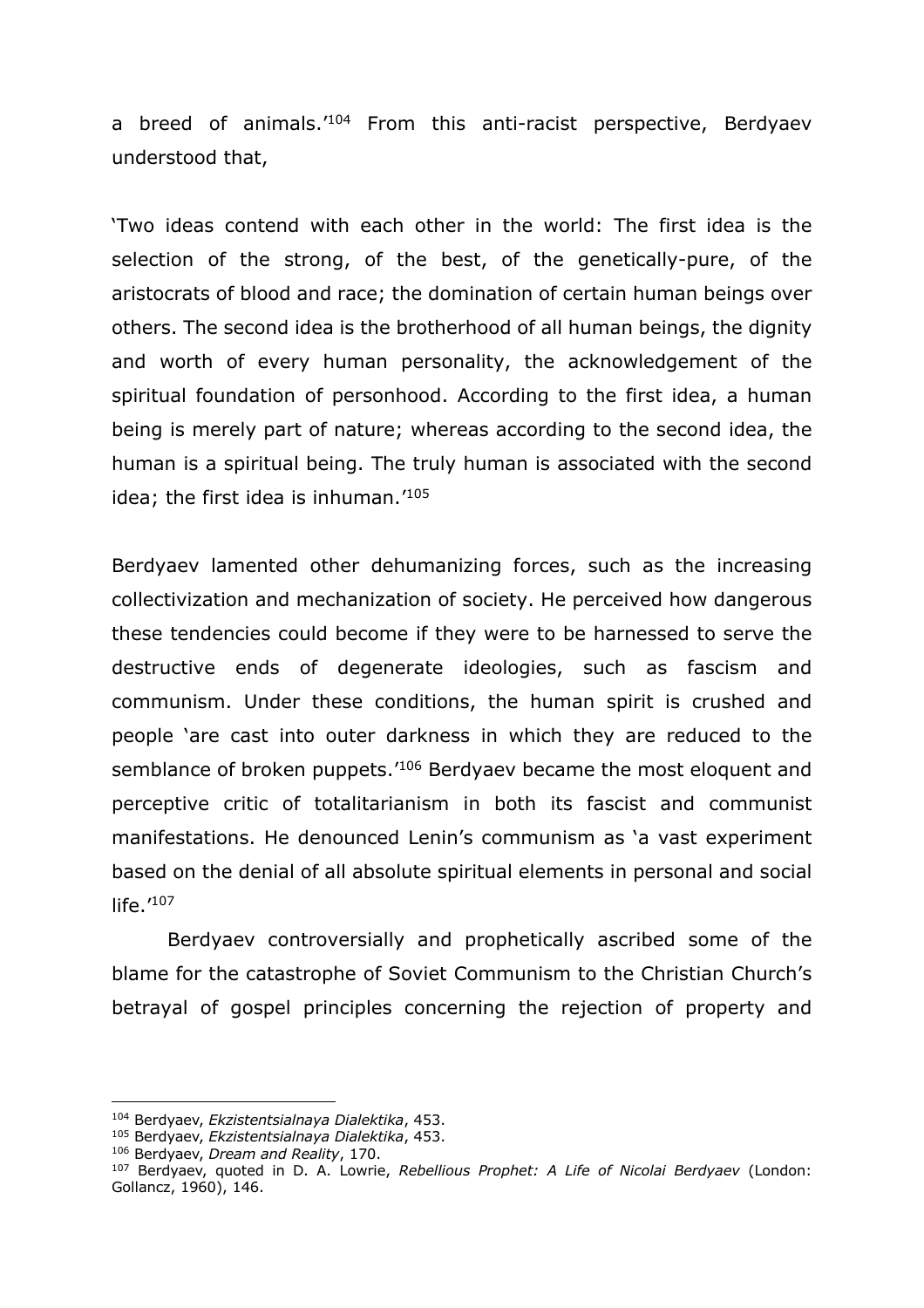wealth and the fundamental equality of all human beings before God. He famously claimed that:

'Christians who accuse the communists of atheism and anti-religious persecution should not lay the blame exclusively on the godless communists, but they should assume part of the responsibility themselves – a significant part. They should be not only accusers and judges, but also confessors. Have Christians done anything to realize Christian justice in the life of society? Have they helped to realize fraternal relations among the people without hatred and violence with which they accuse the communists? The sins of the Christians, the sins of the historical churches have been very great and these sins bring with them a just retribution.<sup>'108</sup>

Berdyaev thus criticized the Christian churches of his day for failing to express their gospel calling to be salt and light by addressing urgent issues of social justice in the public sphere. He thus interpreted the coming of communism as God's just judgement on a sinful Russian Christendom that had prioritized its standing with the state and neglected its duty to serve the poor. If Christians had embodied the truth of communism's commitment to social justice, he insisted, communism's falsehoods would never have prevailed.109

Berdyaev lamented the failure of churches to infuse the social space with humane gospel values that would have immunized Russian and German society against the pathogens of communism and fascism respectively. Instead of prophetic resistance to the dehumanizing tendencies of his age, Berdyaev found the Christian churches, on the whole, working in collusion with authoritarian regimes to suppress anarchy and revolution. Despite the strong undercurrent of pessimism that one detects throughout his writings, Berdyaev's message was ultimately one of hope and renewal. He declared that, 'When everything seems obsolete and

<sup>108</sup> Berdyaev, *Istoki i Smysl*, 200–1.

<sup>109</sup> Berdyaev, *Dream and Reality*, 229.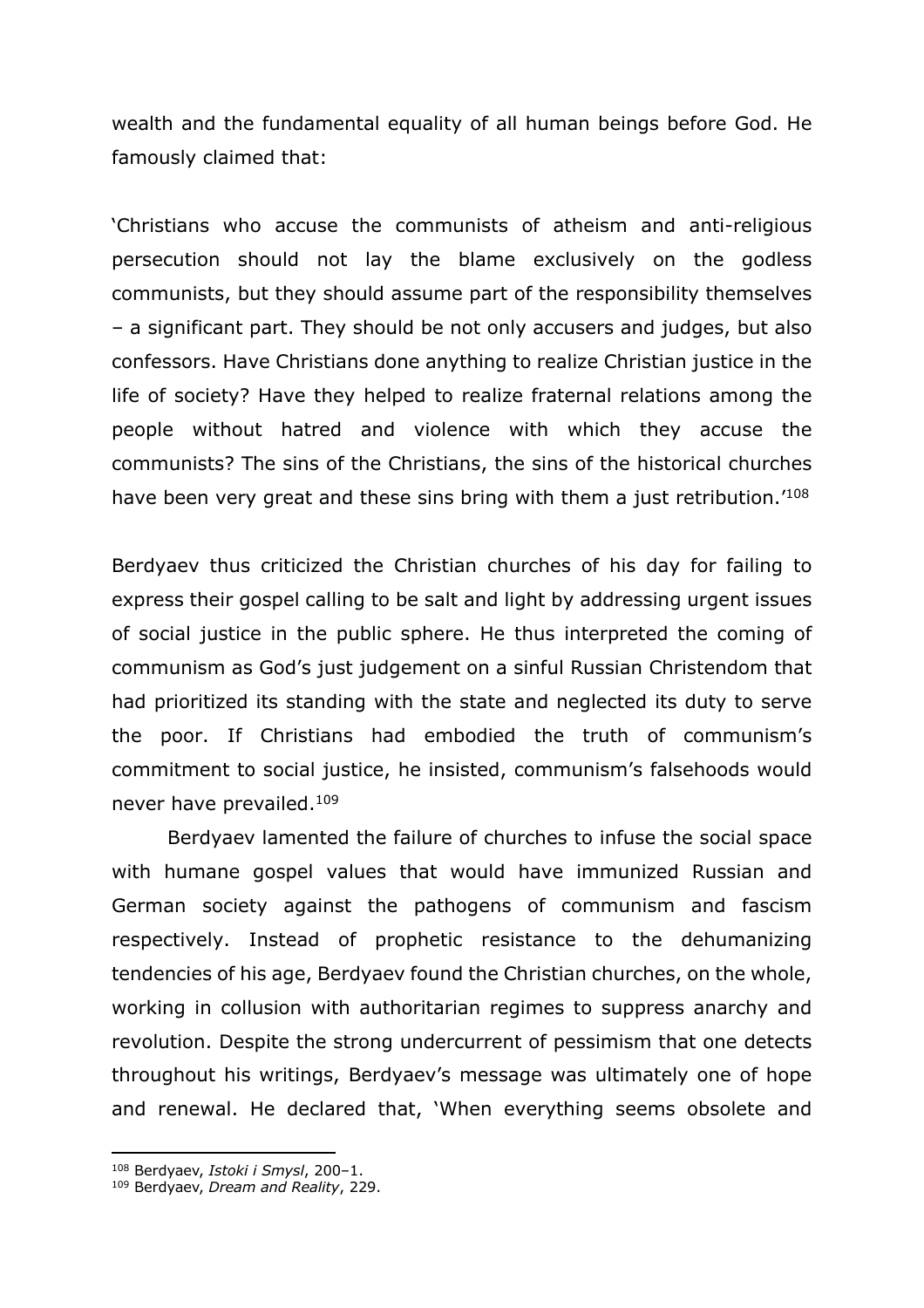exhausted, when the earth crumbles beneath our feet as it does so in our time, when there is neither hope nor illusion, when we perceive all things uncovered and exposed  $-$  it is then that the soil is prepared for a new spiritual awakening in the world.<sup>'110</sup>

Berdyaev corresponds with the description of the prophet offered at the beginning of this chapter. He was deeply antagonistic to the prevailing cultural trends that led Europe into two devastating wars that drew the whole world into their destructive capacious orbit. He even claimed that, 'Christianity is the revelation of another world, and to make it conform to this world is to betray it.<sup>'111</sup> He was distressed by how Christianity had been disfigured and compromised by powerful political ideologies and lamented that, 'Men have accommodated Christianity to this world and have greedily seized a thus accommodated Christianity in order to bolster up their role and position in the world.<sup>'112</sup> Berdyaev combined political insight with prophetic foresight. He was able to see beyond the façade of surface events and to see his times in light of eternity and to perceive God's redemptive purposes in the world. Most crucially, he understood that Christianity is not a religion of private salvation, but a summons to transform the world in the power of the resurrection. Berdyaev continues to speak prophetically into today's emerging post-Christian world.

Like Berdyaev, Dietrich Bonhoeffer was a prophet for his time. Moreover, like Berdyaev, Bonhoeffer was a formidable theologian, who anticipated the emergence of a new expression of Christianity and attempted to sketch an outline of a theology that would be appropriate for an emerging post-Christian world. With the passion, intensity and devotion of a prophet, Bonhoeffer initiated a revolution in theology by reminding theologians that the Christian life is not a matter of adhering to concepts or following rules, but was about lived obedience to the call of God, which expressed itself in concrete actions. The Christian life, in other words, was

<sup>&</sup>lt;sup>110</sup> Berdyaev, 'Novoe Srednevekovye', in Berdyaev, *Smysl Tvorchestva* (Moscow: Astrel, 2011), 626. <sup>111</sup> Berdyaev, *Dream and Reality*, 291.

<sup>112</sup> Berdyaev, *Dream and Reality*, 63.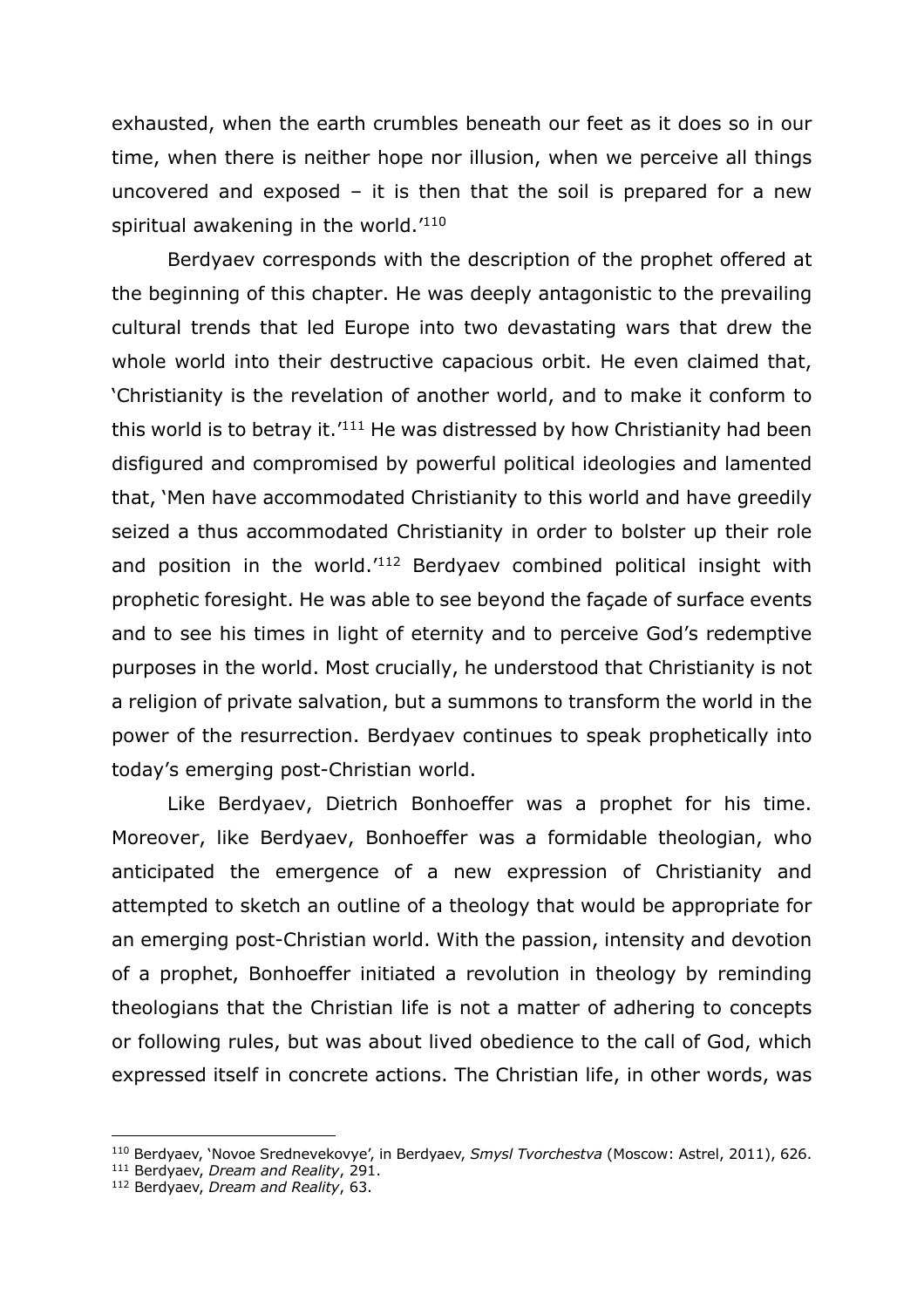active, rather than reactive.<sup>113</sup> Bonhoeffer expressed this point particularly eloquently in a letter he sent to his friends around Christmas in 1942:

'If we want to be Christians, we must have some share in Christ's largeheartedness by acting with responsibility and in freedom when the hour of danger comes, and by showing a real sympathy that springs, not from fear, but from the liberating and redeeming love of Christ for all who suffer. Mere waiting and looking on is not Christian behavior. The Christian is called to sympathy and action, not in the first place by his own sufferings, but by the sufferings of his brethren, for whose sake Christ suffered.<sup>'114</sup>

What makes Bonhoeffer particularly relevant to the current study is his prophetic vision of a kind of theology that would be required in a postreligious world. Bonhoeffer saw that Christianity was no longer the dominant force in contemporary society and asked searching questions about what this new reality meant not only for academic theology, but for Christian existence in a post-Christian world. In a letter to his close friend, Eberhard Bethge (1909–2000), Bonhoeffer wrote from his prison cell on 30th April 1944 that,

'What is bothering me incessantly is the question what Christianity really is, or indeed who Christ really is, for us today. The time when people could be told everything by means of words, whether theological or pious, is over, and so is the time of inwardness and conscience  $-$  and that means the time of religion in general. We are moving towards a completely religionless time; people as they are now simply cannot be religious any more. Even those who honestly describe themselves as "religious" do not in the least act up to it, and so they presumably mean something quite different by "religious" . . . and if therefore man becomes radically religionless — and I

<sup>113</sup> Eric Metaxas, *Bonhoeffer: Pastor, Martyr, Prophet, Spy* (Nashville, TN: Thomas Nelson, 2010), 446.

<sup>114</sup> Bonhoeffer, quoted in Larry L. Rasmussen, *Dietrich Bonhoeffer: Reality and Resistance* (Louisville, KY: Westminster John Knox, 2005), 66–7.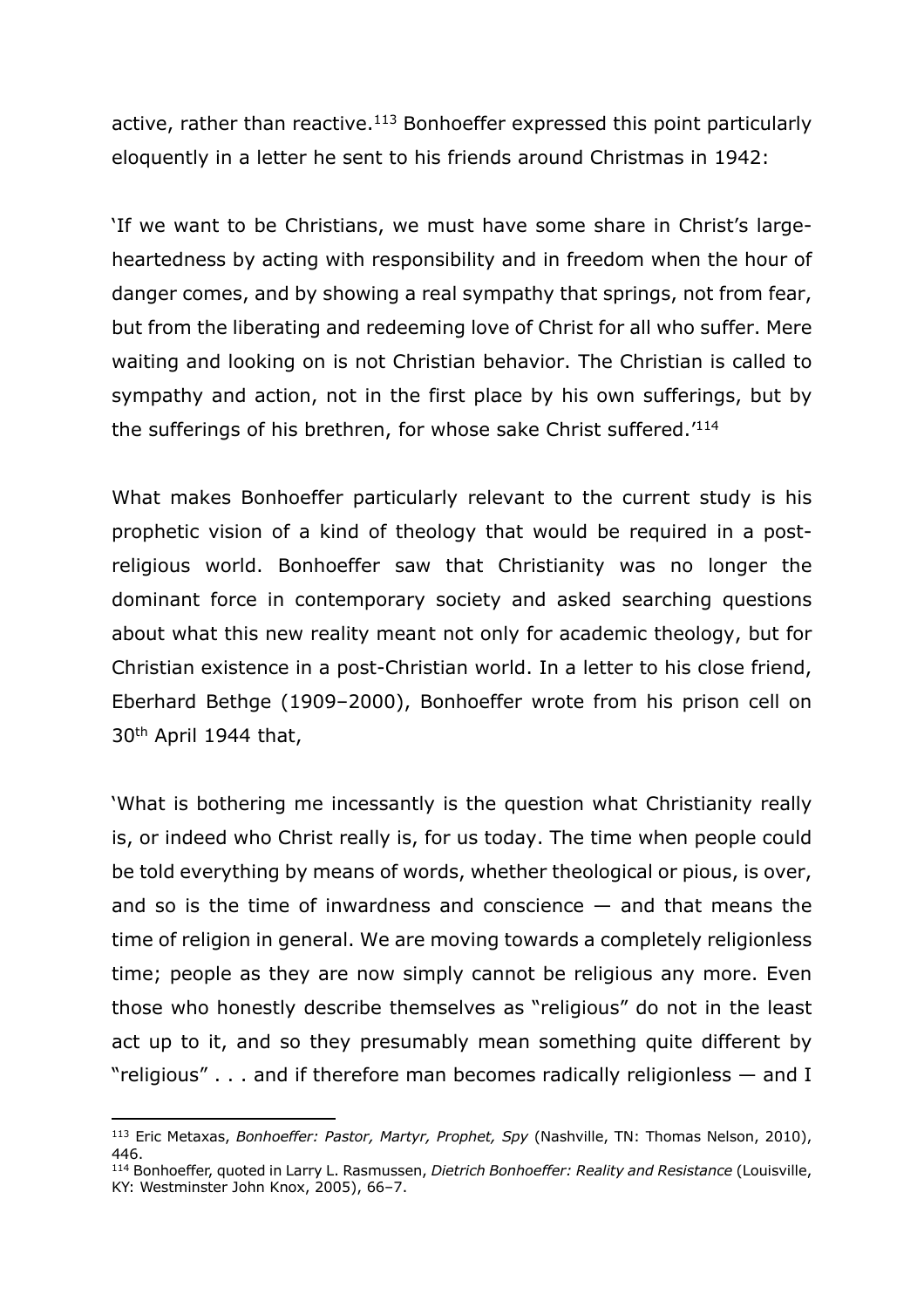think that that is already more or less the case . . . what does that mean for Christianity?'115

Bonhoeffer realized ahead of his time the demise of 'Sunday Christianity'. He wanted to expound a vision of theology that recognized that Christ was Lord not just of religion or of church symbols and rituals, but of the whole of life. As Bonhoeffer put it, 'Christ is no longer an object of religion, but something quite different, really the Lord of the world.' Out of this conviction, Bonhoeffer rejected the fallacy of dividing the world into its sacred and secular dimensions. Bonhoeffer maintained that, 'There are not two realities, but only one reality, and that is God's reality revealed in Christ in the reality of the world. Partaking in Christ, we stand at the same time in the reality of God and in the reality of the world . . . Because this is so, the theme of two realms, which has dominated the history of the church again and again is foreign to the New Testament.<sup>'116</sup>

One of the key themes that connects the scattered fragments of Bonhoeffer's theological writings is Christ's solidarity with the world in its immeasurable suffering. His aim was to formulate a theology that could come to terms with what Albert Schweitzer (1875–1965) called 'the incomprehensible horror of existence.<sup>'117</sup> Such a theology, he urged, would need to dismantle the false distinctions of classical theology that had drawn strict lines of demarcation between church and world. 'The world', Bonhoeffer affirmed, 'is not divided into parts between Christ and the devil, it is the holistic world of Christ, whether or not the world itself knows this.'118 Therefore, 'In Christ we are offered the possibility of partaking in the reality of God and in the reality of the world, but not in the one without

<sup>115</sup> Bonhoeffer, quoted in Jeffrey C. Pugh, *Religionless Christianity: Dietrich Bonhoeffer in Troubled Times* (London: Bloomsbury, 2008), 85.

<sup>&</sup>lt;sup>116</sup> John G. Stackhouse, *Making the Best of It: Following Christ in the Real World (Oxford: Oxford*) University Press, 2008), 129.

<sup>117</sup> Schweitzer, 'The Philosophy of Civilization', in Marvin W. Meyer, Kurt Bergel (eds.), *Reverence for*  Life: The Ethics of Albert Schweitzer for the Twenty-first Century (Syracuse, NY: Syracuse University Press, 2002), 82.

<sup>118</sup> Bonhoeffer, quoted in John D. Godsey, *The Theology of Dietrich Bonhoeffer* (Eugene, OR: Wipf and Stock, 2015), 215.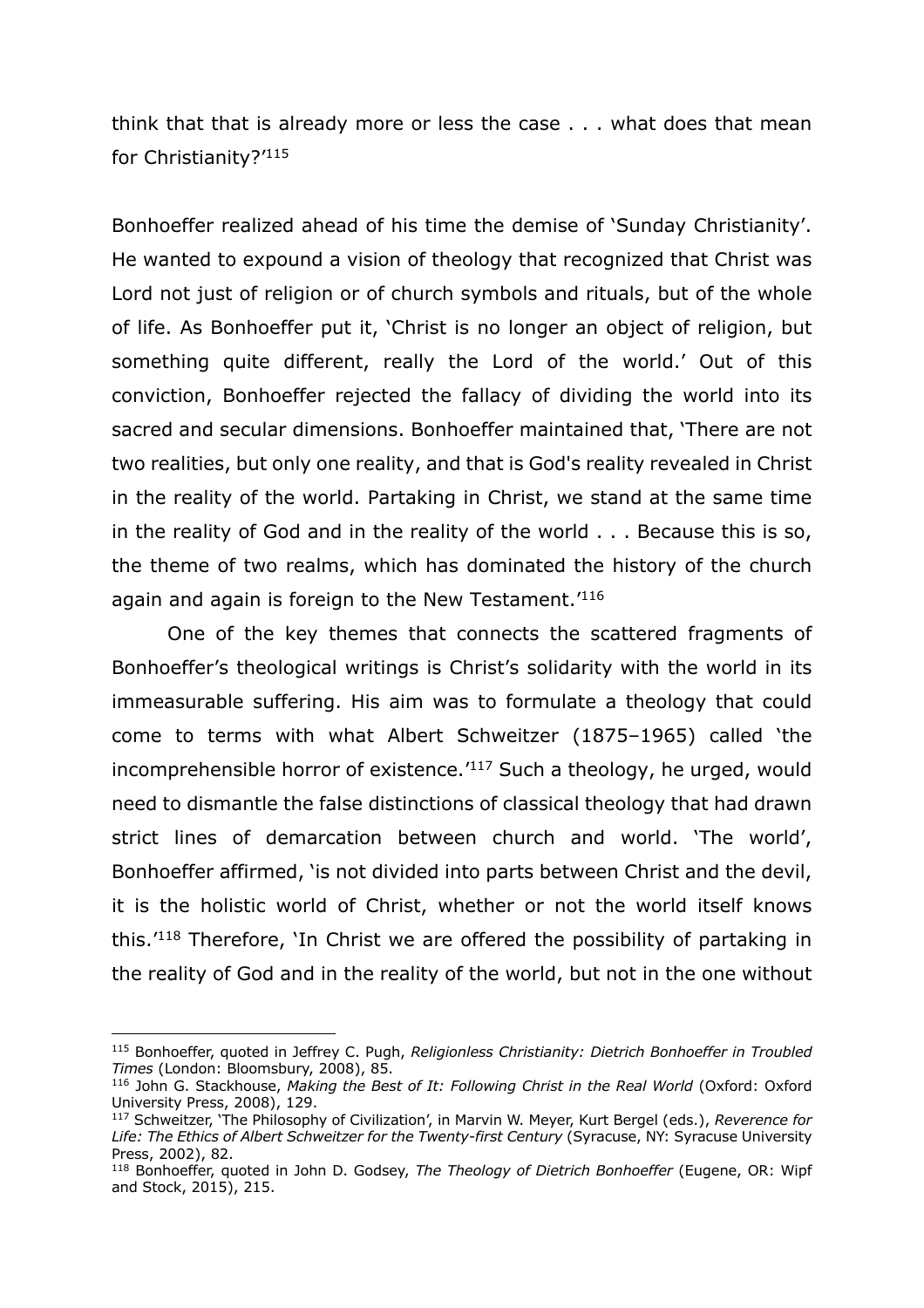the other. The reality of God discloses itself only by setting me entirely in the reality of the world and when I encounter the reality of the world it is always already sustained, accepted and reconciled in the reality of God.'119 Accordingly, faith, urged Bonhoeffer, should be joined to every sphere of life, including politics, business and the media, as well as religion and education. Faith must not be confined to private morality or to church life, but the rule of Christ should be extended to all of life in recognition that 'the world is the Lord's and all that is therein' (Psalm  $24:1$ ).<sup>120</sup>

As well as his world-affirming vision of Christianity, Bonhoeffer's prophetic significance also consists in his radical reorientation of theology towards the suffering of God. This tendency had a long pedigree in German theology that stretched back to Martin Luther (1483–1546), who formulated a robust and influential 'theology of the cross' (*theologia crucis*), but Bonhoeffer revived this emphasis and gave it a powerful expression for the time of crisis in which he lived. Writing from his prison cell, where he was being held by the Gestapo, Bonhoeffer famously claimed that 'only a suffering God can help us now.<sup>'121</sup> To truly follow Christ meant incurring not reward, honor and success, but anxiety, solitude and obloquy.

Bonhoeffer rejected the superficial triumphalism of official Christianity in Germany in the 1930s, which he associated with the vulgar worship of success that he regarded as one of the characteristics of the evil Nazi regime. Instead, he reinstated suffering, rather than triumphalism as the essence of the Christian life. 'The cross is not random suffering, but necessary suffering', stated Bonhoeffer. 'The cross is not suffering that stems from natural existence; it is suffering that comes from being Christian . . . A Christianity that no longer took discipleship seriously remade the gospel into a solace of cheap grace.<sup>'122</sup>

<sup>119</sup> Bonhoeffer, *Ethics,* translated by N. H. Smith (London: SCM, 1995), 193.

<sup>120</sup> Searle and Cherenkov, *Future and a Hope,* 98–9.

<sup>121</sup> Bonhoeffer, *Letters and Papers from Prison* (London: SCM, 1967), 361.

<sup>&</sup>lt;sup>122</sup> Bonhoeffer, quoted in Peter Frick, 'The Imitatio Christi of Thomas a Kempis and Dietrich Bonhoeffer', in P. Frick (ed.), *Bonhoeffer's Intellectual Formation: Theology and Philosophy in His Thought* (Tübingen: Mohr Siebeck, 2008), 43.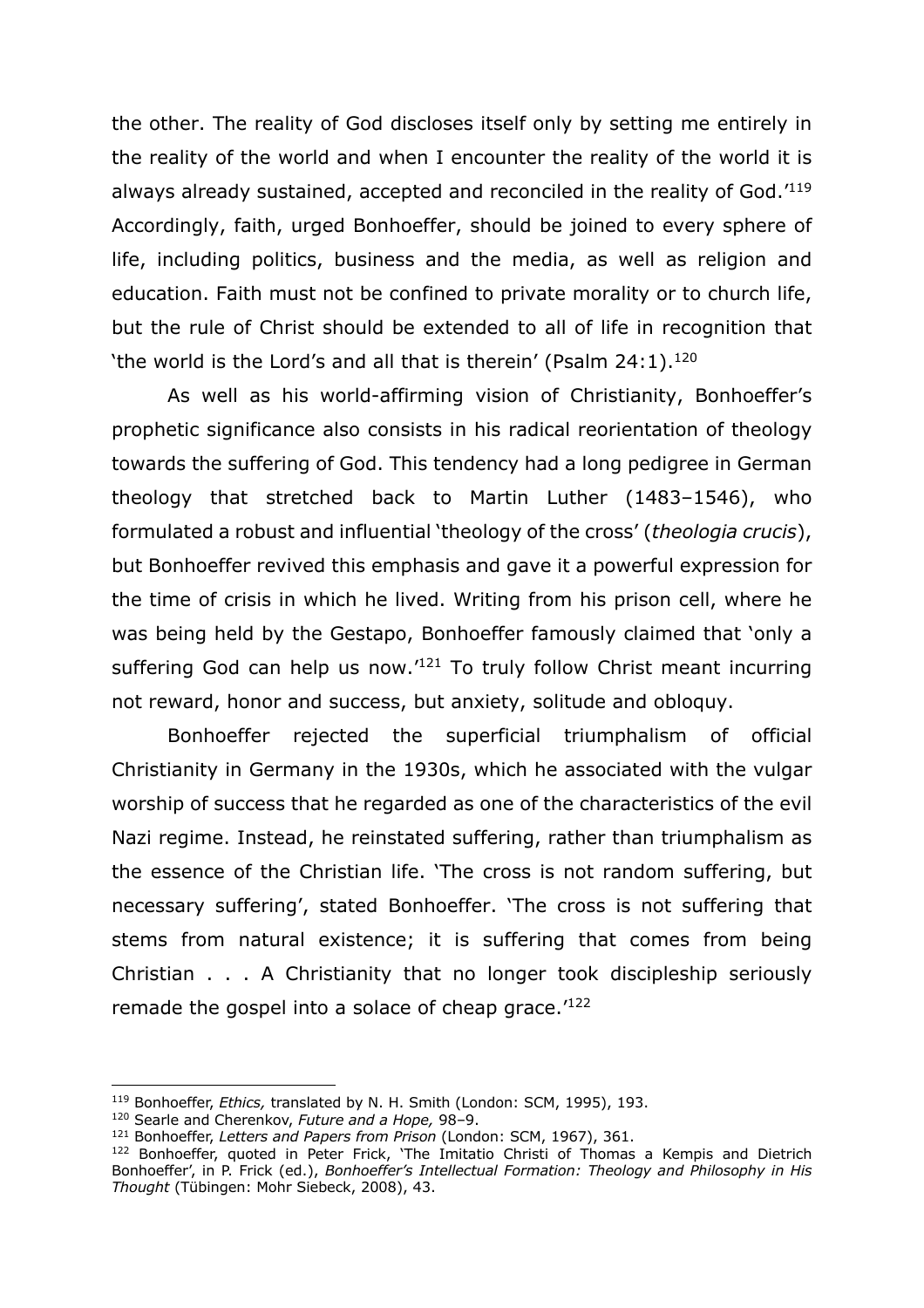One of the most important legacies of Bonhoeffer's theological fragments is his categorical rejection of 'cheap grace'. Bonhoeffer defined cheap grace thus: 'the preaching of forgiveness without requiring repentance, baptism without church discipline, Communion without confession, absolution without personal confession. Cheap grace is grace without discipleship, grace without the cross, grace without Jesus Christ, living and incarnate.<sup>'123</sup>

Cheap grace, in the memorable words of Dorothee Sölle (1929–2003) meant 'creeping round the cross.<sup>'124</sup> Bonhoeffer taught that for the Christian the cross is not an object to creep around, but a burden to be taken up. Under the illusion of cheap grace, too many Christendom-minded Christians have become accustomed to regarding the cross 'not as a burden on the back, but as a decoration on the chest' – as Hans Küng puts it.<sup>125</sup> The cross of compromised Christendom clericalism has become a decorative symbol that confers status, power, and identity, whereas the cross of Christ was an instrument of torture that meant nothing but humiliation, vulnerability and estrangement. For Bonhoeffer, discipleship to the Crucified Christ was always a discipleship of suffering. The integrity and poignancy of Bonhoeffer's theology of suffering were tragically confirmed in his gruesome torture and execution by the Nazis on  $9<sup>th</sup>$  April 1945, less than a month before the end of World War Two. Despite his tragically premature and violent death, Bonhoeffer, as a Christian prophet, testified that there was a light shining in the era of great darkness and that not even this darkness could overcome the light of the gospel.

In Bonhoeffer's view, as well as impoverishing the spiritual lives of individual Christians, cheap grace had consequences that extend even beyond the key issue of personal discipleship; this kind of cheap grace also contributed to the rise of Hitler and the Nazis in Germany. Cheap grace had

<sup>123</sup> Bonhoeffer, *The Cost of Discipleship*, trans. by R. H. Fuller and I. Booth (London: SCM, 1959), 36.

<sup>124</sup> Sölle, *Thinking about God*, 134.

<sup>125</sup> Küng, *On Being a Christian*, 572. Here Küng had in mind the 'pectoral cross' worn on the chest of bishops since the twelfth century and officially prescribed for Mass from 1572.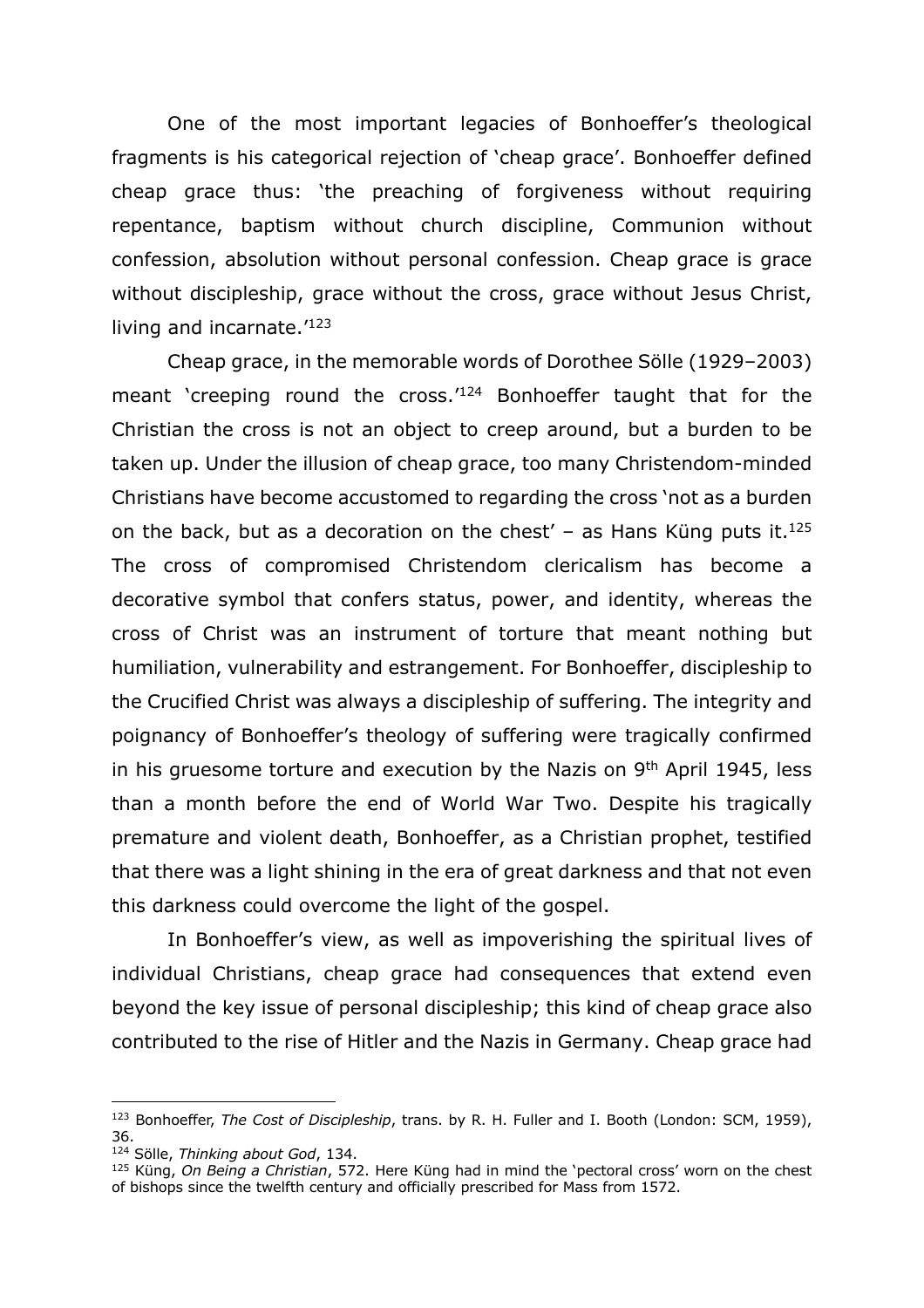tilled the spiritual soil of the German nation, thus creating a fertile breeding ground for the ideological perversions and theological blasphemies of Nazism. By reducing Christianity to a private, pietistic religion of salvation from sin that had no necessary material connection with the believer's life, character or conduct, the vast majority of German Christians were both morally and spiritually unequipped to resist Hitler. Moreover, since most German Christians had no tradition of thinking theologically or biblically about political events, many were persuaded not merely to accept Hitler's rise to power as 'the will of God', but some were prepared even to support the Nazi dictator. Although genocide was an integral part of Nazi ideology, these Christians supported Hitler because he had promised to restore law and order and traditional family values after the chaos and perceived decadence of Weimar Germany.

Unfortunately, many churches in Germany and throughout Christendom have continued to live according to the principles of 'cheap grace'. For example, in 1988 the Synod of the Evangelical Church in Germany issued the following statement: The church is not 'an ideal society, nor are Christians described as better people. Rather, the nature of the church consists in men and women hearing the word of Jesus Christ and as sinners appropriating salvation in proclamation and in the sacraments and handing it on.<sup>'126</sup> This is as pure an expression of what Bonhoeffer had in mind when he spoke about cheap grace as one will find. The problem with this understanding of faith, as Bonhoeffer well understood, was that it separates salvation from life and reduces the gospel communication of the newness and transfiguration of life into an insipid message concerning the forgiveness of sins.

The rupture between life and salvation, between faith and obedience, created by 'cheap grace', leads to the enfeeblement of the church's prophetic witness to the world. Like the church in Bonhoeffer's time, the response of the Christendom Church to salient issues that emerge from the

<sup>126</sup> Quoted in Sölle, *Thinking about God*, 147.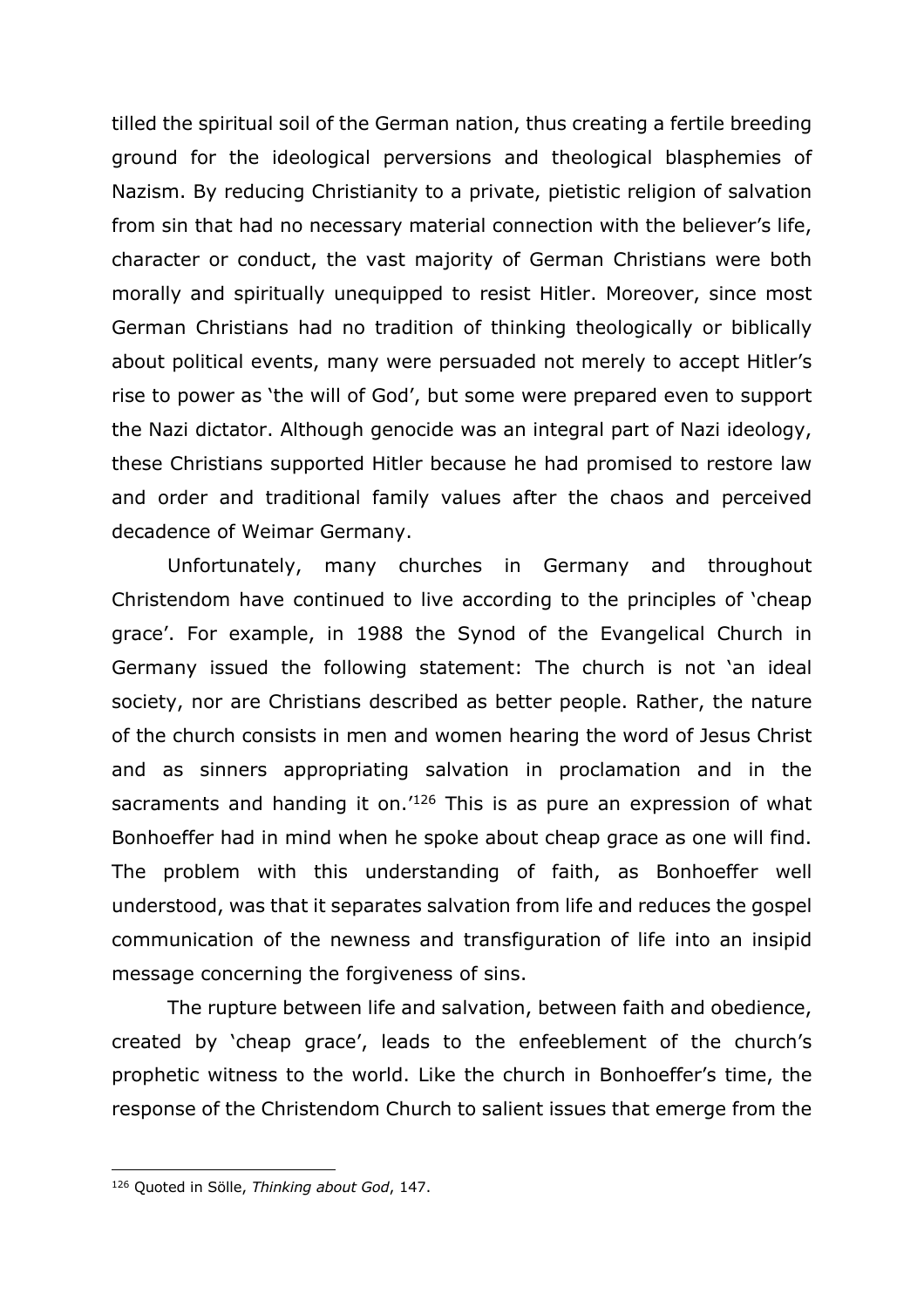public sphere has often been devoid of a theological basis<sup>127</sup> and has sometimes directly contradicted fundamental biblical-theological principles.128 Prophets are thus needed in the church today in order to expose the hypocrisy of traditional family values, which upon closer reflection, turn out to be disturbingly anti-Christian.<sup>129</sup> Authoritarian regimes from Hitler's Germany to Putin's Russia offer examples of how Satan can cloak himself in the garb of traditional family values.<sup>130</sup> Tragically, we can also see many examples of how some Christians can be seduced by a 'strong delusion' (2 Thess. 2:11) into supporting fascist political parties because they pursue their dehumanizing agendas under the banner of the promotion of traditional values.

Therefore, both Bonhoeffer and Berdyaev, each in his own way, cause Christians today to ask themselves some difficult questions, such as, is it even possible to live the Christian life if the entire structure of society requires us to compromise our Christian principles of honesty, openness, integrity and compassion? If the society is corrupt and if our public institutions are contributing to the dehumanization of society, what can Christians do to address these anti-gospel tendencies? If we lack the moral courage to take upon ourselves the legal responsibility for the government and the situation in our country, then why do we wonder at the immorality of society and the nihilism of ordinary people? If the Christian Church is not in solidarity with the people, then why should the people be in solidarity with the Church? Who needs us if we have nothing to offer? Who will look out for us if we are not willing to be our brother's keeper?

<sup>127</sup> Searle and Cherenkov, *Future and a Hope*, 2.

 $128$  This is seen, for instance, in the pseudo-theology and anti-Christian hysteria exhibited by some Christians in the UK who supported Britain's withdrawal from the European Union, as well as in the overwhelming support of many American evangelicals Christians for Donald Trump's campaign to become President of the United States of America.

<sup>129</sup> Bonhoeffer's critique of conventional, nominal Christianity has invited illuminating comparisons with Kierkegaard. See, for example, Matthew Kirkpatrick, *Attacks on Christendom in a World Come of Age: Kierkegaard, Bonhoeffer, and the Question of "Religionless Christianity"* (Eugene, OR: Pickwick Publications, 2011).

<sup>&</sup>lt;sup>130</sup> Bonhoeffer denounced the Nazi emphasis on such 'traditional values', expressed in the slogan, *Kinder-Küche-Kirche* (Children-Kitchen-Church). See Larry Rasmussen, 'The Ethics of Responsible Action', in John W de Gruchy (ed.), *The Cambridge Companion to Dietrich Bonhoeffer* (Cambridge: Cambridge University Press, 1999), 211.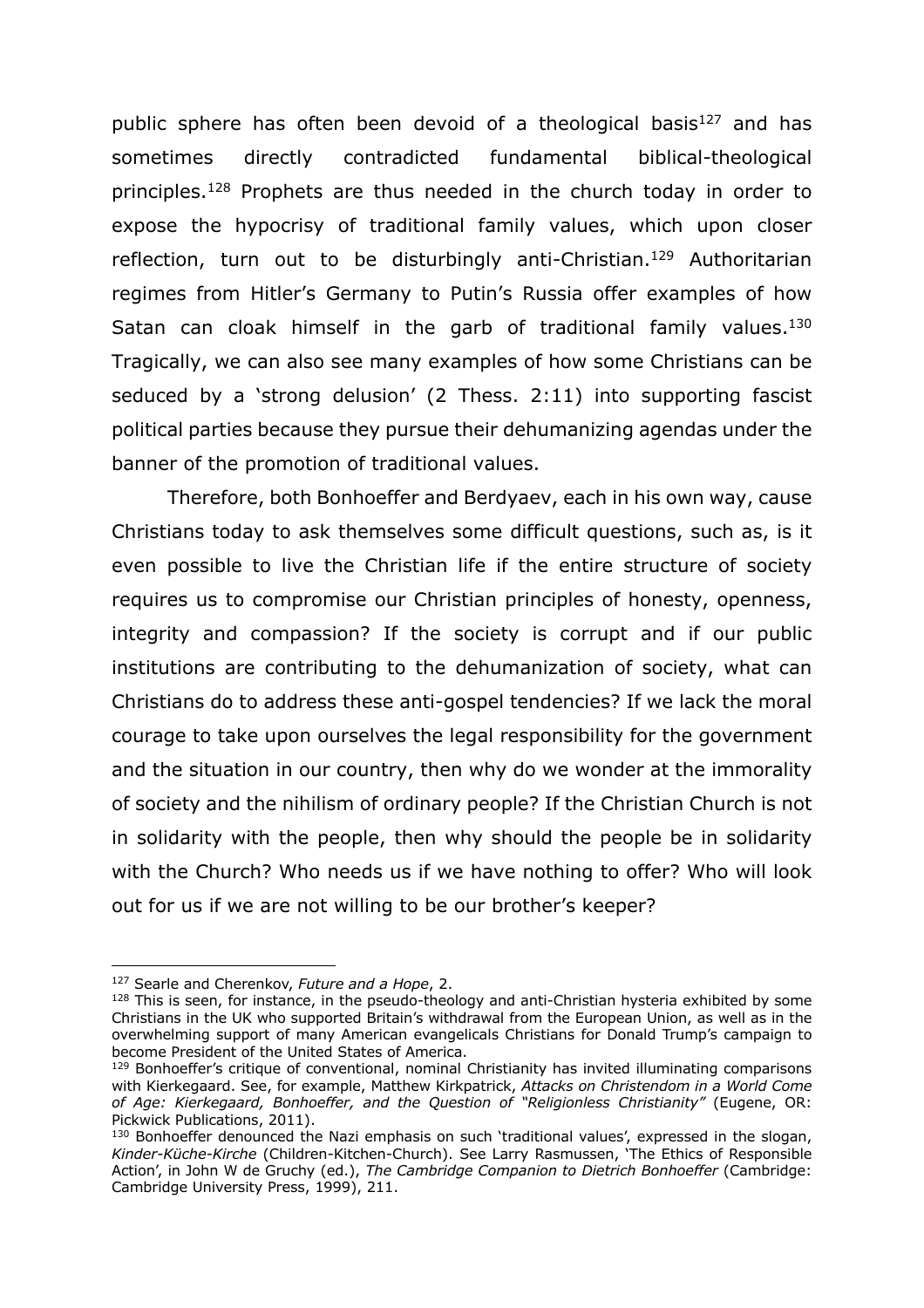#### **Creating a Curriculum for Prophets**

Berdyaev and Bonhoeffer, in common with several other prophets of recent times, have done the great service of making visible to us the urgent spiritual issues with which Christians today must engage. A curriculum in theology today should therefore leave plenty of space to introduce students to the lives and writings of the prophets, because none of the spiritual challenges posed by a post-Christian society can be addressed in any depth by theological graduates who have only been taught how to conjugate Greek verbs, or who have spent their productive study hours in acquainting themselves with the theory of Real Presence in the so-called Eucharist.

In a Bible college or university, theology students may discover, for instance, that the first five books of the Bible were probably not written by a single author or that Arius disputed with Athanasius concerning the consubstantiation of God the Father and God the Son, but these discoveries will hardly equip students to be change agents of the Kingdom of God once they have finished their studies. If graduates of theological seminaries can discourse at length upon nuances of Trinitarian theology, but have nothing to say about relationships, popular culture, the human costs of a post-Christian society and the spiritual implications of living through a 'crisis of compassion', then how do they expect to engage with the world in a meaningful way?

Courses in biblical studies and systematic theology are often laden with Christendom assumptions and are geared towards the training of pastor-teachers; it is doubtful that they contribute to the formation of missional disciples. Such courses are not conducive to the creation of genuinely prophetic figures among the Christian community. In fact, some church and seminar institutions have become so moribund that if a prophetic figure were to emerge, they would probably do so either outside of the church or at least from its margins, often in opposition to the established church as was the case with other prophetic figures in Christian history from Francis of Assisi to Martin Luther King Jr.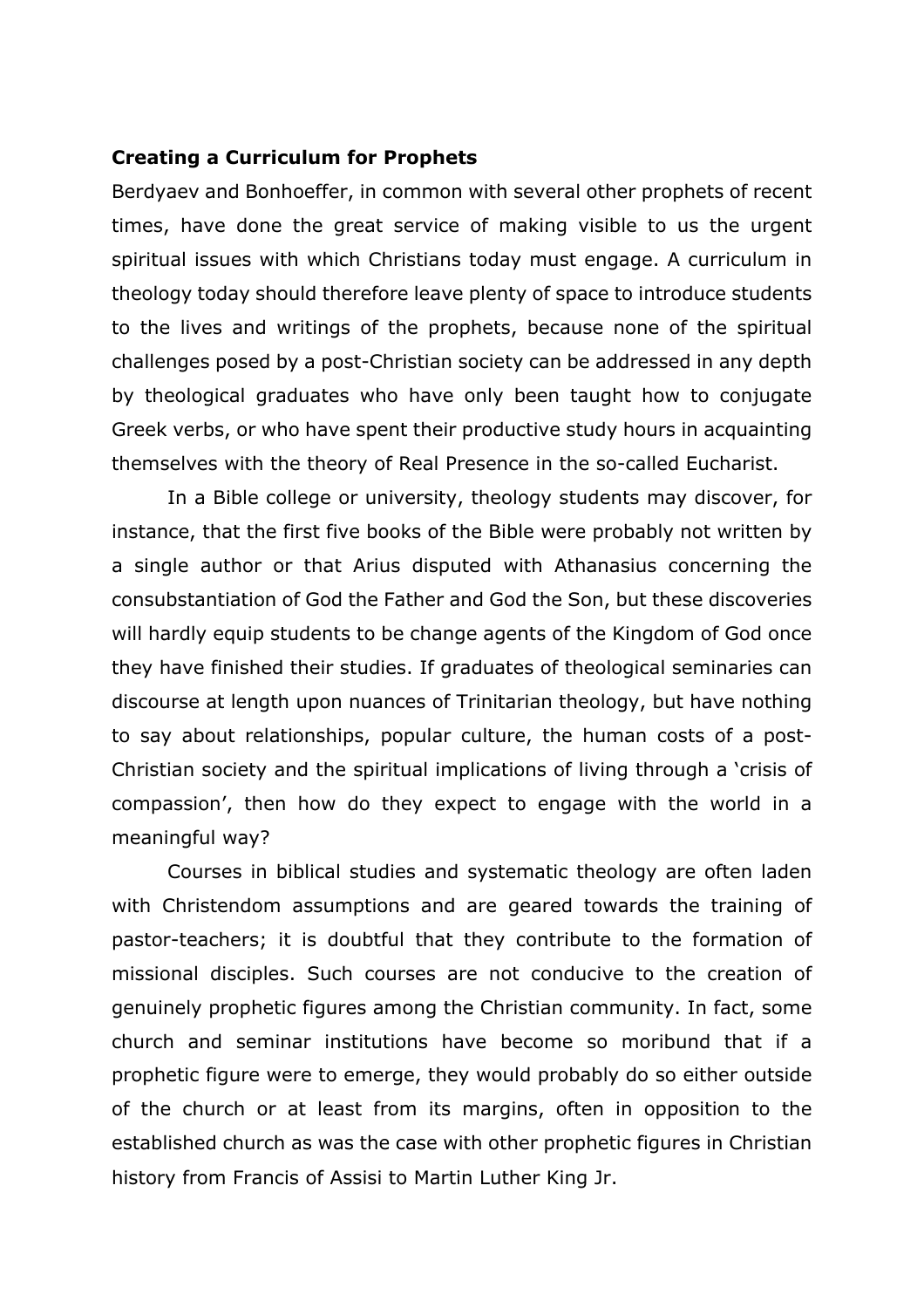Christendom could produce effective church planters and even charismatic evangelists, but it was incapable of forming prophets. Christendom represented the exhaustion of Western culture's creative powers, the enfeeblement of the human spirit and the captivity of a dynamic and world-transforming faith within institutional structures. Such a context was not conducive to the formation of those imbued with a prophetic vocation. In post-Christendom, students must be trained to resist the insipid conformity to cultural norms, which is demanded by Christendom churches and the wider society. Theology has been trapped in an iron cage of bureaucracy and smothered under the dreary ferment of performance targets, assessment criteria and regimes of quality control. Funding targets are met, boxes are ticked and arbitrary enhancement criteria are fulfilled, but creative scholars are side-lined and treated as little more than walking CVs, whose publications that can be cannibalized to bolster the department's next submission to the Research Excellence Framework.

Academic freedom and scholarly creativity are undermined by the incessant need to fulfil the metrics of impact and productivity in order to generate funding. 'What has happened', explains Leonidas Donskis, 'is a revolution of bureaucrats speaking in the name of freedom and competition but each day tearing these values down.'131 Whereas universities were once widely recognized as citadels of culture, many have been pressured by market forces into offering what some commentators have referred to as the pedagogical equivalent of fast food.<sup>132</sup> The market pressures on the university sector have increased to such an extent that there is now serious doubt concerning whether or not universities will even survive the current century as recognizable scholarly communities that promote the virtues of truth, critical inquiry and creativity.<sup>133</sup> What is needed is a new vision of transformative knowledge that is 'attuned to basic principles of social

<sup>131</sup> Donskis and Bauman, *Moral Blindness*, 136.

<sup>132</sup> This process has been referred to as 'the McDonaldization of Higher Education'. See the book of this title, edited by Dennis Hayes, Robin Wynyard, published in 2002. <sup>133</sup> Donskis and Bauman, *Moral Blindness*, 135.